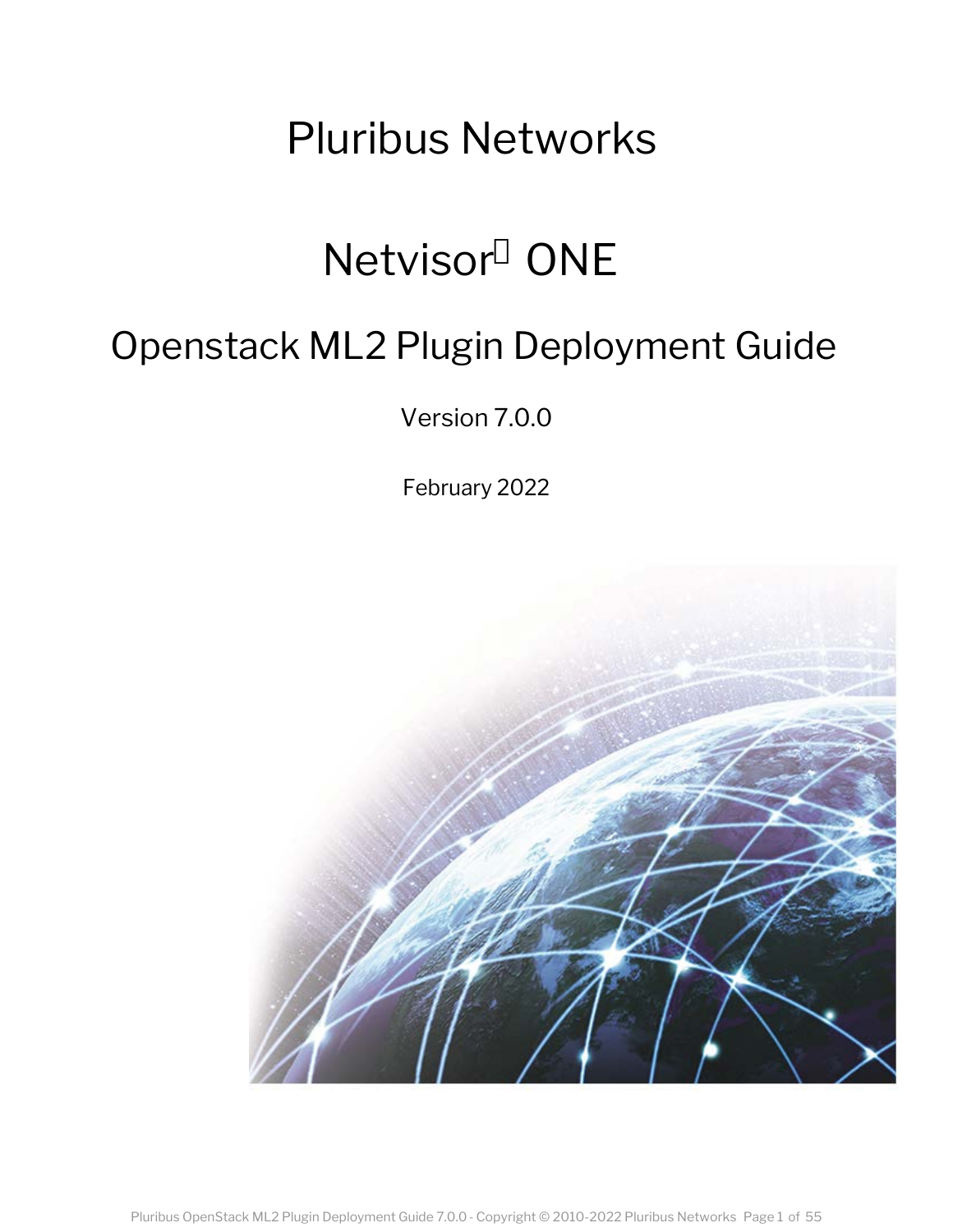

### **Table of Contents**

| 53 |
|----|
| 55 |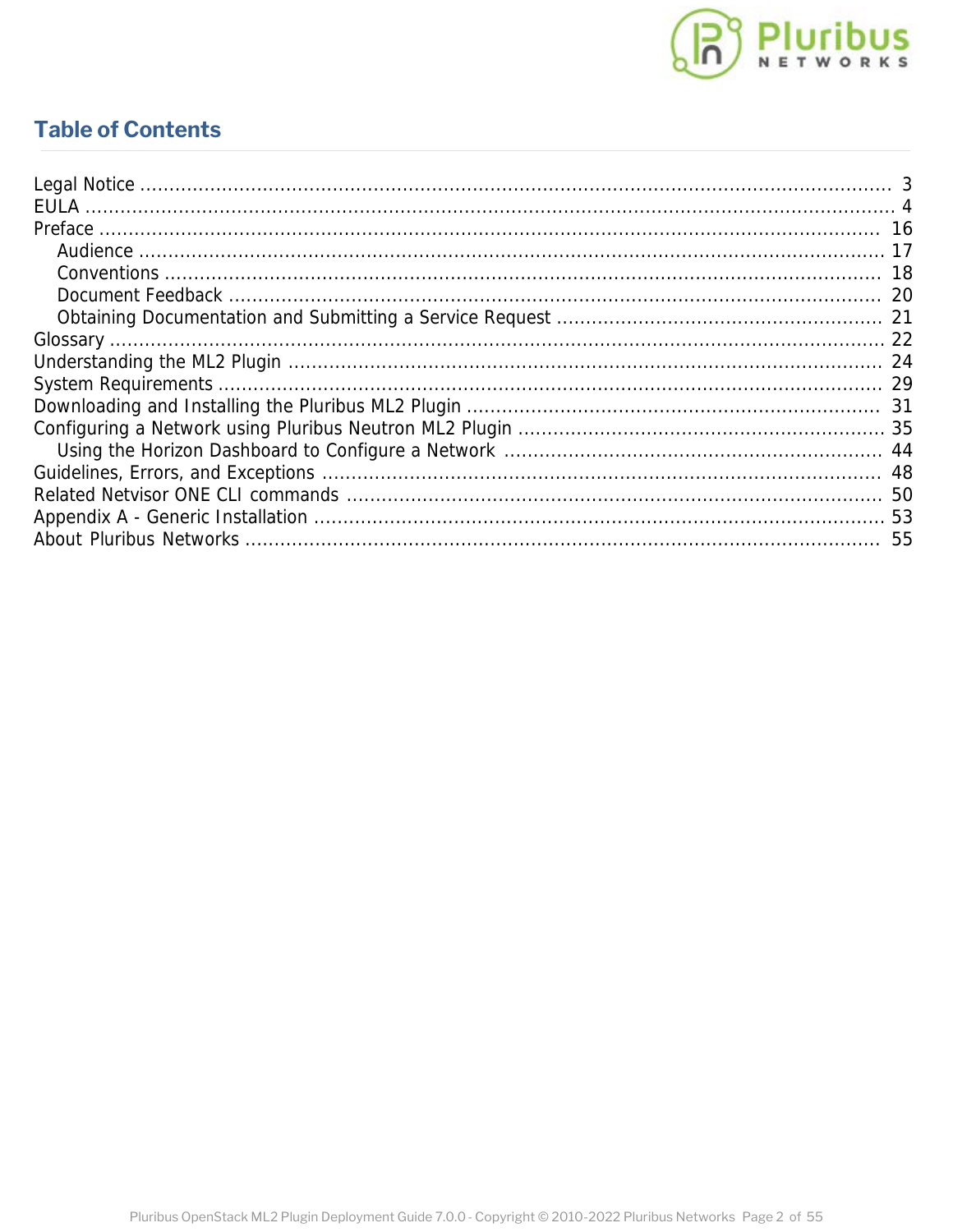

### <span id="page-2-0"></span>**Legal Notice**

THE SPECIFICATIONS AND INFORMATION REGARDING THE PRODUCTS IN THIS MANUAL ARE SUBJECT TO CHANGE WITHOUT NOTICE. ALL STATEMENTS, INFORMATION, AND RECOMMENDATIONS IN THIS MANUAL ARE BELIEVED TO BE ACCURATE BUT ARE PRESENTED WITHOUT WARRANTY OF ANY KIND, EXPRESS OR IMPLIED. USERS MUST TAKE FULL RESPONSIBILITY FOR THEIR APPLICATION OF ANY PRODUCTS.

THE SOFTWARE LICENSE AND LIMITED WARRANTY FOR THE ACCOMPANYING PRODUCT ARE SET FORTH IN THE INFORMATION PACKET THAT SHIPPED WITH THE PRODUCT AND ARE INCORPORATED HEREIN BY THIS REFERENCE. IF YOU ARE UNABLE TO LOCATE THE SOFTWARE LICENSE OR LIMITED WARRANTY, CONTACT YOUR PLURIBUS NETWORKS REPRESENTATIVE FOR A COPY.

NOTWITHSTANDING ANY OTHER WARRANTY HEREIN, ALL DOCUMENT FILES AND SOFTWARE ARE PROVIDED "AS IS" WITH ALL FAULTS. PLURIBUS NETWORKS DISCLAIMS ALL WARRANTIES, EXPRESS OR IMPLIED, INCLUDING WITHOUT LIMITATION, THOSE OF MERCHANTABILITY, FITNESS FOR A PARTICULAR PURPOSE AND NONINFRINGEMENT OR ARISING FROM A COURSE OF DEALING, USAGE, OR TRADE PRACTICE.

IN NO EVENT SHALL PLURIBUS NETWORKS BE LIABLE FOR ANY INDIRECT, SPECIAL, CONSEQUENTIAL, OR INCIDENTAL DAMAGES, INCLUDING, WITHOUT LIMITATION, LOST PROFITS OR LOSS OR DAMAGE TO DATA, ARISING OUT OF THE USE OR INABILITY TO USE THIS MANUAL, EVEN IF PLURIBUS NETWORKS HAS BEEN ADVISED OF THE POSSIBILITY OF SUCH DAMAGES.

Any Internet Protocol (IP) addresses used in this document are not intended to be actual addresses. Any examples, command display output, and figures included in the document are shown for illustrative purposes only. Any use of actual IP addresses in illustrative content is unintentional and coincidental.

Pluribus Networks, the Pluribus Networks logo, nvOS, Netvisor®, vManage. vRender, PluribusCare, FreedomCare, Pluribus Cloud, and iTOR are registered trademarks or trademarks of Pluribus Networks, Inc., in the United States and other countries. All other trademarks, service marks, registered marks, registered service marks are the property of their respective owners. Pluribus Networks assumes no responsibility for any inaccuracies in this document. Pluribus Networks reserves the right to change, modify, transfer, or otherwise revise this publication without notice. © 2022 PLURIBUS NETWORKS. ALL RIGHTS RESERVED.

- Version 7.0.0 February 2022
- Version 6.1.1 July 2021
- Version 6.1.0 April 2021
- Version 6.0.1 October 2020
- Version 6.0.0 August 2020
- Version 5.2.1 June 2020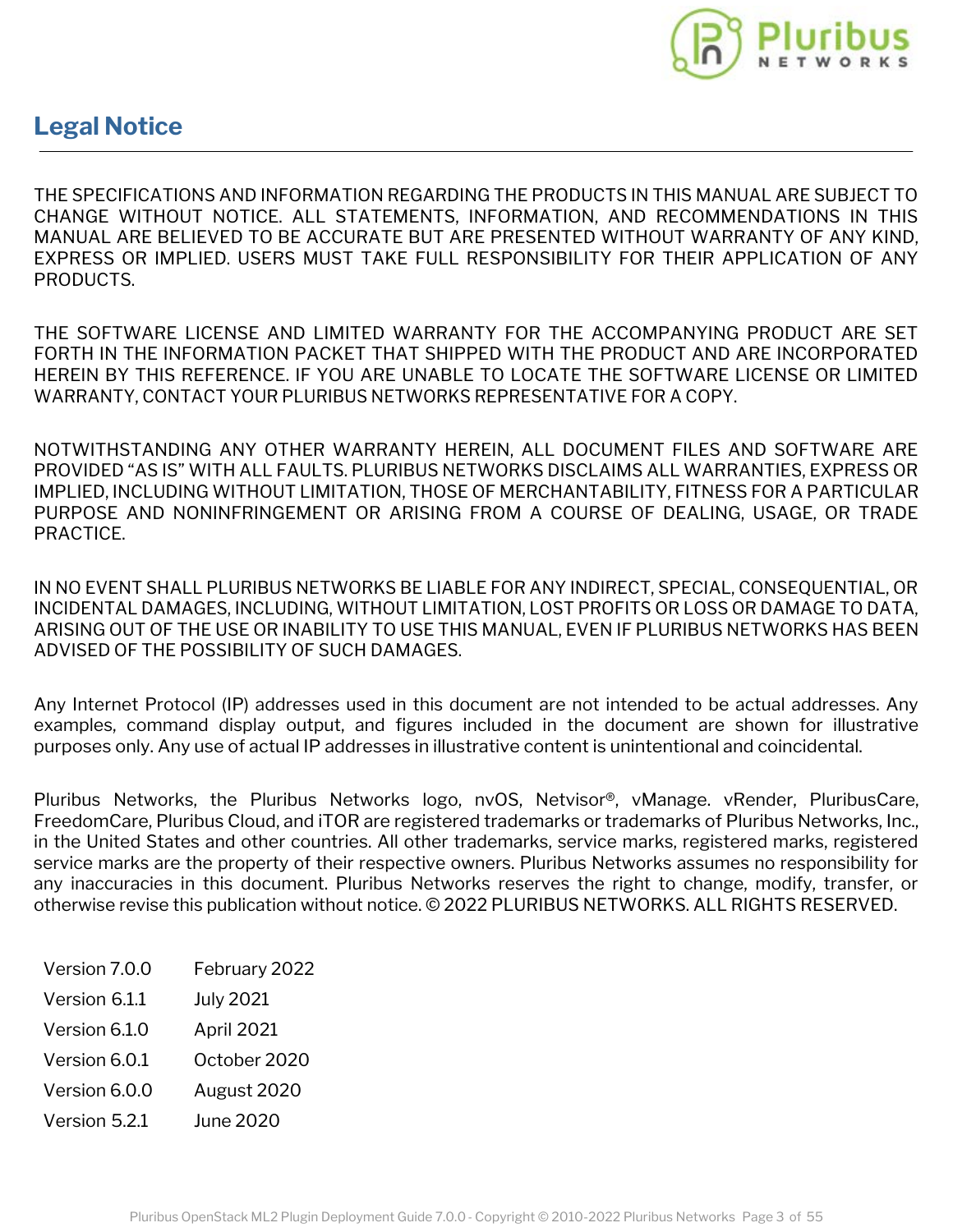

#### **End-User License Agreement ("EULA") Pluribus Networks, Inc.**

<span id="page-3-0"></span>IMPORTANT: PLEASE READ THIS END USER LICENSE AGREEMENT CAREFULLY. IT IS VERY IMPORTANT THAT YOU CONFIRM THAT YOU ARE PURCHASING PLURIBUS SOFTWARE OR EQUIPMENT FROM AN APPROVED SOURCE AND THAT YOU, OR THE ENTITY YOU REPRESENT (COLLECTIVELY, THE "CUSTOMER") HAVE BEEN REGISTERED AS THE END USER FOR THE PURPOSES OF THIS PLURIBUS END USER LICENSE AGREEMENT. IF YOU ARE NOT REGISTERED AS THE END USER YOU HAVE NO LICENSE TO USE THE SOFTWARE AND THE LIMITED WARRANTY IN THIS END USER LICENSE AGREEMENT DOES NOT APPLY TOYOU.

#### 1. **Introduction**

- 1.1.Your use of the Pluribus Networks software ("SOFTWARE") and related documentation ("DOCUMENTATION") is subject to this legal agreement between you and PLURIBUS. "PLURIBUS" means Pluribus Networks, Inc., whose principal place of business is at 6001 America Center Drive, Suite 450, San Jose, CA 95002. This document explains how the agreement is made up, and sets out the terms of the agreement.
- 1.2.SOFTWARE means software provided to you by PLURIBUS.
- 1.3. DOCUMENTATION means written information (whether contained in user or technical manuals, training materials, specifications or other such materials provided to you by PLURIBUS) related to the SOFTWARE.
- 1.4. Unless otherwise agreed to in writing with PLURIBUS, your agreement with PLURIBUS at it relates to the SOFTWARE and DOCUMENTATION will always include, at a minimum, the terms and conditions set out in this EULA.
- 1.5.This agreement forms a legally binding agreement between you and PLURIBUS in relation to your use of the SOFTWARE and DOCUMENTATION. It is important that you take the time to read this EULA carefully. Collectively, this legal agreement is referred to below as the"EULA."

#### 2. **Accepting this EULA**

- 2.1. In order to use the SOFTWARE and DOCUMENTATION, you must first agree to this EULA. You may not use the SOFTWARE and DOCUMENTATION if you do not accept this EULA.
- 2.2.You can accept this EULA by: (A) clicking to accept or agree to this EULA, where this option is made available to you by PLURIBUS; or (B) by actually downloading, installing or using the SOFTWARE, in which case, you understand and agree that PLURIBUS will treat your use of the SOFTWARE as acceptance of this EULA from that point onward.
- 2.3. If you are accepting this EULA on behalf of another legal entity, you represent that you have the authority to bind such legalentity.
- 2.4.You may not use the SOFTWARE and DOCUMENTATION and may not accept this EULA if (A) you are not of legal age to form a binding contract with PLURIBUS, or (B) you are a person barred from receiving the SOFTWARE under the laws of the United States or other countries including the country in which you are resident or from which you use the SOFTWARE.
- 2.5.PLURIBUS is willing to license this software to you only upon the condition that you purchased the software from an Approved Source and that you accept all of the terms contained in this EULA plus any additional limitations on the license set forth in a supplemental license agreement if any accompanying the product or available at the time of your order (collectively the "agreement"). To the extent of any conflict between the terms of this EULA and any supplemental license agreement, the supplemental license agreement shallapply.
- 2.6.You may access a copy of this EULA at[www.pluribusnetworks.com/EULA](http://www.pluribusnetworks.com/EULA)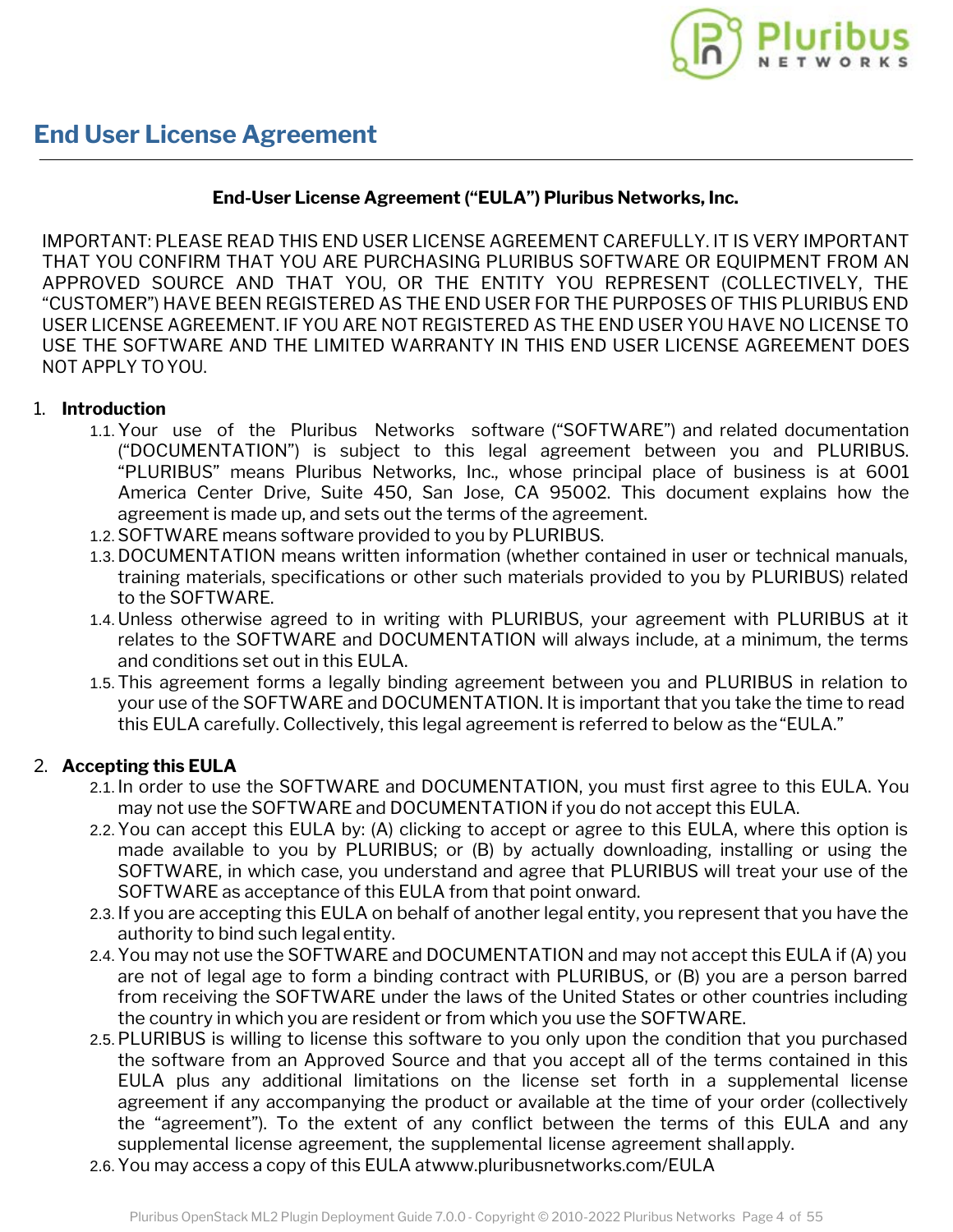#### 3. **Provision of the SOFTWARE AND DOCUMENTATION by PLURIBUS**

- 3.1.You acknowledge and agree that the form and nature of the SOFTWARE which PLURIBUS provides may change from time to time without prior notice toyou.
- 3.2.You acknowledge and agree that PLURIBUS assumes no responsibility for any inaccuracies in the DOCUMENTATION and that PLURIBUS reserves the right to change, modify, or otherwise revise the DOCUMENTATION withoutnotice.
- 3.3. As part of this continuing innovation, you acknowledge and agree that PLURIBUS may stop (permanently or temporarily) providing the SOFTWARE (or any features within the SOFTWARE) to you or to customers generally, at PLURIBUS' sole discretion, with 30 (thirty) days prior notice to you.

#### 4. **Use of the SOFTWARE by you:**

- 4.1.You agree to use the SOFTWARE in accordance with thisEULA.
- 4.2.You agree not to access (or attempt to access) the SOFTWARE by any means other than through the command line interface that is provided by PLURIBUS, unless you have been specifically allowed to do so in a separate agreement with PLURIBUS.
- 4.3.By downloading, installing, or using the software, you are representing that you purchased the software from an Approved Source and binding yourself to the agreement. If you do not agree to all of the terms of the agreement, then PLURIBUS is unwilling to license the software to you and (a) you may not download, install or use the software, and (b) you may return the software (including any unopened CD package and any written materials) for a full refund, or, if the software and written materials are supplied as part of another product, you may return the entire product for a full refund. Your right to return and refund expires 30 days after receipt of such product from an approved source, and applies only if you are the original and registered end user purchaser. For the purposes of this EULA, an "Approved Source" means (a) PLURIBUS; or (b) a distributor or systems integrator authorized by PLURIBUS to distribute/ sell PLURIBUS equipment, software and services within your territory to end users; or (c) a reseller authorized by any such distributor or systems integrator in accordance with the terms of the distributor's agreement with PLURIBUS to distribute/sell the PLURIBUS equipment, software and services within your territory to end users.
- 4.4.You agree that you will not engage in any activity that interferes with or disrupts the operation of the SOFTWARE.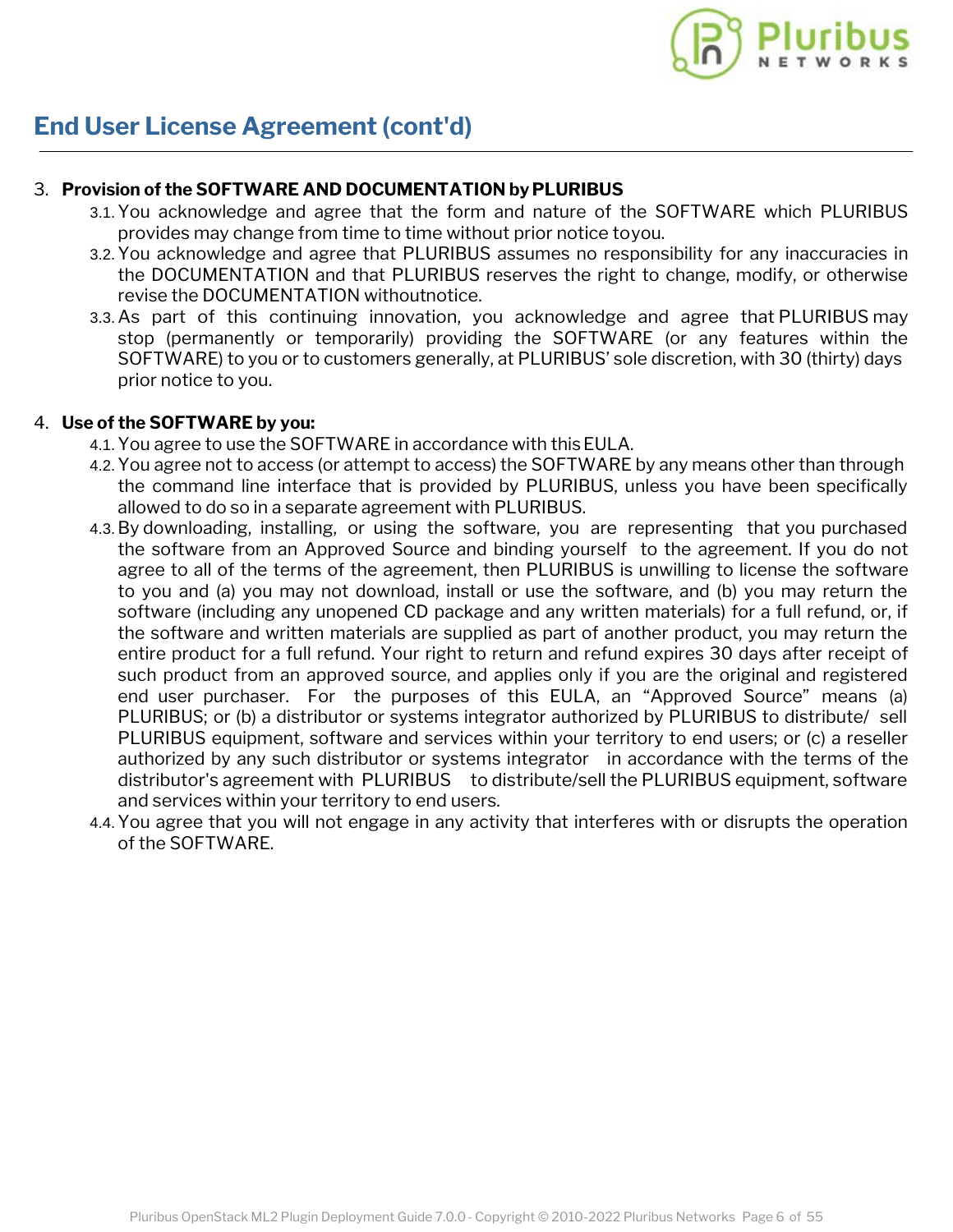

- 4.5. Unless you have been specifically permitted to do so in a separate agreement with PLURIBUS, you agree that you will not reproduce, duplicate, copy, sell, trade or resell the SOFTWARE (or any portion thereof) for any purpose.
- 4.6.PLURIBUS may from time to time send updates over the Internet to you in order to update the SOFTWARE. You acknowledge and agree that PLURIBUS may make available new version of SOFTWARE without notice to you and that prior version of the SOFTWARE may be temporarily unavailable while PLURIBUS is updating the SOFTWARE. Pursuant to section 11 of this EULA, PLURIBUS is not liable for any disruptions in your use of the SOFTWARE, including while PLURIBUS is updating the SOFTWARE.

#### 5. **Privacy and your Usage Information**

- 5.1.Should you enable sending product updates to the PluribusCloud, PLURIBUS may collect information ("USAGE INFORMATION") related to how you are using the SOFTWARE in accordance with your Pluribus Networks Purchase Agreement ("PURCHASE AGREEMENT"). The USAGE INFORMATION is collected and maintained in accordance with the PLURIBUS PRIVACY POLICY, as updated, located at [www.pluribusnetworks.com/privacy](http://www.pluribusnetworks.com/privacy)
- 5.2.You agree to allow PLURIBUS to collect USAGE INFORMATION and give PLURIBUS a perpetual, irrevocable, worldwide, royalty-free, and non-exclusive license to use (including, but not limited to, the rights to reproduce, adapt, and modify) the USAGE INFORMATION internally.
- 5.3.You give PLURIBUS a perpetual, irrevocable, worldwide, royalty-free, and non-exclusive license to: (a) generate aggregated, non-personal information, where aggregated, non-personal information is USAGE INFORMATION that is collected into groups so that it no longer reflects or references an individually identifiable person or legal entity, and (b), to the extent necessary, reproduce, adapt, modify, translate, publish, publicly perform, publicly display and distribute any generated aggregated, non-personal information.
- 5.4.You confirm and warrant to PLURIBUS that you have all the rights, power and authority necessary to grant PLURIBUS permission to collect USAGE INFORMATION and to use the USAGE INFORMATION in the manner specified in this section5.
- 5.5.PLURIBUS agrees not to disclose the USAGE INFORMATION to any third party except in accordance with Section 5.3 or the PLURIBUS PRIVACY POLICY. In the event of a conflict between this EULA and the PLURIBUS PRIVACY POLICY, the PLURIBUS PRIVACY POLICY shall govern.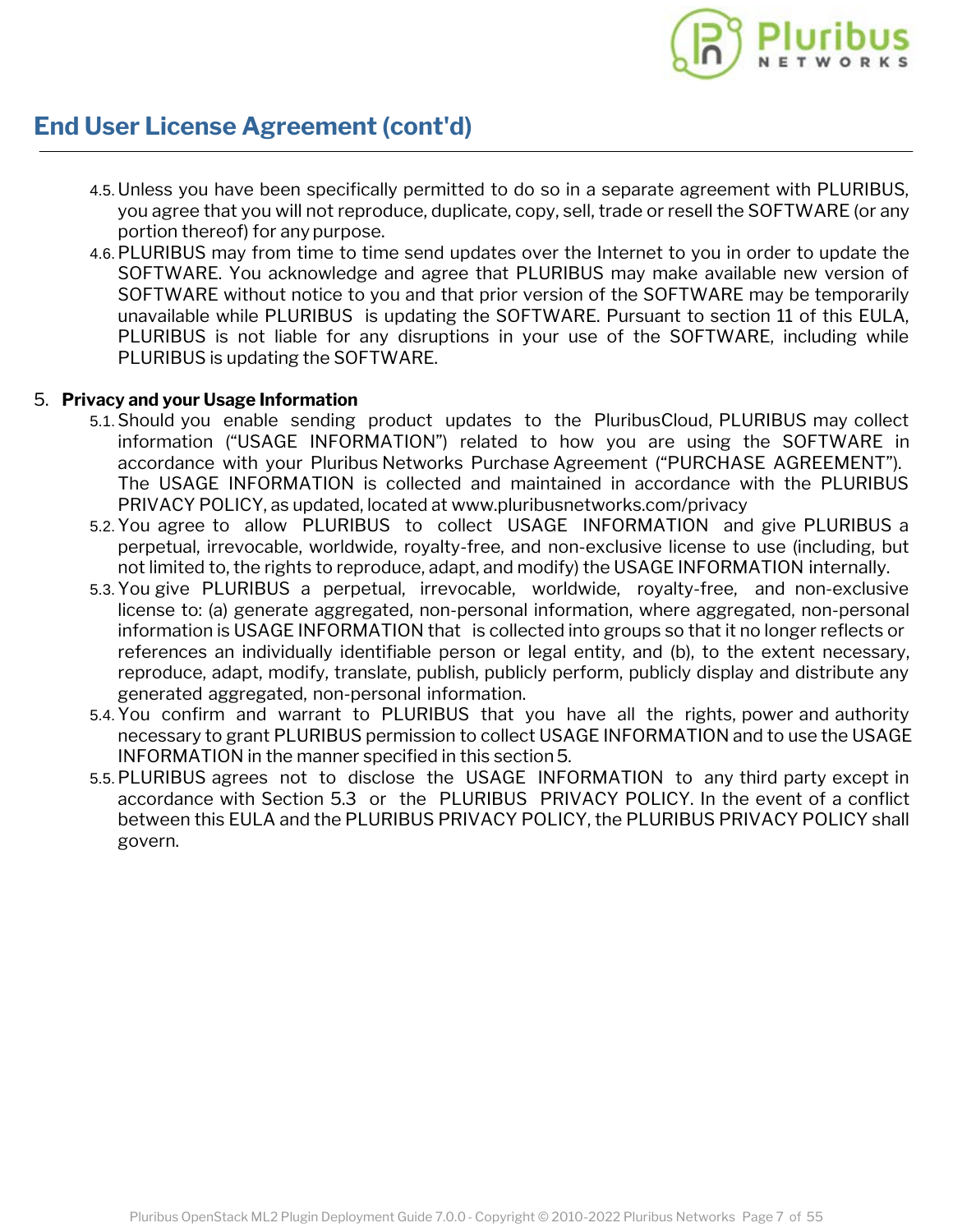

#### 6. **Proprietary Rights**

- 6.1.You acknowledge and agree that PLURIBUS owns all legal right, title and interest in and to the SOFTWARE and DOCUMENTATION, including any intellectual property rights which subsist in the SOFTWARE and DOCUMENTATION (whether those rights happen to be registered or not, and wherever in the world those rights may exist). You further acknowledge that the SOFTWARE and DOCUMENTATION may contain information which is designated confidential by PLURIBUS and that you shall not disclose such information without PLURIBUS' prior writtenconsent.
- 6.2.You may use PLURIBUS' trademarks provided that such use is strictly limited and in accordance with the trademark guidelines located at [www.pluribusnetworks.com/legal](http://www.pluribusnetworks.com/legal) as adjusted from time to time.
- 6.3. Unless you have agreed otherwise to in writing with PLURIBUS, nothing in this EULA gives you a right to use any of PLURIBUS' domain names and other distinctive brand features (separate and apart from PLURIBUS'trademarks).
- 6.4. If you have been given an explicit right to use any of PLURIBUS' domain names and other distinctive brand features in a separate written agreement with PLURIBUS, then you agree that your use of such features shall be in compliance with that agreement, and any applicable provisions of this EULA.
- 6.5.You agree that you shall not remove, obscure, or alter any proprietary rights or notices (including copyright and trademark notices) which may be affixed to or contained within the SOFTWARE and DOCUMENTATION.

#### 7. **License from PLURIBUS**

- 7.1.PLURIBUS gives you a personal, worldwide, non-assignable, non-transferable, and nonexclusive license to use the SOFTWARE and DOCUMENTATION provided to you by PLURIBUS. Conditioned upon compliance with the terms and conditions of the Agreement, PLURIBUS grants to you a nonexclusive and nontransferable license to use for your internal business purposes the Software and the DOCUMENTATION for which you have paid the required license fees to an Approved Source. "DOCUMENTATION" means written information (whether contained in user or technical manuals, training materials, specifications or otherwise) pertaining to the SOFTWARE and made available by an Approved Source with the SOFTWARE in any manner (including on CD-Rom, or on-line). In order to use the SOFTWARE, you may be required to input a registration number or product authorization key and register your copy of the SOFTWARE online at PLURIBUS ' website to obtain the necessary license key or license file.
- 7.2.Your license to use the SOFTWARE shall be limited to, and you shall not use the SOFTWARE in excess of, a single hardware chassis or card or such other limitations as are set forth in the applicable Supplemental License Agreement or in the applicable Purchase Agreement or purchase order which has been accepted by an Approved Source and for which you have paid to an Approved Source the required license fee (the "Purchase Order").
- 7.3. Unless otherwise expressly provided in the DOCUMENTATION or any applicable Supplemental License Agreement, you shall use the SOFTWARE solely as embedded in, for execution on, or (where the applicable DOCUMENTATION permits installation on non-Pluribus equipment) for communication with PLURIBUS equipment owned or leased by you from an Approved Source and used for your internal business purposes. No other licenses are granted by implication, estoppel or otherwise.
- 7.4.You may not (and you may not permit anyone else to) copy, modify, create a derivative work of any DOCUMENTATION, unless this is expressly permitted or required by law, or unless you have been specifically told that you may do so by PLURIBUS, in writing.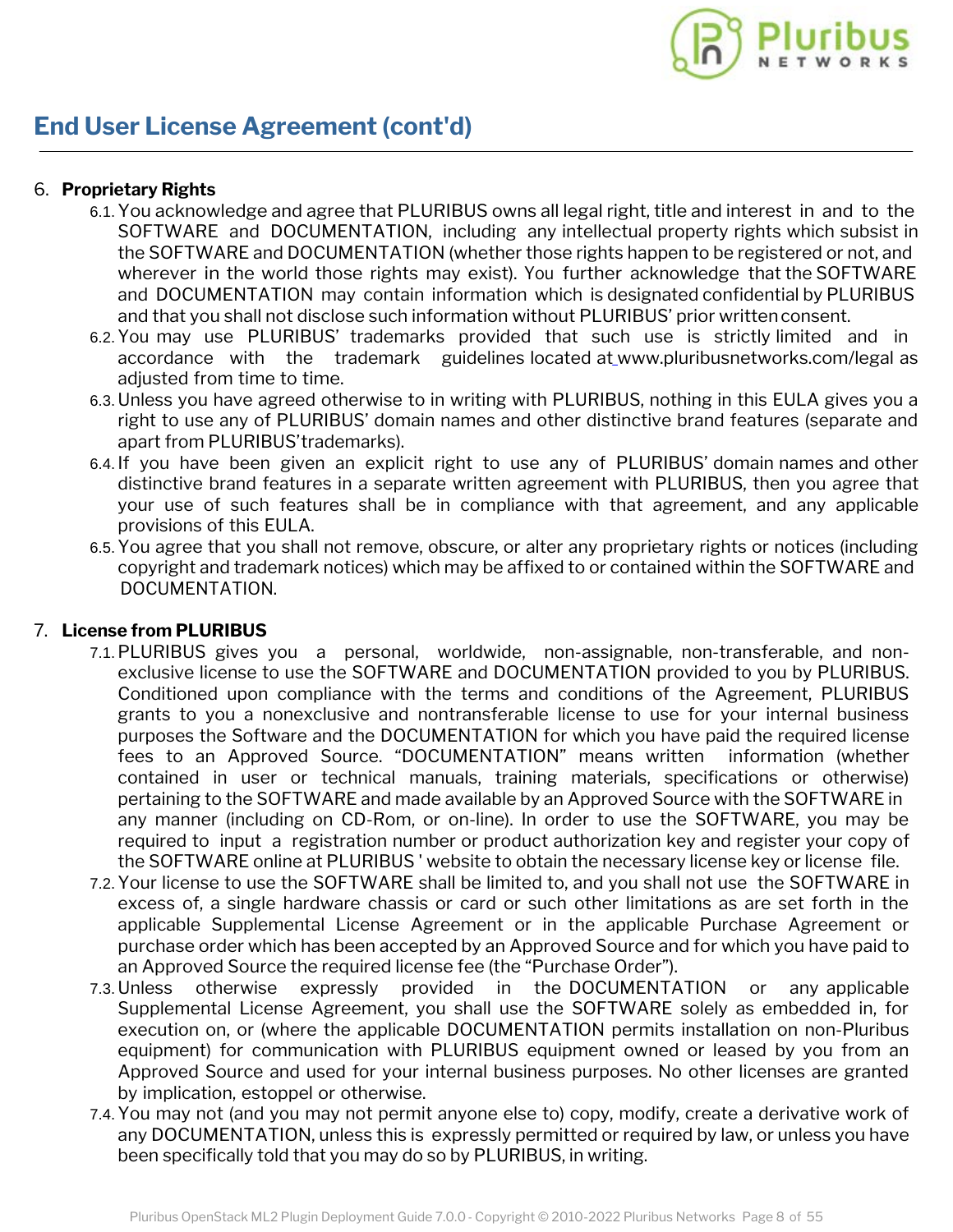

- 7.5.This is a license, not a transfer of title, to the Software and DOCUMENTATION, and PLURIBUS retains ownership of all copies of the SOFTWARE and DOCUMENTATION. Customer acknowledges that the SOFTWARE and DOCUMENTATION contain trade secrets of PLURIBUS or its suppliers or licensors, including but not limited to the specific internal design and structure of individual programs and associated interface information. Except as otherwise expressly provided under this EULA, you shall have no right, and you specifically agree not to:
	- transfer, assign or sublicense its license rights to any other person or entity (other than in compliance with any PLURIBUS relicensing/transfer policy then in force), or use the SOFTWARE on PLURIBUS equipment not purchased by you from an Approved Source or on secondhand PLURIBUS equipment, and you acknowledge that any attempted transfer, assignment, sublicense or use shall be void;
	- ii) make error corrections to or otherwise modify or adapt the SOFTWARE or create derivative works based upon the SOFTWARE, or permit third parties to do the same;
	- iii) reverse engineer or decompile, decrypt, disassemble or otherwise reduce the SOFTWARE to human-readable form, except to the extent otherwise expressly permitted under applicable law notwithstanding this restriction or except to the extent that PLURIBUS is legally required to permit such specific activity pursuant to any applicable open source license;
	- iv) publish any results of benchmark tests run on the SOFTWARE;
	- v) use or permit the SOFTWARE to be used on a service bureau or time sharing basis as relates to direct shared use of such SOFTWARE (and not to applications or services running upon or utilizing such SOFTWARE), without the express written authorization of PLURIBUS;or
	- vi) disclose, provide, or otherwise make available trade secrets contained within the SOFTWARE and DOCUMENTATION in any form to any third party without the prior written consent of PLURIBUS. You shall implement reasonable security measures to protect such tradesecrets
- 7.6.To the extent required by applicable law, and at your written request, PLURIBUS shall provide you with the interface information needed to achieve interoperability between the SOFTWARE and another independently created program, on payment of PLURIBUS' applicable fee, if any. You shall observe strict obligations of confidentiality with respect to such information and shall use such information in compliance with any applicable terms and conditions upon which PLURIBUS makes such information available.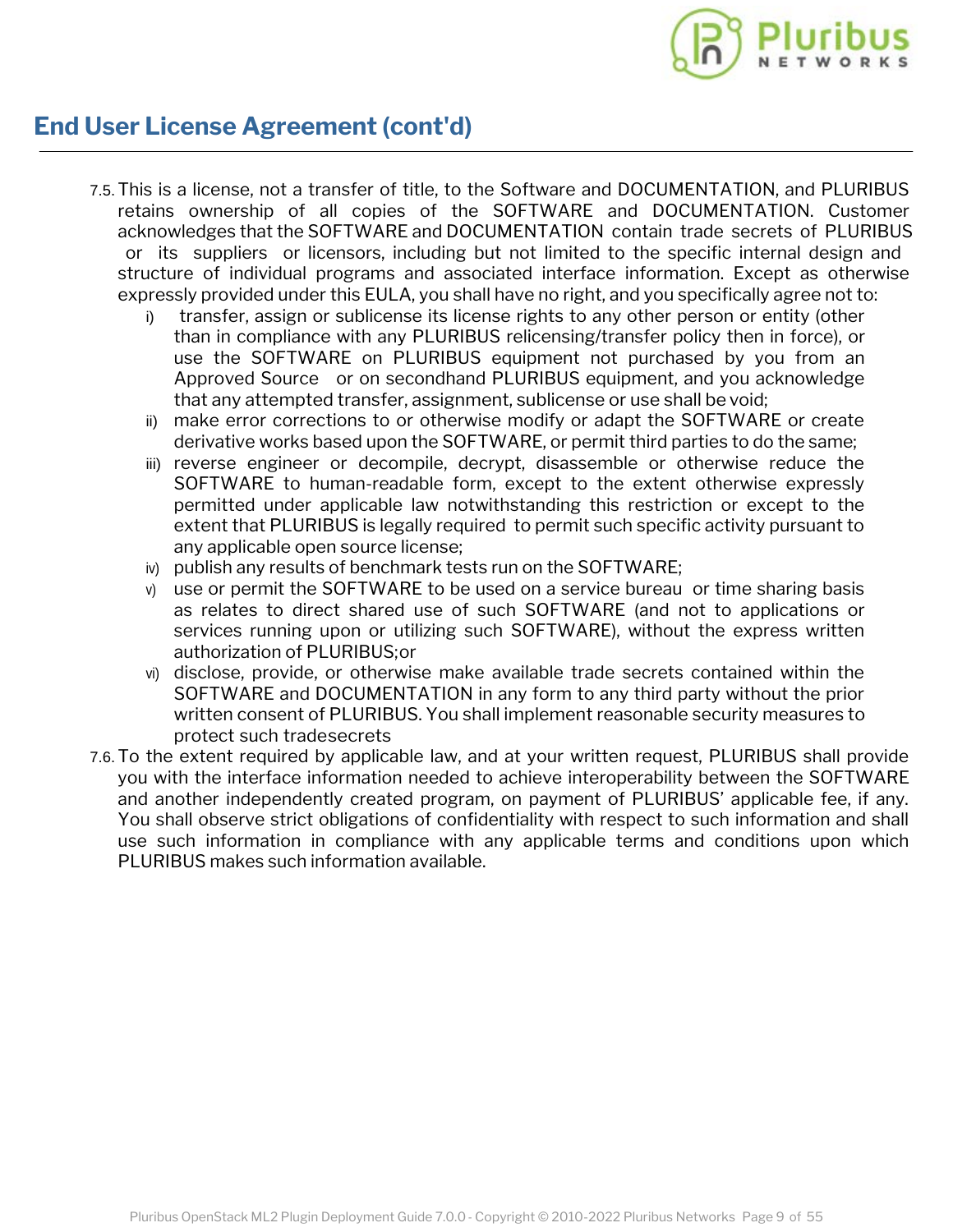#### 8. **Ending your relationship with PLURIBUS**

- 8.1.This EULA will continue to apply and will not come to an end until terminated by either you or PLURIBUS as set out below.
- 8.2.PLURIBUS shall terminate its legal agreement with you if: (a) you have breached any provision of this EULA (or have acted in manner which clearly shows that you do not intend to, or are unable to comply with the provisions of this EULA), automatically and without requiring any further action by PLURIBUS; or (b) PLURIBUS is required to do so by law (for example, where the provision of the SOFTWARE or DOCUMENTATION to you is, or becomes,unlawful).
- 8.3.When this EULA comes to an end, all of the legal rights, obligations and liabilities that you and PLURIBUS have benefited from, been subject to (or which have accrued over time whilst this EULA has been in force) or which are expressed to continue perpetually, shall be unaffected by this cessation. Upon termination, you shall destroy all copies of SOFTWARE and DOCUMENTATION in your possession or control.

#### 9. **WARRANTY**

- 9.1.Except as specifically warranted in the PURCHASE AGREEMENT, PLURIBUS disclaims all warranties as set forth in Section 10 of this agreement. Subject to the limitations and conditions set forth herein, PLURIBUS warrants that commencing from the date of shipment to you (but in case of resale by an Approved Source other than PLURIBUS, commencing not more than ninety (90) days after original shipment by PLURIBUS), and continuing for a period of the longer of (a) ninety (90) days or (b) the warranty period (if any) expressly set forth as applicable specifically to SOFTWARE in the warranty card accompanying the product of which the SOFTWARE is a part (the "Product") (if any): (a) the media on which the SOFTWARE is furnished will be free of defects in materials and workmanship under normal use; and (b) the SOFTWARE substantially conforms to the DOCUMENTATION.
- 9.2.The date of shipment of a Product by PLURIBUS is set forth on the packaging material in which the Product is shipped. Except for the foregoing, the SOFTWARE is provided "AS IS". This limited warranty extends only to the SOFTWARE purchased from an Approved Source by a user who is the first registered end user. Your sole and exclusive remedy and the entire liability of PLURIBUS and its suppliers under this limited warranty will be (i) replacement of defective media and/or (ii) at PLURIBUS ' option, repair, replacement, or refund of the purchase price of the SOFTWARE, in both cases subject to the condition that any error or defect constituting a breach of this limited warranty is reported to the Approved Source supplying the Software to you, within the warranty period. PLURIBUS or the Approved Source supplying the SOFTWARE to you may, at its option, require return of the SOFTWARE and/or DOCUMENTATION as a condition to theremedy.
- 9.3. In no event does PLURIBUS warrant that the SOFTWARE is error free or that you will be able to operate the SOFTWARE without problems or interruptions. In addition, due to the continual development of new techniques for intruding upon and attacking networks, PLURIBUS does not warrant that the SOFTWARE or any equipment, system or network on which the SOFTWARE is used will be free of vulnerability to intrusion or attack.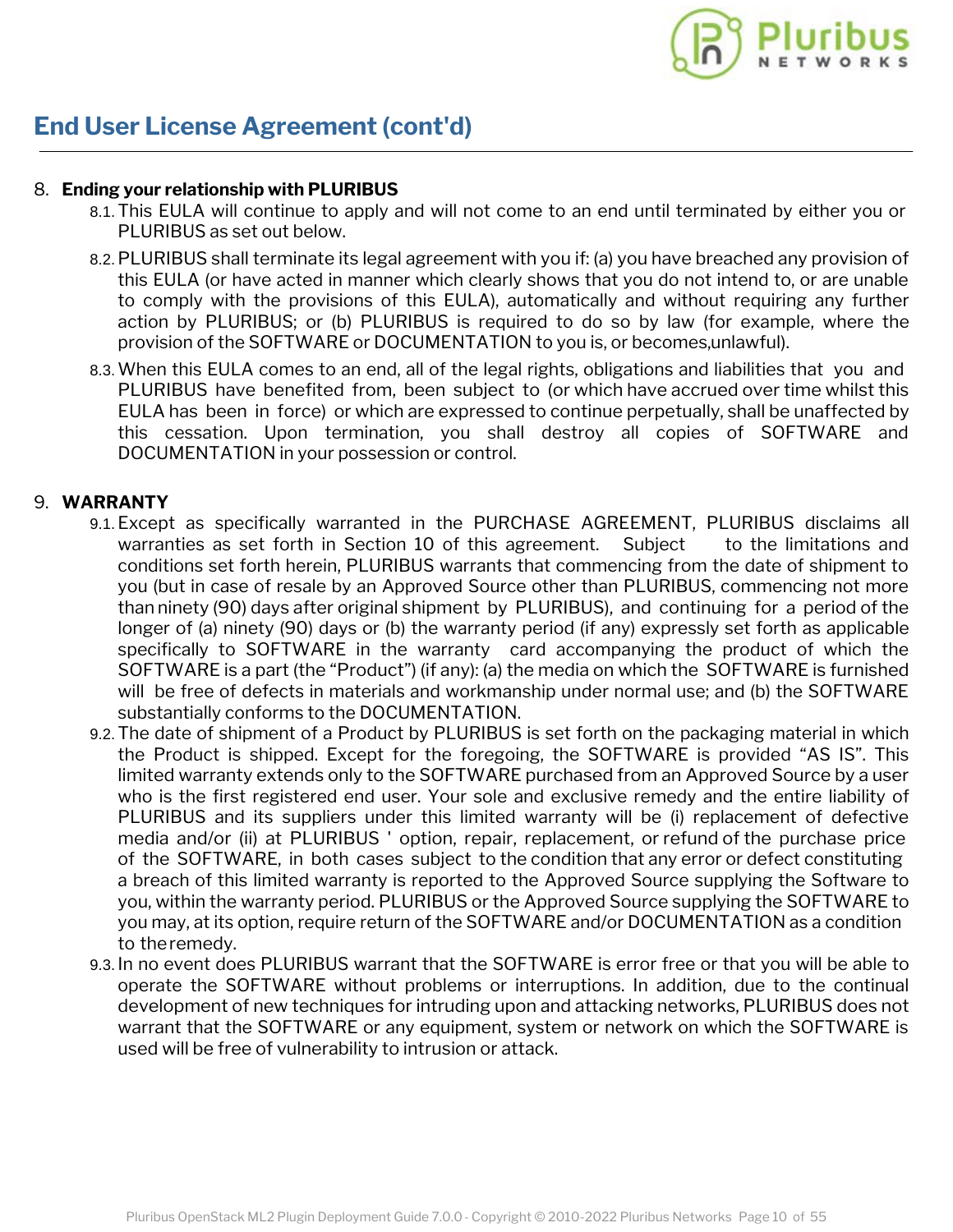

9.4.This warranty does NOT apply if the SOFTWARE, Product or any other equipment upon which the SOFTWARE is authorized to be used (a) has been altered, except by PLURIBUS or its authorized representative, (b) has not been installed, operated, repaired, or maintained in accordance with instructions supplied by PLURIBUS, (c) has been subjected to abnormal physical or electrical stress, abnormal environmental conditions, misuse, negligence, or accident; or (d) is licensed for beta, evaluation, testing or demonstration purposes. The SOFTWARE warranty also does not apply to (e) any temporary SOFTWARE modules; (f) any SOFTWARE not posted on the software update or support site on Pluribus' web page: (g) any SOFTWARE that PLURIBUS expressly provides on an "AS IS" basis on PLURIBUS software update or support site on Pluribus' web page: (h) any SOFTWARE for which PLURIBUS or an Approved Source does not receive a license fee; and (i) SOFTWARE supplied by any third party which is not an Approved Source.

#### 10. **EXCLUSION OF WARRANTIES**

- 10.1.NOTHING IN EULA, INCLUDING SECTIONS 10 AND 11, SHALL EXCLUDE OR LIMIT PLURIBUS' WARRANTY OR LIABILITY FOR LOSSES WHICH MAY NOT BE LAWFULLY EXCLUDED OR LIMITED BY APPLICABLE LAW. SOME JURISDICTIONS DO NOT ALLOW THE EXCLUSION OF CERTAIN WARRANTIES OR CONDITIONS OR THE LIMITATION OR EXCLUSION OF LIABILITY FOR LOSS OR DAMAGE CAUSED BY NEGLIGENCE, BREACH OF CONTRACT OR BREACH OF IMPLIED TERMS, OR INCIDENTAL OR CONSEQUENTIAL DAMAGES. ACCORDINGLY, ONLY THE LIMITATIONS WHICH ARE LAWFUL IN YOUR JURISDICTION WILL APPLY TO YOU AND OUR LIABILITY IS LIMITED IN ALL CASES TO THE MAXIMUM EXTENT PERMITTED BY LAW.
- 10.2.YOU EXPRESSLY UNDERSTAND AND AGREE THAT YOUR USE OF THE SOFTWARE AND DOCUMENTATION IS AT YOUR SOLE RISK AND THAT THE SOFTWARE AND DOCUMENTATION IS PROVIDED "AS IS" AND "AS AVAILABLE."

10.3.IN PARTICULAR, PLURIBUS DOES NOT REPRESENT OR WARRANT TO YOU THAT:

- a) YOUR USE OF THE SOFTWARE AND DOCUMENTATION WILL MEET YOUR REQUIREMENTS,
- b) YOUR USE OF THE SOFTWARE OR ACCESS TO THE DOCUMENTATION WILL BE UNINTERRUPTED, TIMELY, SECURE OR FREE FROM ERROR,
- c) ANY INFORMATION OBTAINED BY YOU AS A RESULT OF YOUR USE OF THE SOFTWARE AND DOCUMENTATION WILL BE ACCURATE OR RELIABLE,AND
- d) THAT DEFECTS IN THE OPERATION OR FUNCTIONALITY OF ANY SOFTWARE PROVIDED TO YOU WILL BECORRECTED.
- 10.4.ANY MATERIAL DOWNLOADED OR OTHERWISE OBTAINED THROUGH THE USE OF THE SOFTWARE IS DONE AT YOUR OWN DISCRETION AND RISK AND YOU, AND NOT PLURIBUS, WILL BE RESPONSIBLE FOR ANY DAMAGE TO YOUR COMPUTER SYSTEM OR OTHER DEVICES OR LOSS OF DATA THAT RESULTS FROM THE DOWNLOAD OF ANY SUCH MATERIAL.
- 10.5.NO ADVICE OR INFORMATION, WHETHER ORAL OR WRITTEN, OBTAINED BY YOU FROM PLURIBUS SHALL CREATE ANY WARRANTY NOT EXPRESSLY STATED IN THISEULA.
- 10.6.PLURIBUS FURTHER EXPRESSLY DISCLAIMS ALL WARRANTIES AND CONDITIONS OF ANY KIND, WHETHER EXPRESS OR IMPLIED, INCLUDING, BUT NOT LIMITED TO THE IMPLIED WARRANTIES AND CONDITIONS OF MERCHANTABILITY, FITNESS FOR A PARTICULAR PURPOSE AND NON-INFRINGEMENT.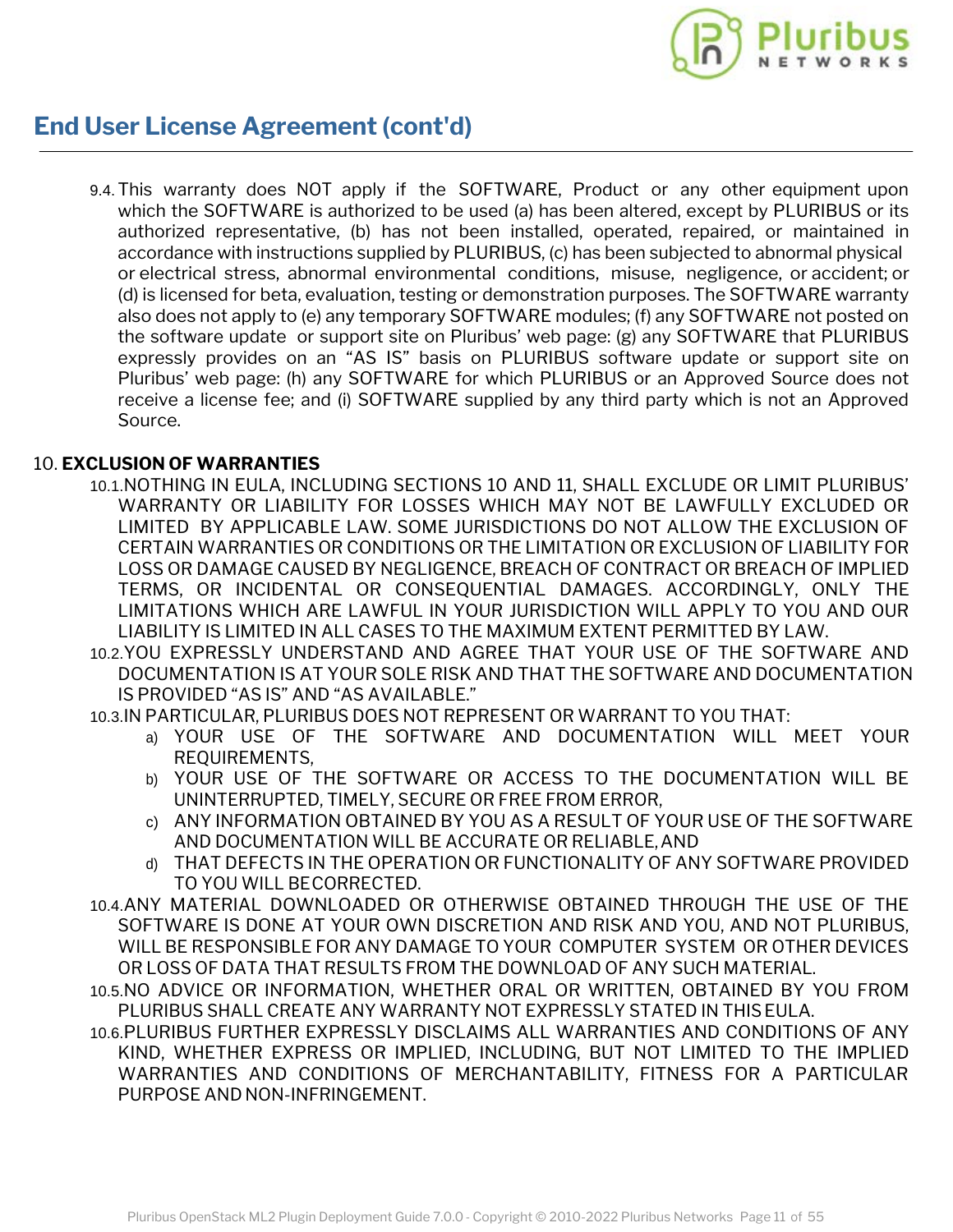

#### 11. **LIMITATION OF LIABILITY**

- 11.1.SUBJECT TO THE OVERALL PROVISION IN PARAGRAPH 10.1 ABOVE, YOU EXPRESSLY UNDERSTAND AND AGREE THAT PLURIBUS, SHALL NOT BE LIABLE TO YOUFOR:
	- a) ANY DIRECT, INDIRECT, INCIDENTAL, SPECIAL CONSEQUENTIAL OR EXEMPLARY DAMAGES WHICH MAY BE INCURRED BY YOU, HOWEVER CAUSED AND UNDER ANY THEORY OF LIABILITY. THIS SHALL INCLUDE, BUT NOT BE LIMITED TO, ANY LOSS OF PROFIT (WHETHER INCURRED DIRECTLY OR INDIRECTLY), ANY LOSS OF GOODWILL OR BUSINESS REPUTATION, ANY LOSS OF DATA SUFFERED, COST OF PROCUREMENT OF SUBSTITUTE GOODS OR SERVICES, OR OTHER INTANGIBLE LOSS;
	- b) ANY LOSS OR DAMAGE WHICH MAY BE INCURRED BY YOU, INCLUDING BUT NOT LIMITED TO LOSS OR DAMAGE AS A RESULT OF:

1. ANY CHANGES WHICH PLURIBUS MAY MAKE TO THE SOFTWARE OR DOCUMENTATION, OR FOR ANY PERMANENT OR TEMPORARY CESSATION IN THE PROVISION OF THE SOFTWARE (OR ANY FEATURES WITHIN THE SOFTWARE); OR 2. THE DELETION OF, CORRUPTION OF, OR FAILURE TO STORE, ANY CONTENT AND OTHER COMMUNICATIONS DATA MAINTAINED OR TRANSMITTED BY OR THROUGH YOUR USE OF THE SOFTWARE.

- 11.2.THE LIMITATIONS ON PLURIBUS'S LIABILITY TO YOU IN PARAGRAPH 11.1 ABOVE SHALL APPLY WHETHER OR NOT PLURIBUS HAS BEEN ADVISED OF OR SHOULD HAVE BEEN AWARE OF THE POSSIBILITY OF ANY SUCH LOSSESARISING.
- 11.3.IN NO EVENT SHALL THE AGGREGATE LIABILITY OF PLURIBUS EXCEED \$5,000. OR EXCEED THE PRICE PAID BY CUSTOMER TO ANY APPROVED SOURCE FOR THE SOFTWARE THAT GAVE RISE TO THE CLAIM OR IF THE SOFTWARE IS PART OF ANOTHER PRODUCT, THE PRICE PAID FOR SUCH OTHER PRODUCT. THIS LIMITATION OF LIABILITY FOR SOFTWARE IS CUMULATIVE AND NOT PER INCIDENT (I.E. THE EXISTENCE OF TWO OR MORE CLAIMS WILL NOT ENLARGE THISLIMIT).
- 11.4.You acknowledge and agree that PLURIBUS has set its prices and entered into this EULA and any Purchase Agreement or Purchase Order with you in reliance upon the disclaimers of warranty and the limitations of liability set forth herein, that the same reflect an allocation of risk between the parties (including the risk that a contract remedy may fail of its essential purpose and cause consequential loss), and that the same form an essential basis of the bargain between the parties.
- 12. The **Software** may contain or be delivered with one or more components, which may include thirdparty components, identified by Pluribus in the Documentation, readme.txt file, third-party click-accept or elsewhere (e.g. on www.pluribusnetworks.com) (the "Identified Component(s)") as being subject to different license agreement terms, disclaimers of warranties, limited warranties or other terms and conditions (collectively, "Additional Terms") than those set forth herein. You agree to the applicable Additional Terms for any such Identified Component(s).
	- 12.1.Notwithstanding other statements in this EULA, third party software including free, Copyleft and open source software components (collectively referred to as "Third Party Software") are distributed in compliance with the particular licensing terms and conditions attributable to the Third Party Software. PLURIBUS provides the Third Party Software to You "AS IS" without any warranties or indemnities of any kind.
	- 12.2.Copyright notices and licensing terms and conditions applicable to the Third Party Software will be available for review on the Pluribus' web site, and are included on the media on which you received the SOFTWARE within a "ATTRIBUTIONS" file (e.g., attributions.pdf or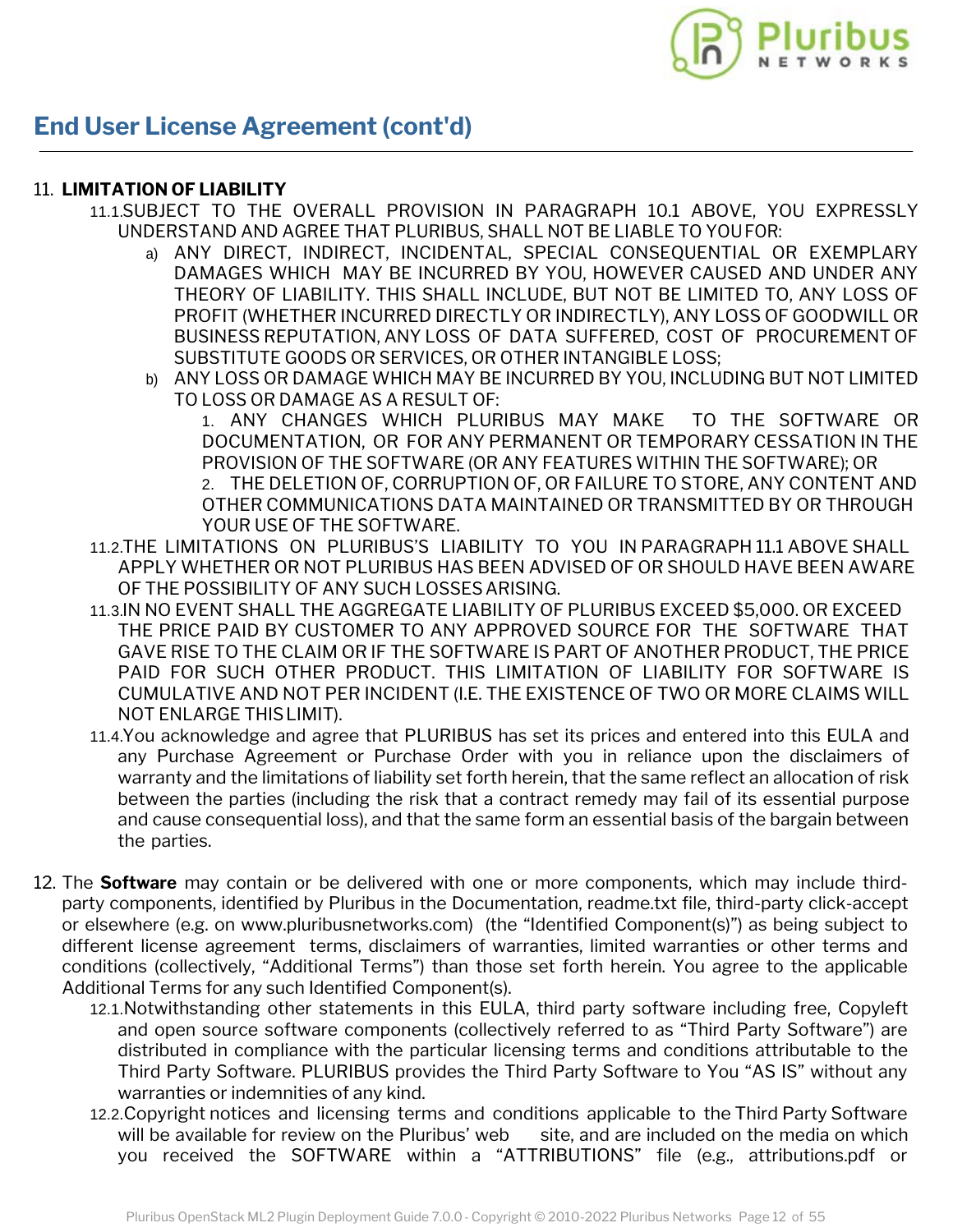

attributions.txt) included within the downloaded files, and/or repr[oduced within the materials or](https://www.pluribusnetworks.com) DOCUMENTATION accompanying the SOFTWARE.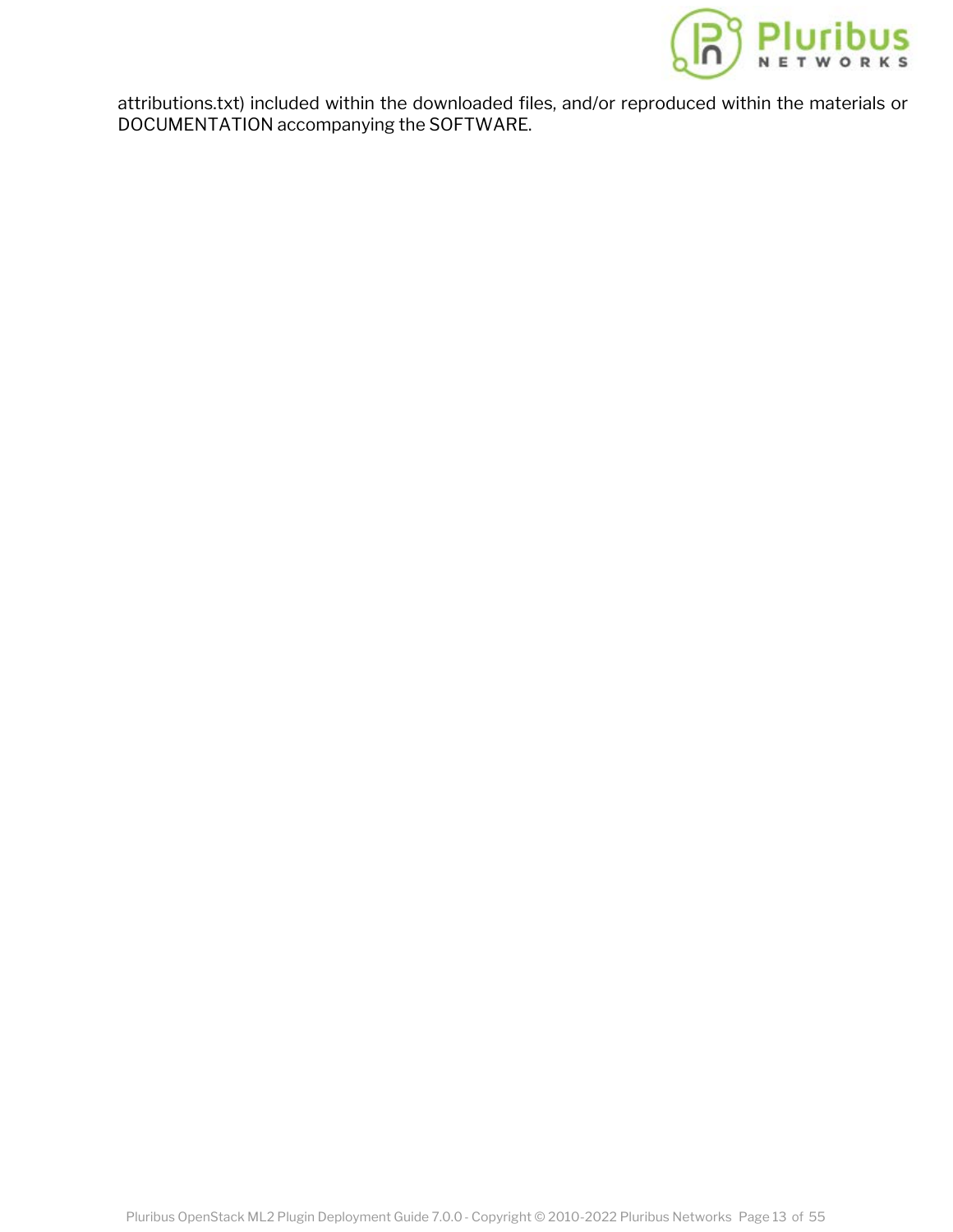

#### 13. **Audit**

13.1.PLURIBUS reserves the right to take steps PLURIBUS believes are reasonably necessary or appropriate to enforce and/or verify compliance with any part of this EULA. You agree that PLURIBUS has the right, without liability to you, to disclose any USAGE INFORMATION to law enforcement authorities, government officials, and/or a third party, as PLURIBUS believes is reasonably necessary or appropriate to enforce and/or verify compliance with any part of this EULA (including but not limited to PLURIBUS' right to cooperate with any legal process relating to your use of the SOFTWARE, and/or a third-party claim that your use of the SOFTWARE is unlawful and/or infringes such third party rights).

#### 14. **General legalterms**

- 14.1.This EULA constitutes the whole legal agreement between you and PLURIBUS and governs your use of the SOFTWARE and DOCUMENTATION and completely replaces any prior agreements between you and PLURIBUS in relation to the SOFTWARE and DOCUMENTATION (but excluding any SOFTWARE and DOCUMENTATION which PLURIBUS may provide to you under a separate written agreement).
- 14.2.You agree that PLURIBUS may provide you with notices, including those regarding changes to this EULA, by email, regular mail, or via the user interface implemented by the SOFTWARE.
- 14.3.You agree that if PLURIBUS does not exercise or enforce any legal right or remedy which is contained in this EULA (or which PLURIBUS has the benefit of under any applicable law), this will not be taken to be a formal waiver of PLURIBUS' rights and that those rights or remedies will still be available to PLURIBUS.
- 14.4.If any court of law or arbitration panel, having the jurisdiction to decideon this matter, rules that any provision of this EULA is invalid, then that provision will be removed from this EULA without affecting the rest of this EULA. The remaining provisions of this EULA will continue to be valid andenforceable.
- 14.5.You and PLURIBUS agree that this EULA, and your relationship with PLURIBUS under this EULA, shall be governed by the laws of the State of California without regard to its conflict of laws provisions.
- 14.6.The SOFTWARE and DOCUMENTATION is deemed to include "commercial computer software" and "commercial computer software documentation," respectively, pursuant to DFAR Section 227.7202 and FAR Section 12.212, as applicable. Any use, modification, reproduction, release, performance, display or disclosure of the SOFTWARE and DOCUMENTATION by the United States Government shall be governed solely by this EULA.
- 14.7.In the event that the Uniform Computer Information Transaction Act, any version thereof or a substantially similar law (collectively "UCITA") is enacted and/or interpreted as to be applicable to the performance of PLURIBUS under this Agreement, the statute shall not govern any aspect of this Purchase Agreement, any license granted hereunder, nor any of the rights and obligations of the parties pursuant to this EULA.
- 14.8.You agree that the SOFTWARE and DOCUMENTATION will not be shipped, transferred, or exported into any country or used in any manner prohibited by the United States Export Administration Act or any other exports laws, restrictions, or regulations. All rights to use the SOFTWARE and DOCUMENTATION are granted on condition that such rights are forfeited if you fail to comply with this EULA.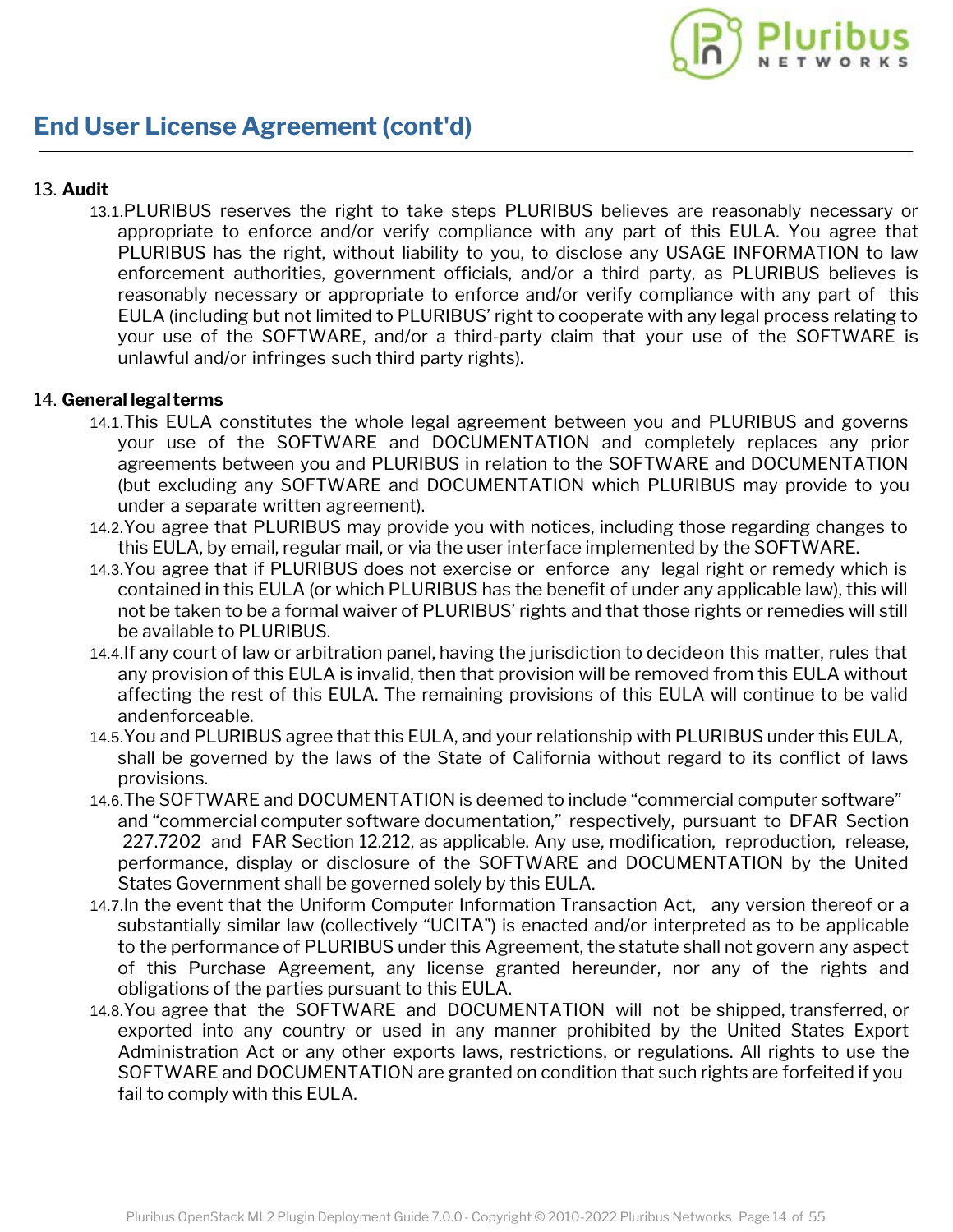

14.9.ANY CLAIM, DISPUTE, OR CONTROVERSY (WHETHER IN CONTRACT, TORT, OR OTHERWISE, WHETHER PREEXISTING, PRESENT OR FUTURE, AND INCLUDING STATUTORY, CONSUMER PROTECTION, COMMON LAW, INTENTIONAL TORT AND EQUITABLE CLAIMS) BETWEEN YOU AND PLURIBUS, its agents, employees, principals, successors, assigns, affiliates (collectively for purposes of this paragraph, "PLURIBUS") arising from or relating to this EULA, its interpretation, or the breach, termination or validity thereof, the relationships which result from this EULA (including, to the full extent permitted by applicable law, relationships with third parties who are not signatories to this Agreement) SHALL BE EXCLUSIVELY AND FINALLY SETTLED BY ARBITRATION. THE ARBITRATION SHALL BE HELD IN SANTA CLARA, CALIFORNIA AND CONDUCTED IN ACCORDANCE WITH THE COMMERCIAL ARBITRATION RULES OF THE AMERICAN ARBITRATION ASSOCIATION. THE ARBITRATION SHALL BE CONDUCTED BEFORE THREE ARBITRATORS, ONE SELECTED BY EACH OF THE PARTIES, AND THE THIRD SELECTED BY THE FIRST TWO ARBITRATORS. JUDGMENT UPON THE AWARD RENDERED MAY BE ENTERED IN ANY COURT HAVING JURISDICTION, OR APPLICATION MAY BE MADE TO SUCH COURT FOR JUDICIAL ACCEPTANCE OF THE AWARD AND IN ORDER OF ENFORCEMENT AS THE CASE MAY BE.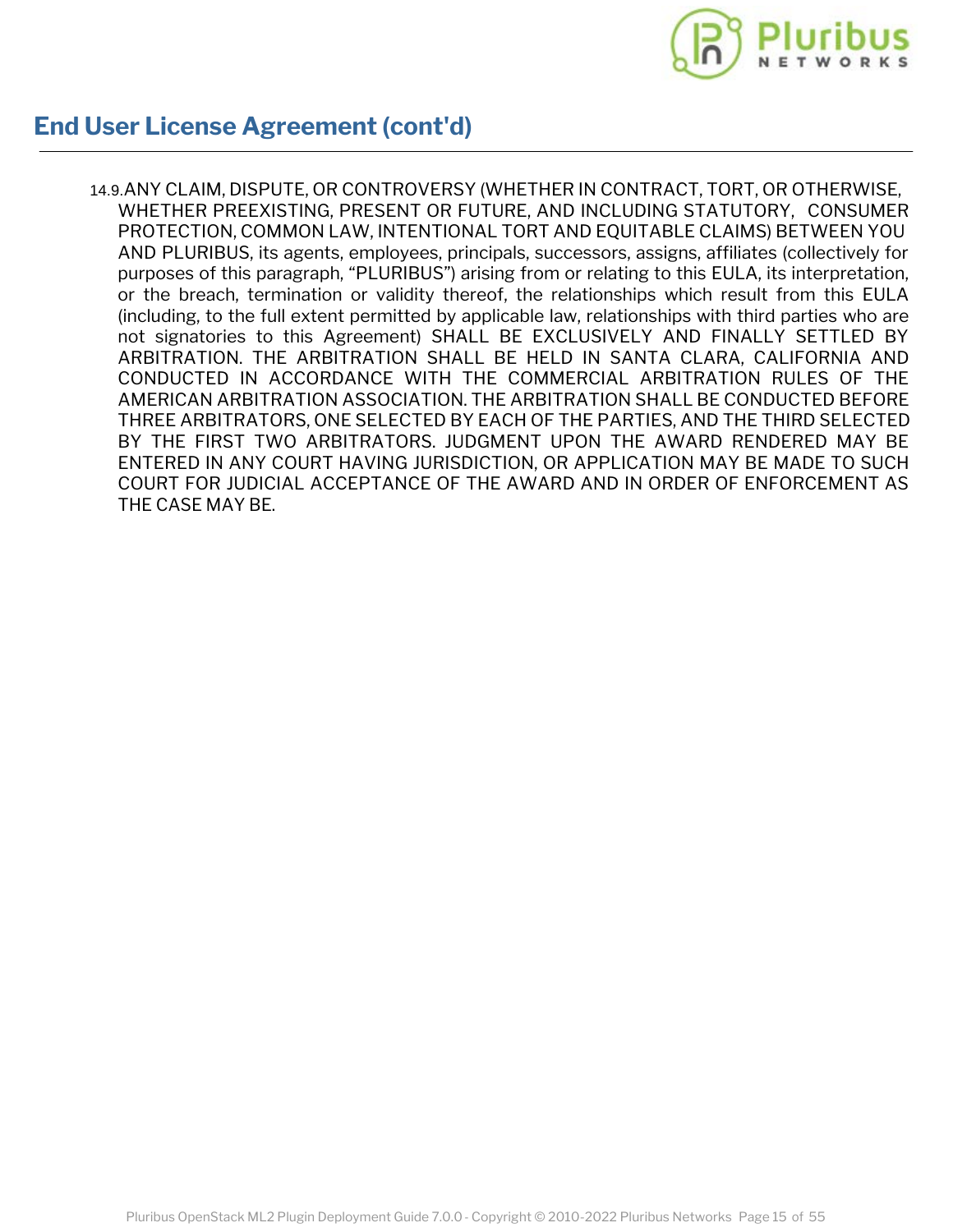

## <span id="page-14-0"></span>**Preface**

- **Audience**
- · Conventions
- · Documentation Feedback
- · Obtaining Documentation and Submitting a Service Request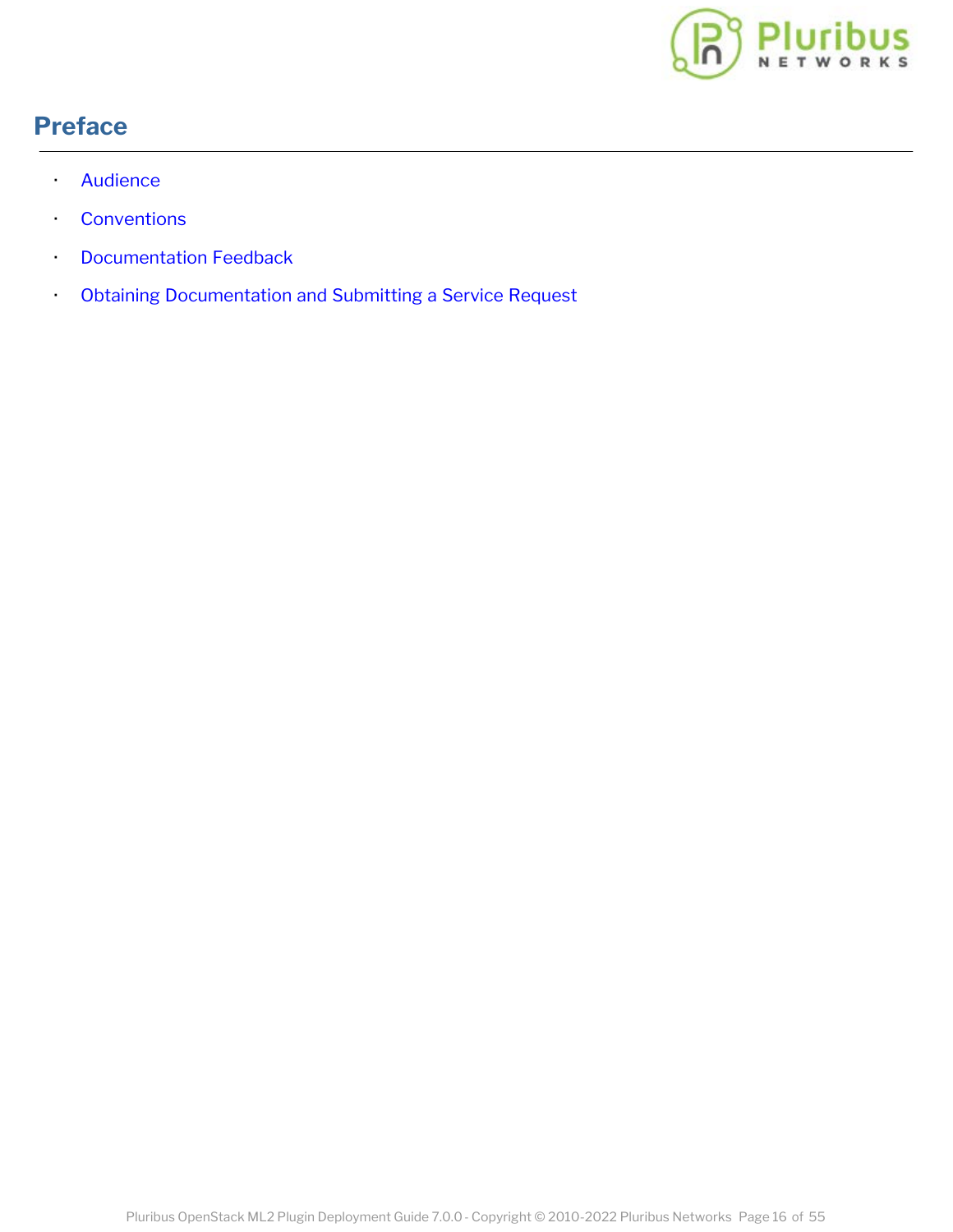

### <span id="page-15-0"></span>**Audience**

This publication is for experienced network administrators responsible for configuring and maintaining network switches with some expertise in the following areas:

- · Network administration
- · OpenStack network administration
- · Storage administration
- · Server administration
- · Application delivery administration
- · Network security administration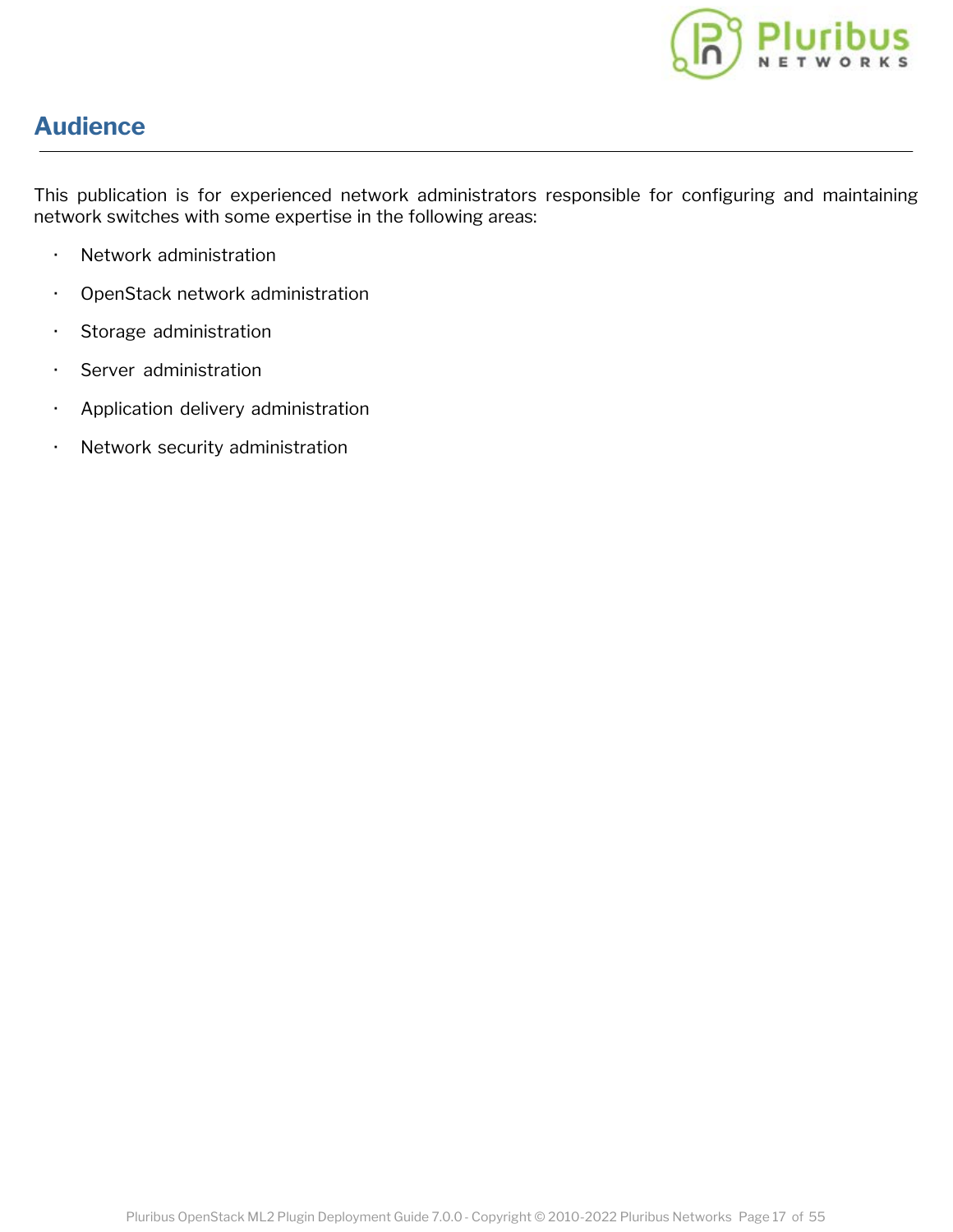

# <span id="page-16-0"></span>**Conventions**

This document uses the following conventions:

| <b>Convention</b> | <b>Indication</b>                                                                                                              |
|-------------------|--------------------------------------------------------------------------------------------------------------------------------|
| <b>Bold font</b>  | Keywords, user interface elements, and user-<br>entered text appear in <b>bold</b> font.                                       |
| Italic font       | Document titles, new or emphasized terms, and<br>variables that you supply values are in <i>italic</i> font.                   |
| $[ \ ]$           | Elements in square brackets are optional.                                                                                      |
| $\{x y z\}$       | Required elements are grouped in curly braces<br>and are separated by vertical bars.                                           |
| [x y z]           | Optional parameters are grouped in brackets<br>and separated by vertical bars.                                                 |
| <b>String</b>     | A non-quoted set of characters. Do not use<br>quotation marks around the string or the string<br>includes the quotation marks. |
| courier font      | Command Line Interface (CLI) commands and<br>samples appear in courier font.                                                   |
| $\leq$            | Non-printing characters such as passwords are<br>indicated by angle brackets.                                                  |
| $[$               | Default responses to system prompts are in<br>square brackets.                                                                 |
|                   | Indicates that you enter the following text at the<br>command prompt.                                                          |
|                   |                                                                                                                                |

| Note:           | Indicates information of special interest.                                   |
|-----------------|------------------------------------------------------------------------------|
| <b>Caution!</b> | Indicates a situation that could cause equipment<br>failure or loss of data. |
| TIP!            | Indicates information that can help you solve a<br>problem.                  |
| Warning:        | Indicates information that could impact you or<br>your network.              |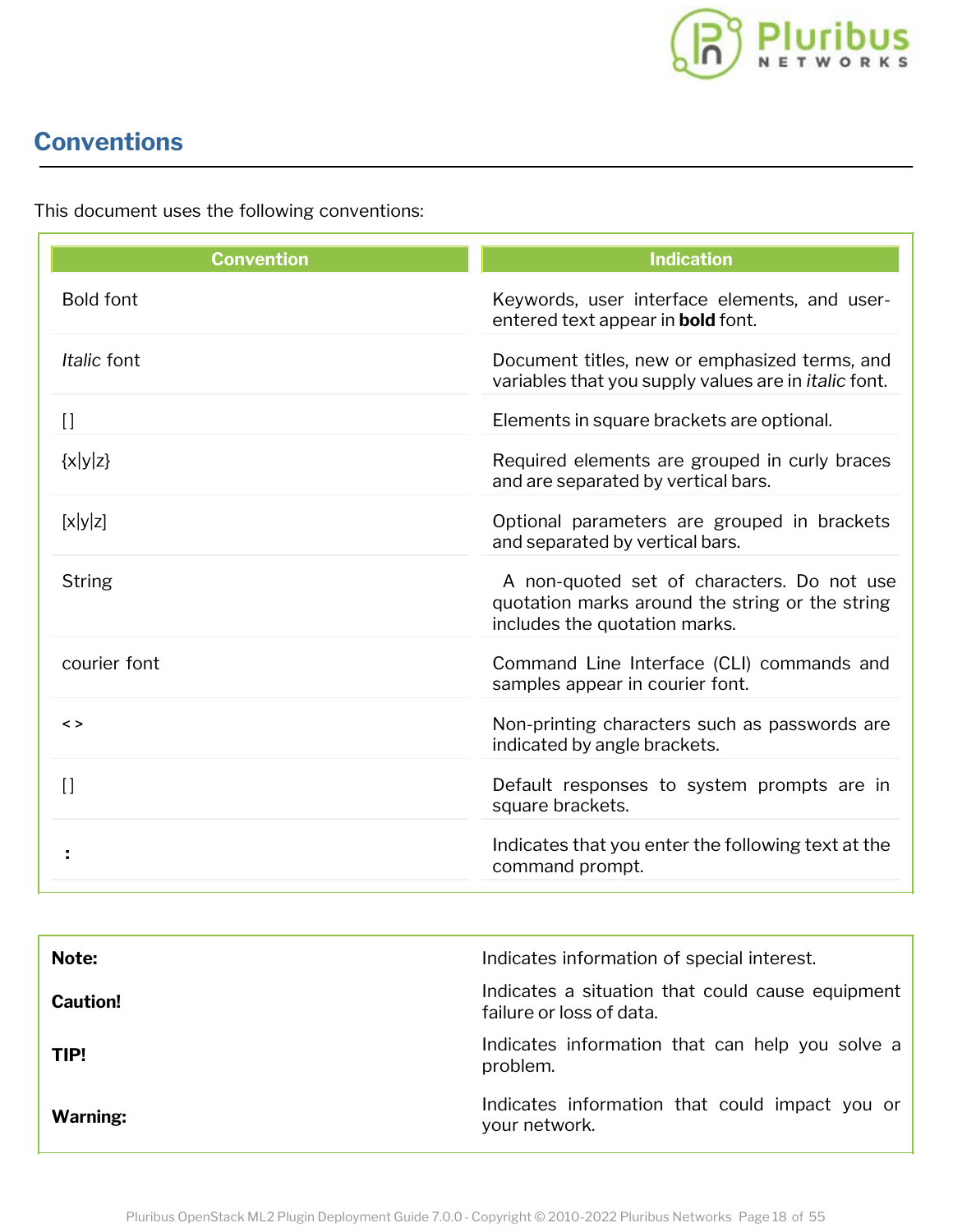

**Time Saver: Indicates information [that can help you save time.](https://www.pluribusnetworks.com)** And indicates information that can help you save time.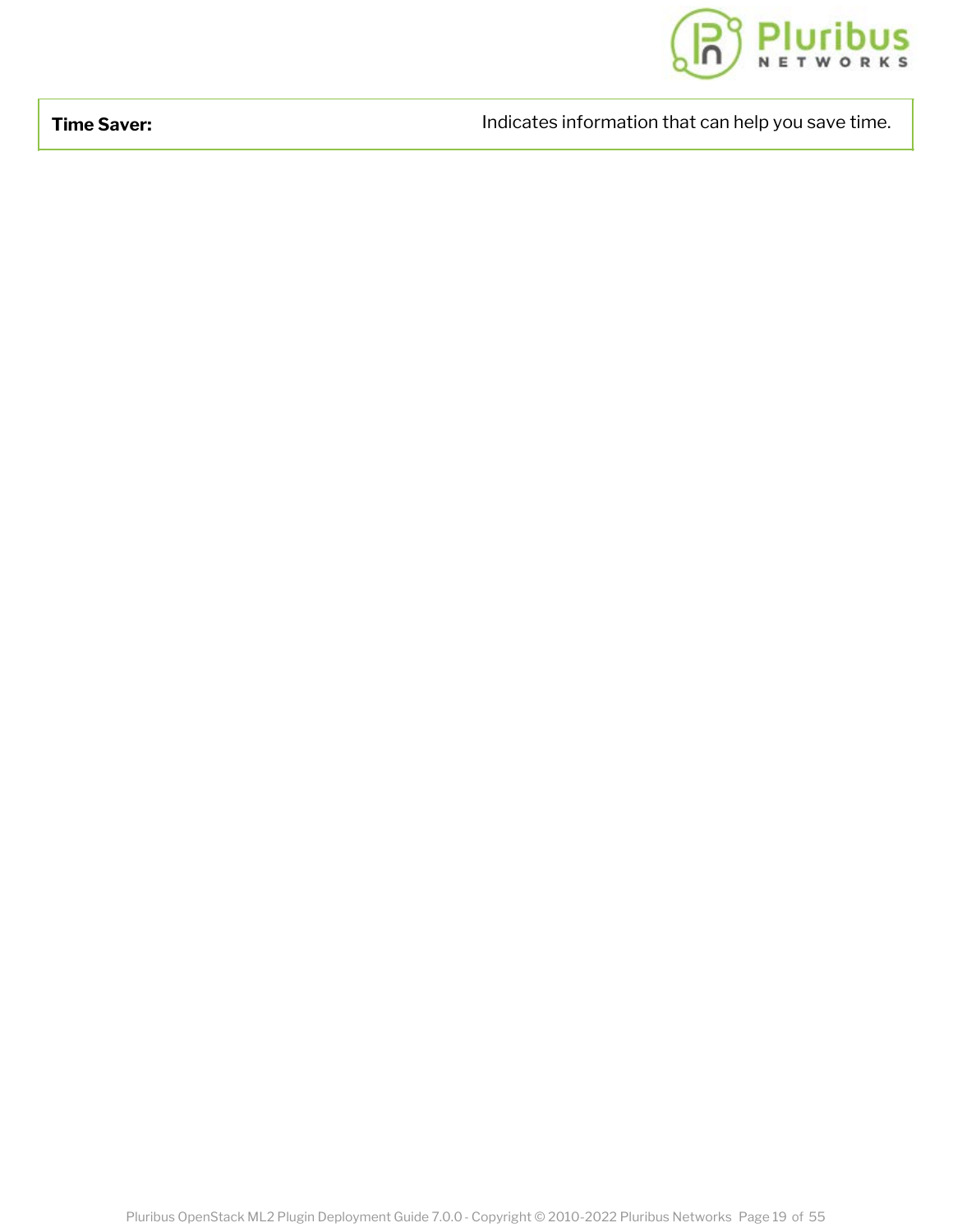

### <span id="page-18-0"></span>**Documentation Feedback**

To provide technical feedback on this document, or to report an error or omission, please send your comments to: [doc-feedback@pluribusnetworks.com](mailto:doc-feedback@pluribusnetworks.com?subject=Document Feedback Netvisor One Version 5.0.0 April 2019)

We appreciate your feedback.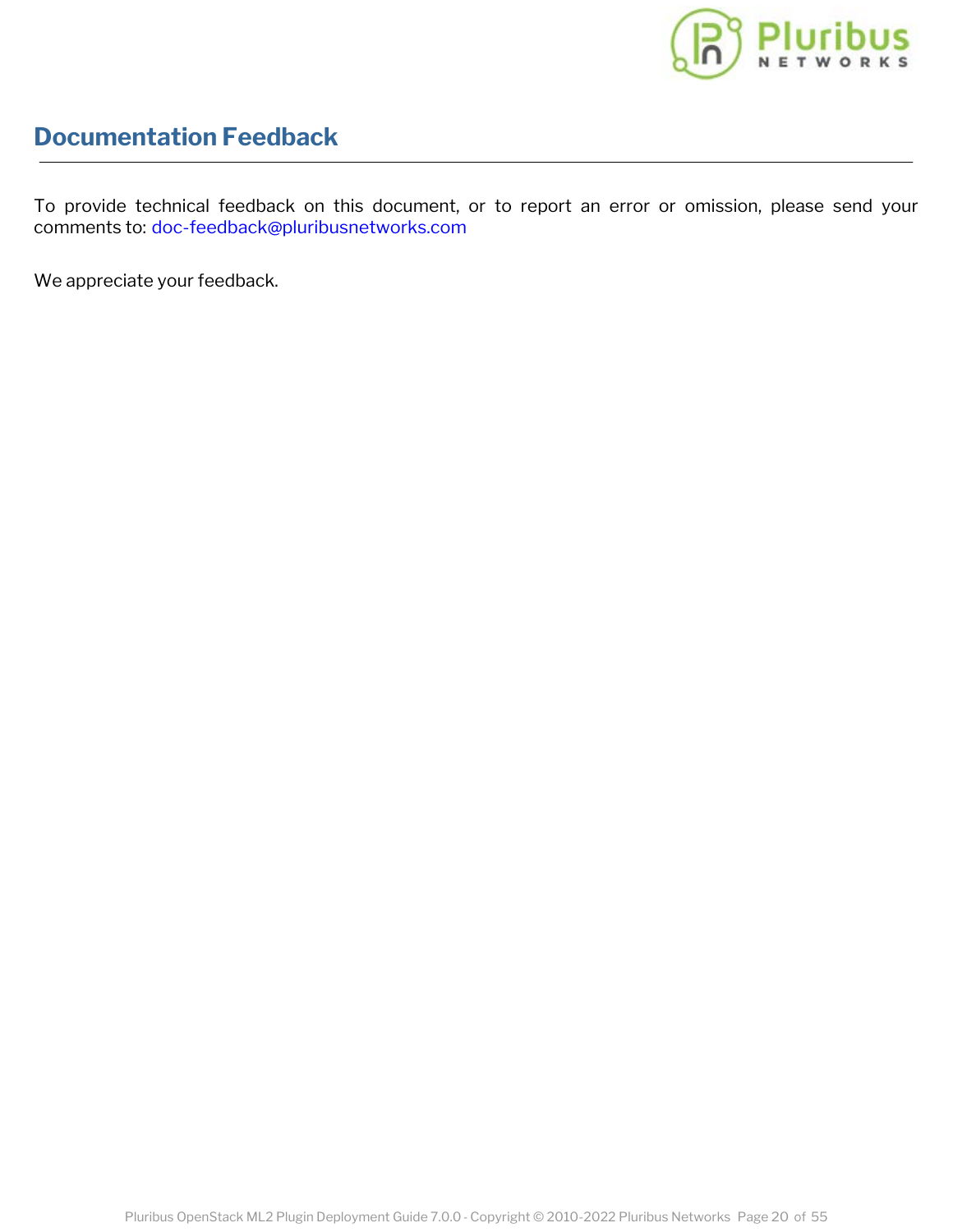

### <span id="page-19-0"></span>**Obtaining Documentation and Submitting a Service R[equest](https://www.pluribusnetworks.com)**

For information on obtaining documentation, submitting a service request, and gathering additional information, please visit [www.pluribusnetworks.com](https://www.pluribusnetworks.com/support).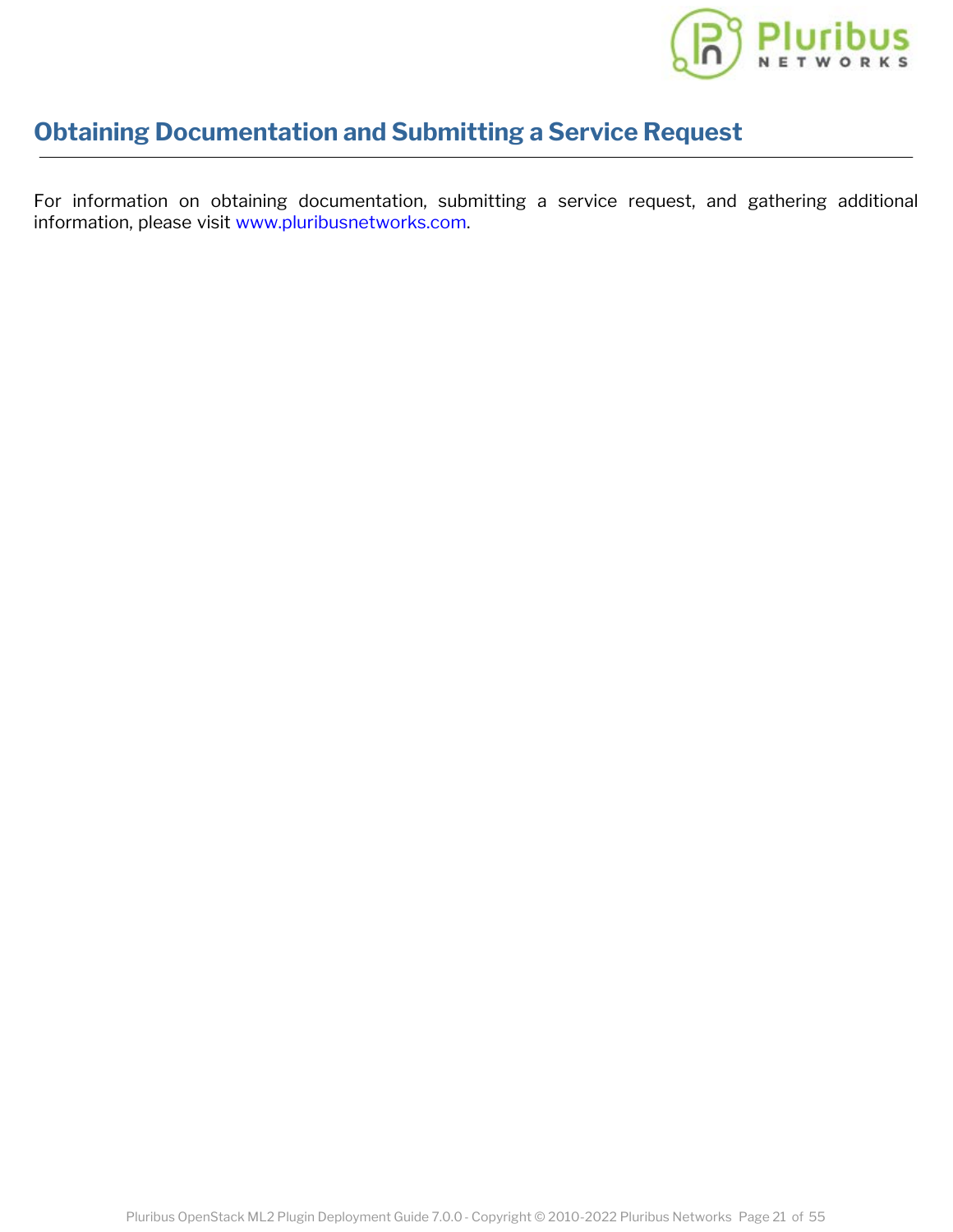

# <span id="page-20-0"></span>**Glossary of Pluribus Networks' Netvisor ONE® [and UNUM Terms](https://www.pluribusnetworks.com)**

To review the Glossary, refer to the online [document](https://techdocassets.pluribusnetworks.com/netvisor/nv1_700/openstack/Glossary.html).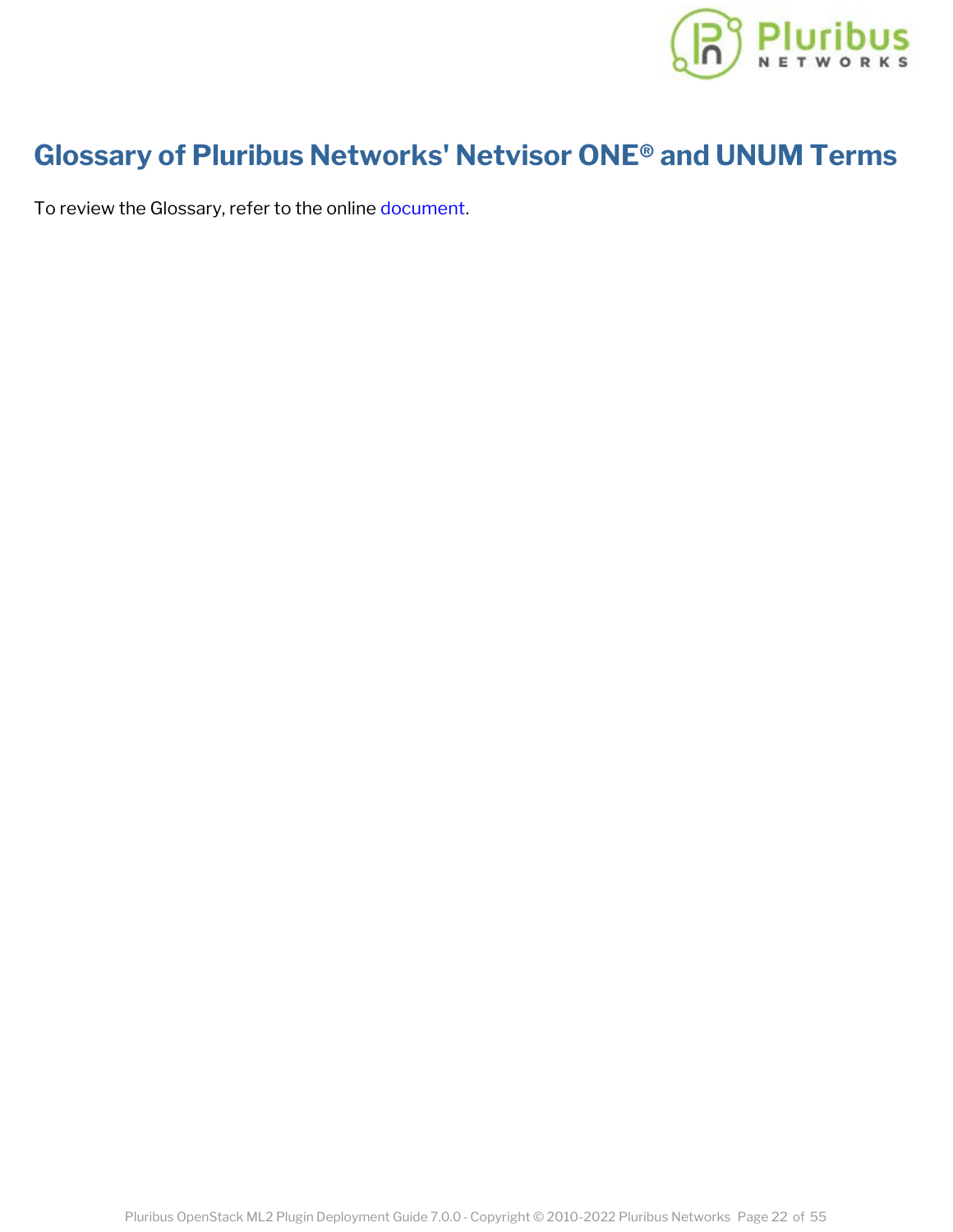

#### <span id="page-21-0"></span>**Understanding the Pluribus Networks OpenStack Ne[utron ML2 Plugin](https://www.pluribusnetworks.com)**

OpenStack is a cloud operating system that can be deployed in both public and private clouds and it controls large pools of compute, storage, and networking resources throughout a datacenter. These resources are managed and provisioned through a dashboard, CLI, or through APIs with common authentication mechanisms.

Pluribus uses the OpenStack plugin mechanism to create a Layer 2 network (VLAN), The Pluribus Modular Layer 2 (ML2) plugin, which provides powerful and simplified overlay automation services, allows customers to create a network by configuring the VLANs and switch ports on Pluribus' Unified Cloud Fabric over VXLAN tunnel or overlays. For details on Unified Cloud Fabric, see the *Configuring and Administering the Pluribus Fabric* chapter in the *Configuration Guide for Netvisor ONE*.

The integration of Pluribus ML2 Driver Plugin with the OpenStack Architecture is explained below with the help of the topology diagrams. The networking (Neutron) component of OpenStack architecture is integrated through redundant programmable REST APIs to the Pluribus' Unified Cloud Fabric (refer **Figure 1**).



#### OpenStack Architecture

#### *Figure 1: Unified Cloud Fabric - OpenStack Integration*

Further, the Pluribus ML2 driver plugin integrates with the Mechanism drivers running on the compute or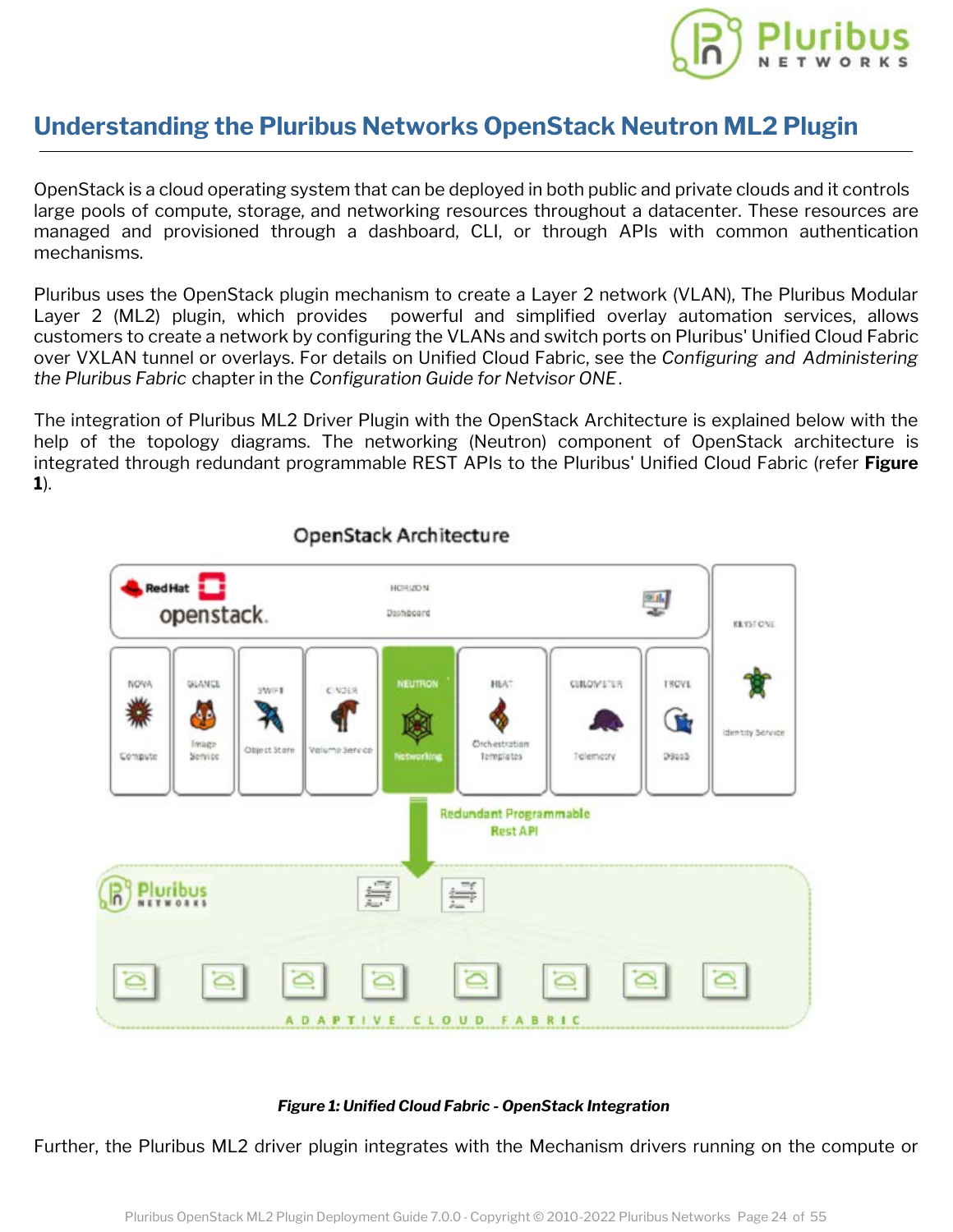

network nodes of the OpenStack architecture and establishes communica[tion between the Unified Cloud](https://www.pluribusnetworks.com) Fabric and the OpenStack Architecture (refer **Figure 2**).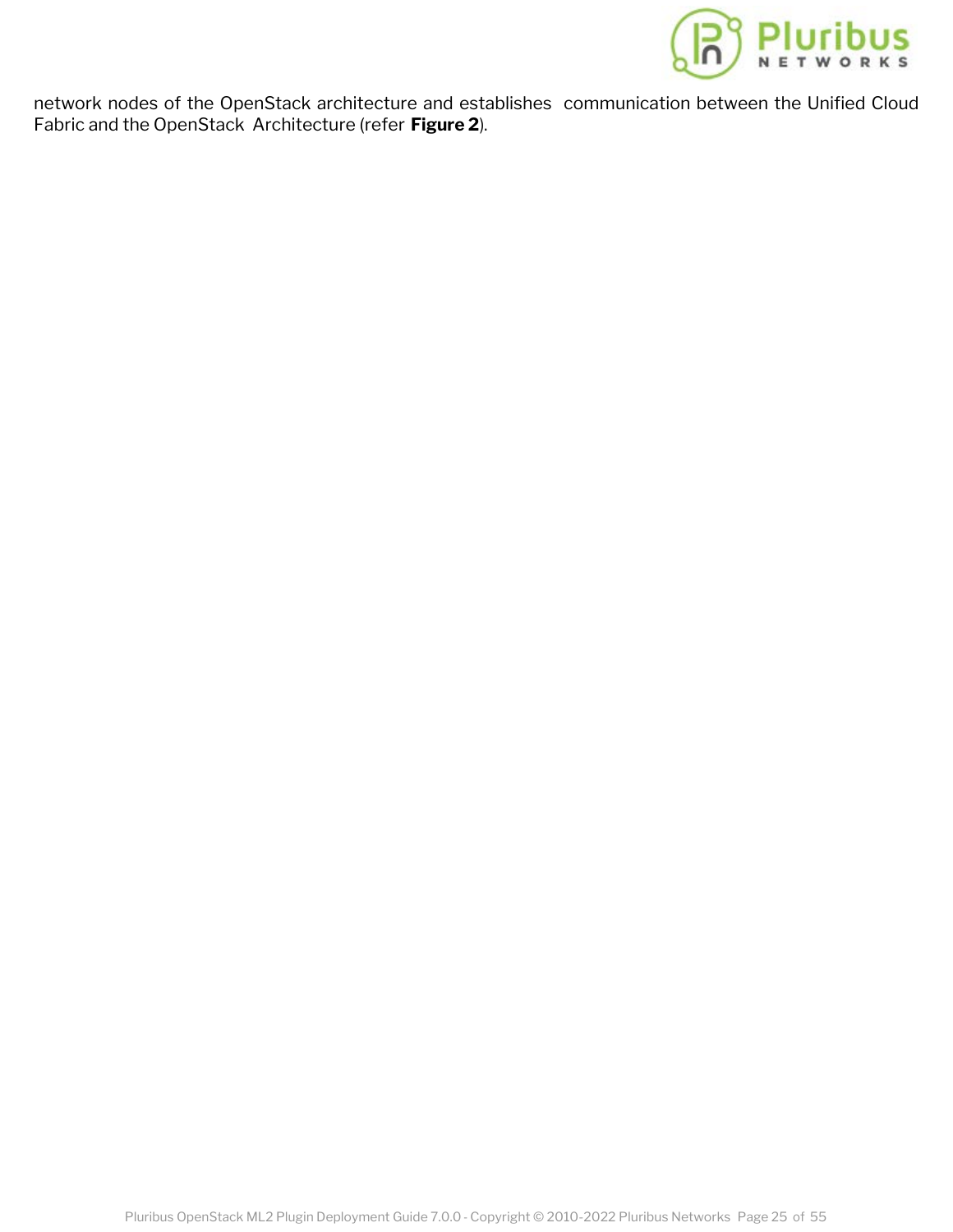

#### **The Pluribus Networks OpenStack Neutron ML2 Plu[gin \(cont'd\)](https://www.pluribusnetworks.com)**



*Figure 2: Pluribus ML2 Driver Plugin Integration with Neutron (Networking) Server*

As shown in *Figures 3,* the ML2 plugin uses the Pluribus REST APIs to configure the Pluribus switches. That is, the Pluribus ML2 plugin running on the controller node interfaces with the REST APIs to configure the Pluribus switches in the fabric. For this deployment to work, you must configure a username/password in the ML2 config file on the OpenStack controller (triple 0, aka O-O-O, which is OpenStack-on-OpenStack). These authentication credentials apply to all the switches on the fabric (that is, this is not on per tenant basis) and the credentials (password) is stored in an encrypted base64 format on the ML2 plugin.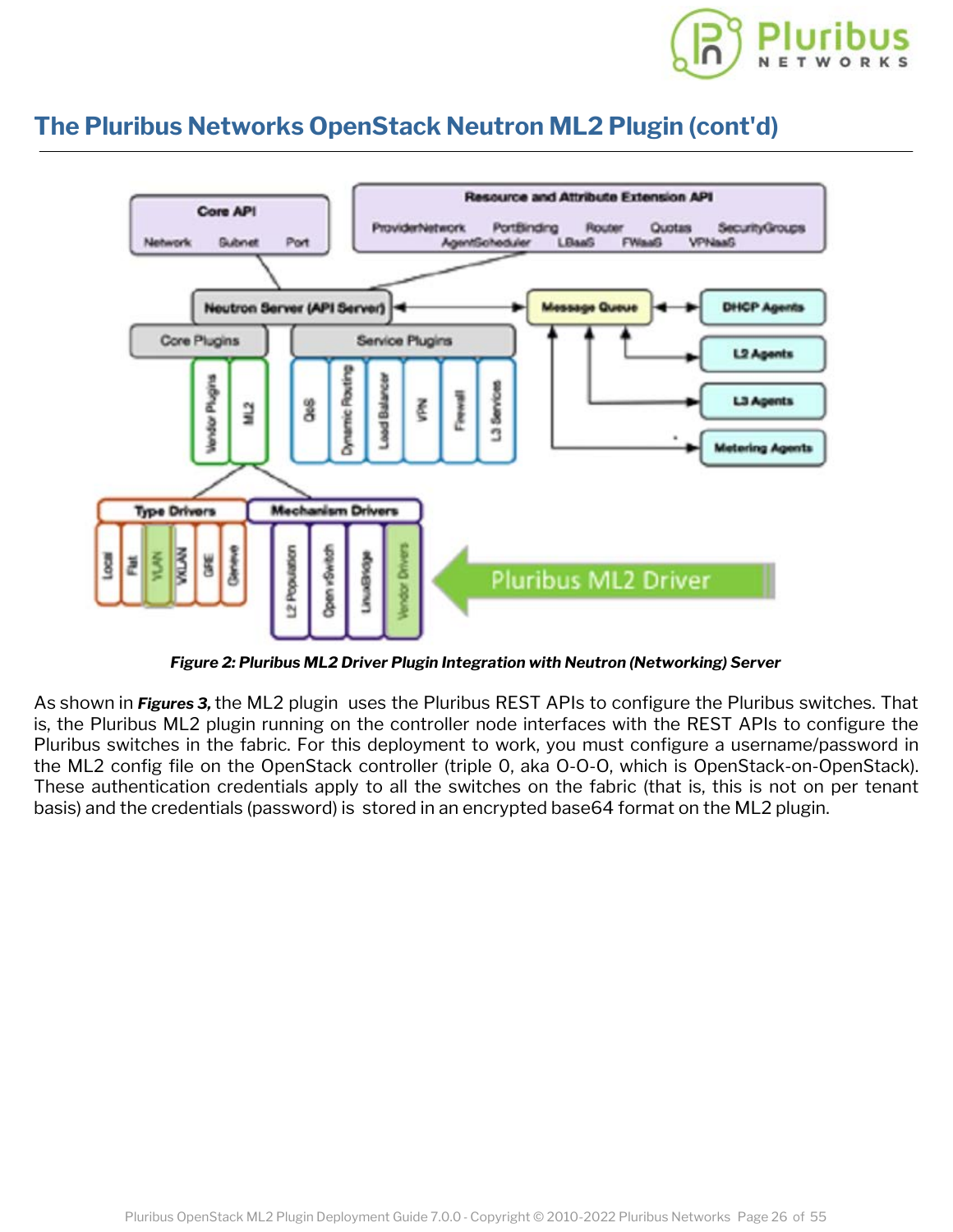

### **The Pluribus Networks OpenStack Neutron ML2 Plu[gin \(cont'd\)](https://www.pluribusnetworks.com)**



*Figure 3: Integration of Unified Cloud Fabric with OpenStack Components using Pluribus ML2 Plugin*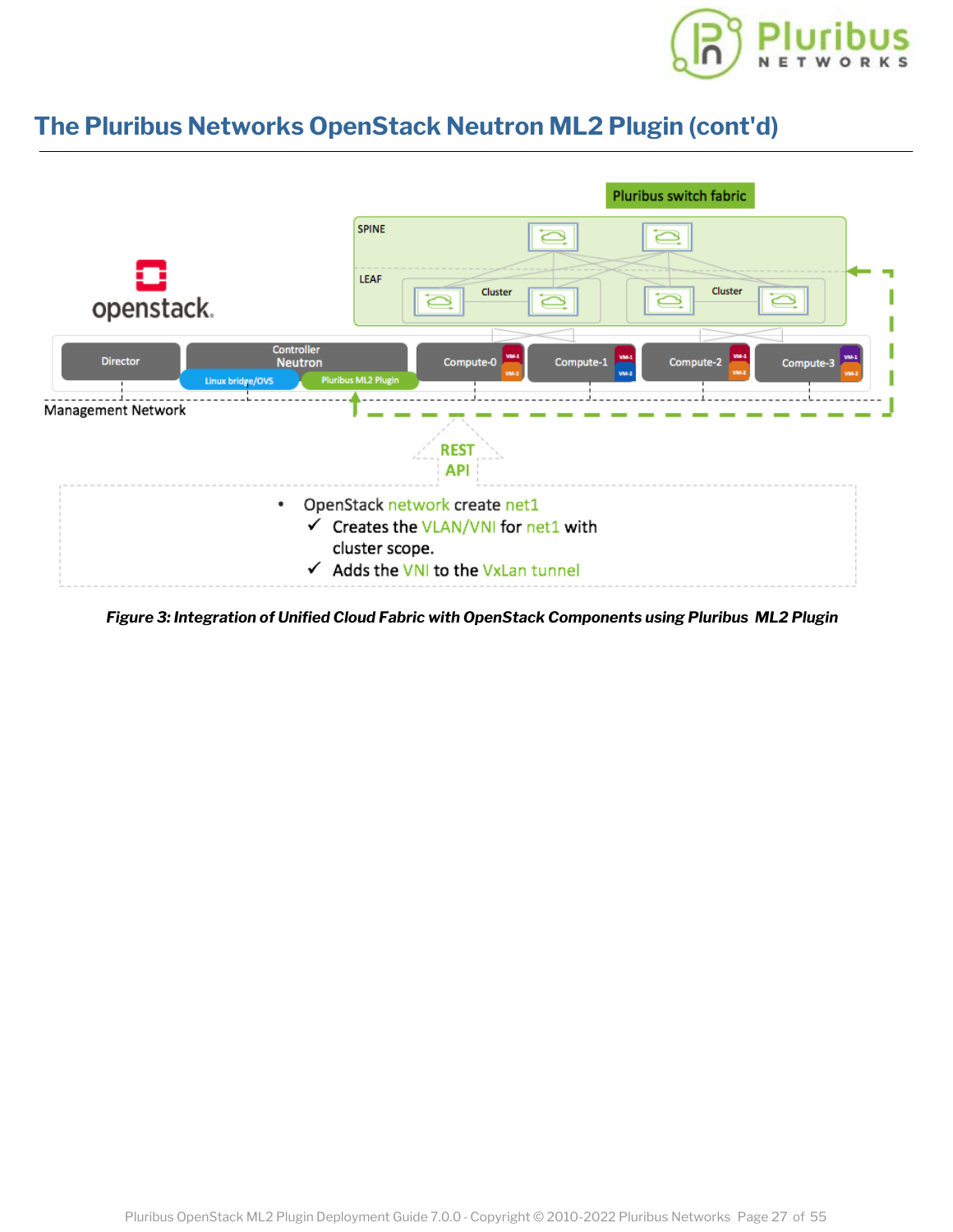

#### **The Pluribus Networks OpenStack Neutron ML2 Plu[gin \(cont'd\)](https://www.pluribusnetworks.com)**

The Pluribus ML2 plugin, which provides powerful and simplified overlay automation services, enables seamless connectivity for east-west traffic between virtual machines (VMs) running on compute nodes that are connected to the Unified Cloud Fabric. The VLANs used by the VMs are configured across each cluster and the VLANs are stitched across the fabric using VXLAN tunnels (VXLAN overlays) by the ML2 plugin (refer **Figure 4**).



*Figure 4: VXLAN Tunnel in Unified Cloud Fabric with OpeComponents*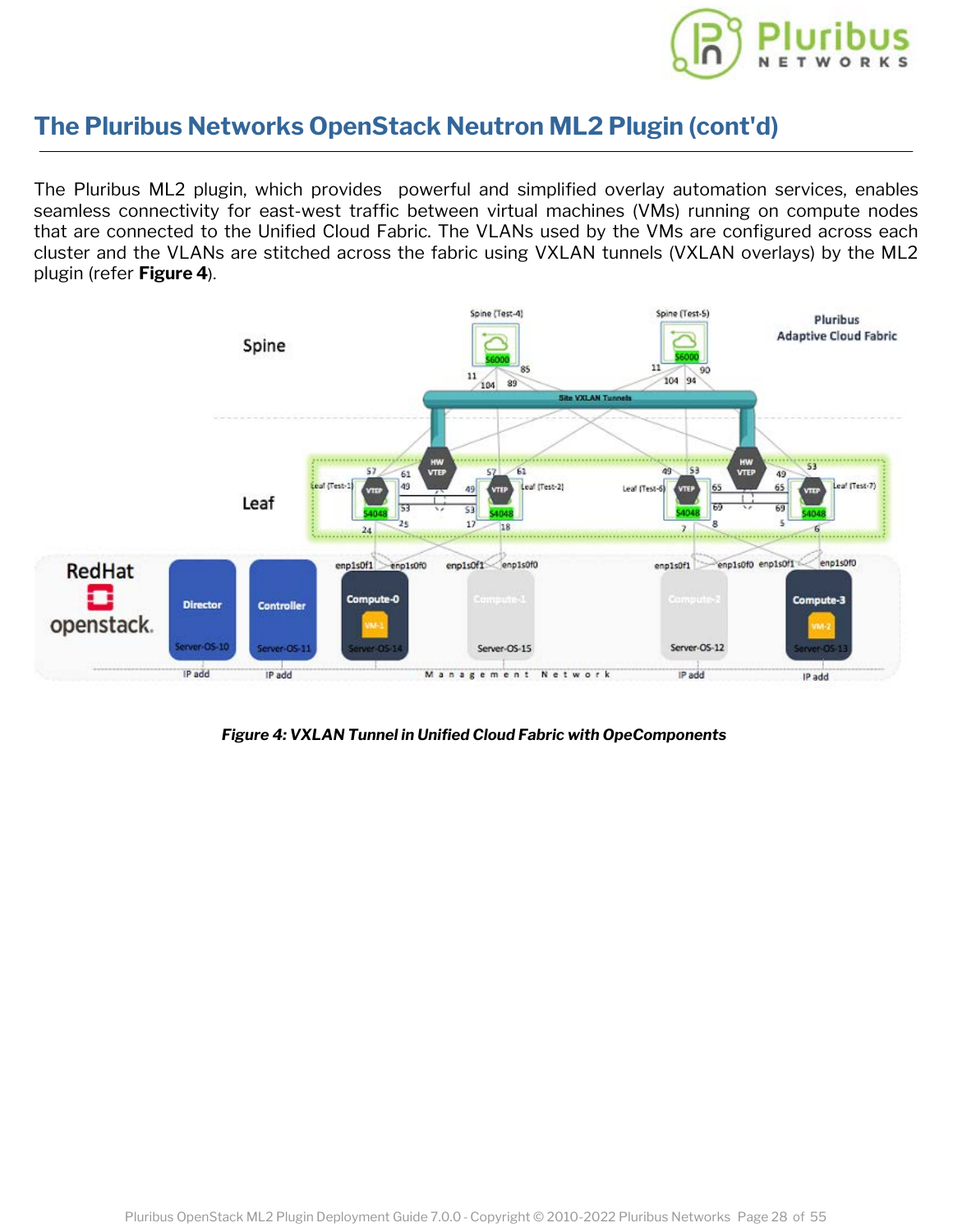

### <span id="page-26-0"></span>**System Requirements and Guidelines**

The following system requirements are needed to install and use the Pluribus ML2 plugin:

· Red Hat OpenStack Controller (TripleO deployment, a.k.a, OpenStack-On-OpenStack deployment) : Use any OpenStack controller running Queens release.

**Note**: Pluribus has validated the Netvisor ONE features on Red Hat Controller (Queens Release).

- Compute nodes
- Director (TripleO deployment)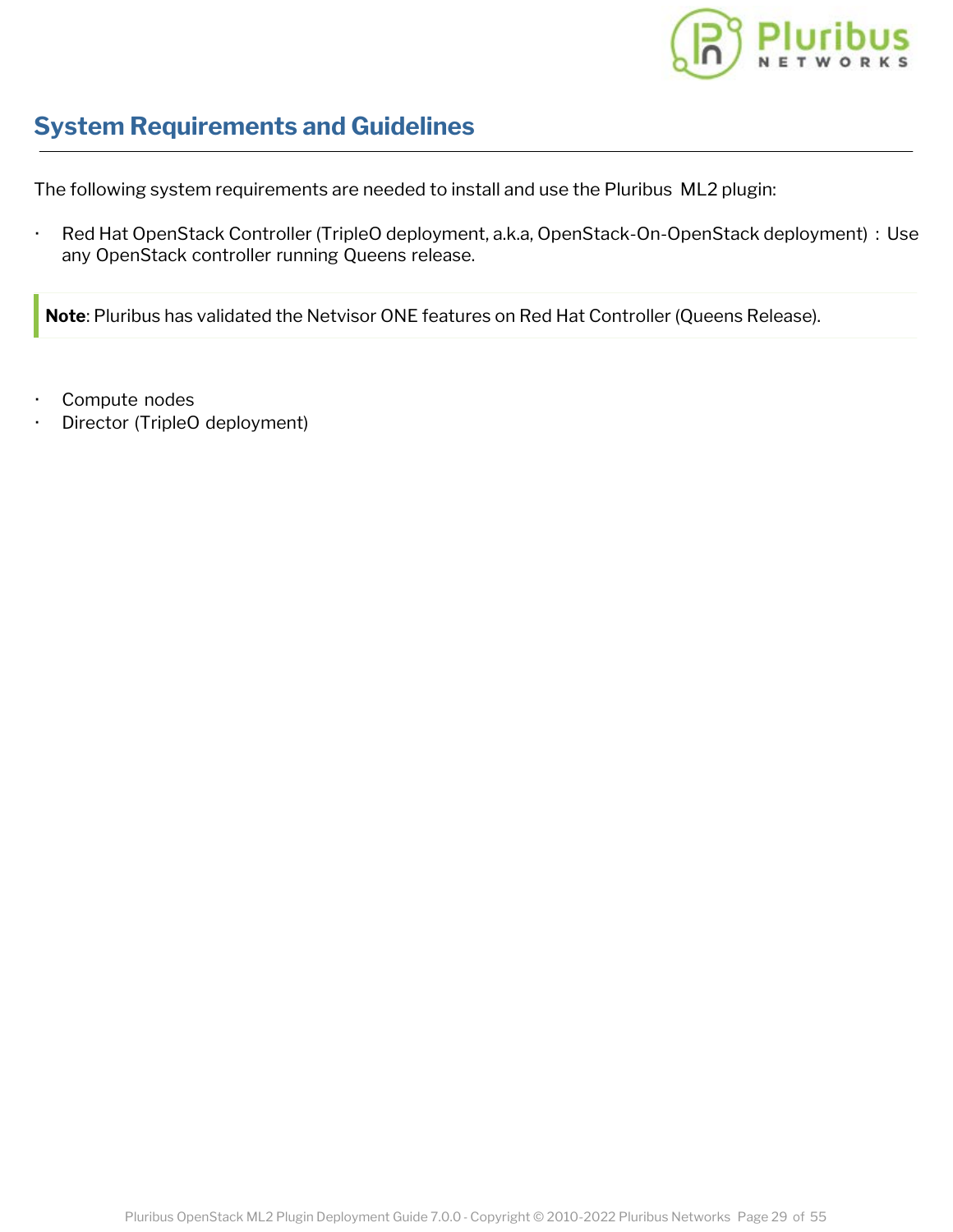

### **System Requirements and Guidelines (cont'd)**

#### **Pre-Requisites:**

- Enable Web server on the Pluribus switch, see details in the subsequent sections. You can verify if the web server is enabled or not by using the admin-service-show command on the Pluribus switch.
- Install and enable Link Layer Discovery Protocol daemon (LLDPd) on the compute and controller nodes. Use the lldp-show command on the Pluribus switch to verify if all the host names are displayed.
- Configure a username/password in the ML2 config file on the OpenStack controller (triple 0). These authentication credentials apply to all the switches on the fabric (that is, this is not on per tenant basis) and the credentials (password) is stored in an encrypted base64 format on the ML2 plugin.

For more details, see the [Configuring a Network using Pluribus ML2 Plugin](#page-32-0) section later in this document.

#### **Usage Guidelines:**

While creating a VLAN network, the VXLAN network identifier (VNI) gets automatically chosen and populated by the ML2 plugin, which is in the format: *11million+ VLAN\_ID*.

**Note**: The VNI range, <11million+4K> is reserved for OpenStack networks and hence Pluribus recommends not to use the VLAN ID range of 4K as the VNI calculation is: *11million+ VLAN\_ID.*

In Netvisor ONE version 5.2, the Pluribus ML2 plugin supports cluster-based topologies with VXLAN tunnels established. Therefore, all Leaf switches must be part of a cluster in the fabric. That is, standalone switches are not supported by the ML2 plugin.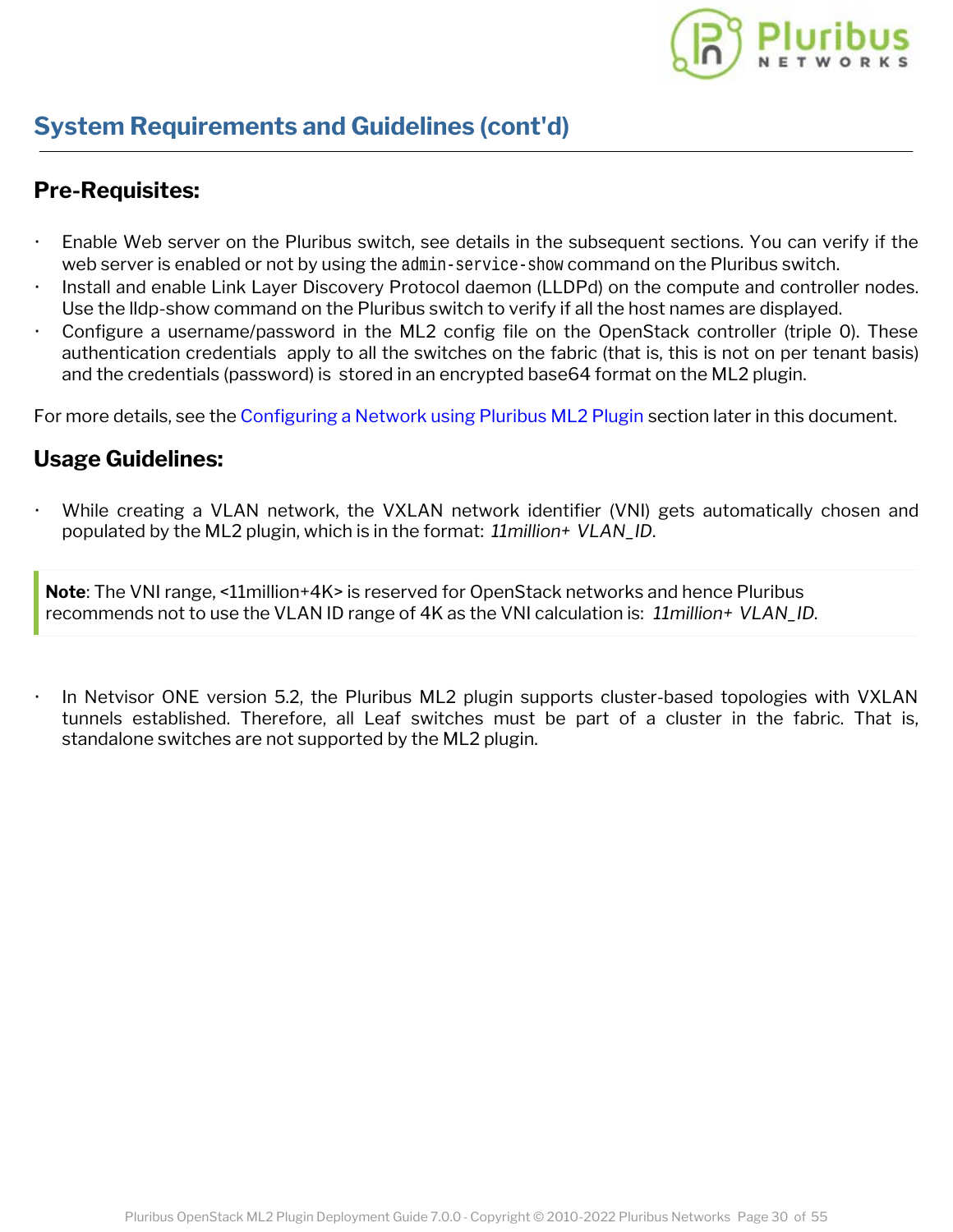

### <span id="page-28-0"></span>**Downloading and Installing the Pluribus ML2 Plugin**

**Note**: For details on installing the Red Hat controllers and platforms, refer to the Red Hat documentation:

The Pluribus ML2 plugin package is available as a Docker image, which you can download from GitHub. You must download the plugin package and install on the Red Hat OpenStack controller.

#### **Installing the ML2 Plugin on a Red Hat Controller**

To install the Pluribus ML2 plugin on a Red Hat Controller:

Based on the RedHat OpenStack Platform and Netvisor ONE version, follow *step 1.1* if the plugin package image is available and you want to just pull the docker image from Docker Hub. Follow *step 1.2* if you want to build the docker image and then install the image on the controller.

1) To install the ML2 plugin :

1.1. Download and install image from <https://hub.docker.com/> for RedHat OpenStack Platform (TripleO).

Each repository's tag has the RedHat OpenStack version and the Netvisor ONE (nvOS) version. For example, if the repository is:

```
pluribusnetworks/openstack-neutron-server-pn:13.0-105.1580118143-5.2.0,
   RedHat OpenStack version = 13.0-105.1580118143
   and
   nvOS version = 5.2.0
```

```
then, download the docker image - docker pull pluribusnetworks/openstack-neutron-server-pn:13.0-
105.1580118143-5.2.0
```
#### OR

1.2.Build the docker image from source:

- Obtain Pluribus ML2 plugin from Pluribus TAC
- Extract the tarbal of Pluribus ML2 plugin and cd to the directory that is extracted out of the tarbal and then do: cd networking-pluribus
- Build the RPM package: sudo python setup.py bdist rpm #
- Change the directory to find networking-pluribus-<version>.noarch.rpm
- **Change the directory back to PNopenstack/networking-pluribus**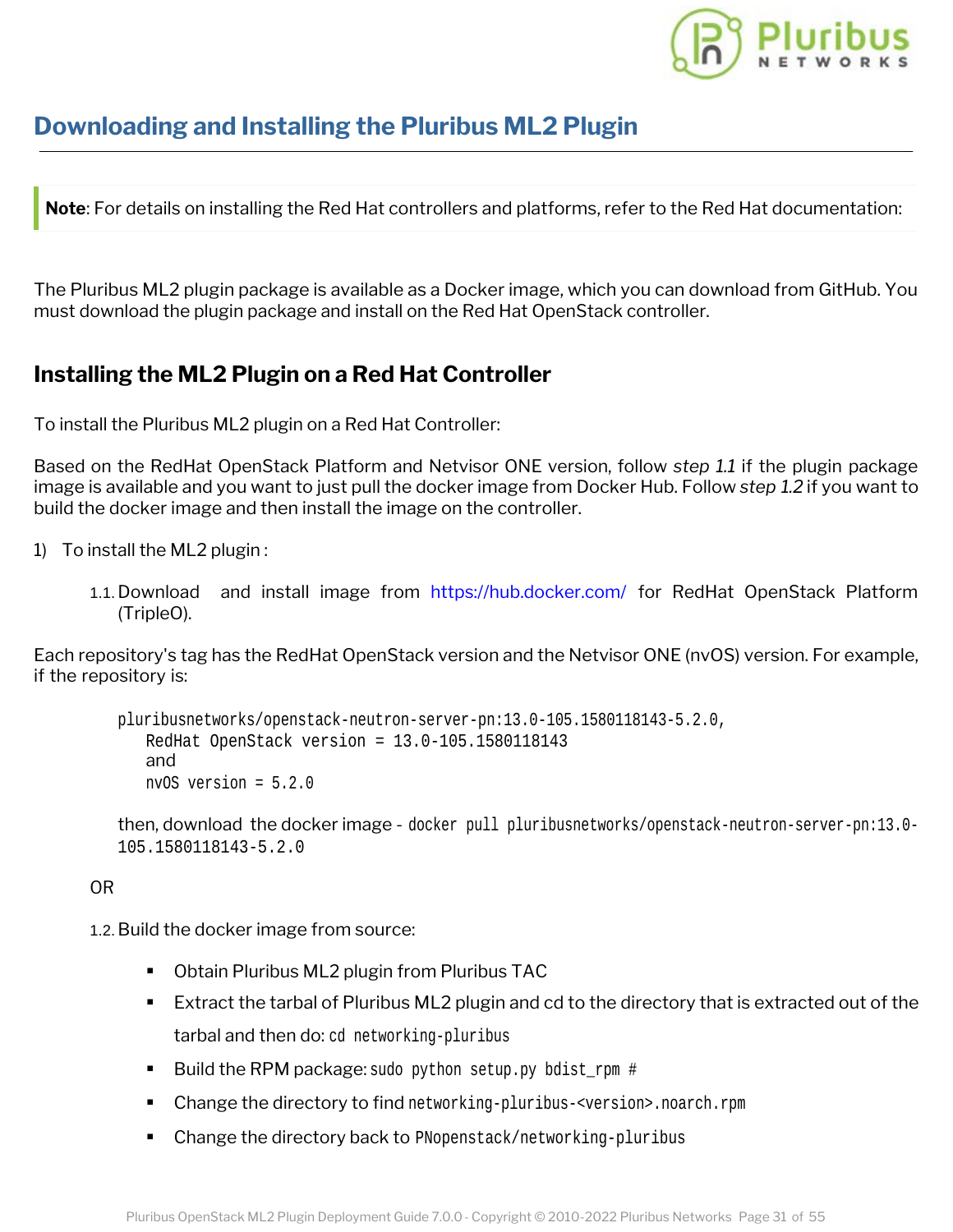

### **Downloading and Installing the Pluribus ML2 Plugin ([cont'd\)](https://www.pluribusnetworks.com)**

**Modify the Dockerfile to:** 

```
 $ cat Dockerfile
FROM <registry>/rhosp13/openstack-neutron-server<image>:<tag> =====> modify to the
current neutron server image
MAINTAINER Pluribus Networks
USER root
RUN rpm -e networking-pluribus | echo "1"
COPY dist/networking-pluribus-<version>.noarch.rpm /tmp =====> modify version to the one
generated in dist/
RUN rpm -ivvh /tmp/networking-pluribus-<version>.noarch.rpm =====> modify version to the
one generated in dist/
USER neutron
```
- Build a docker image: sudo docker build `pwd`
- Tag the image docker tag <IMAGE ID> pluribusnetworks/openstack-neutron-serverpn:13.0-105.1580118143-5.2.0
- 2) Tag and push 'pluribusnetworks/openstack-neutron-server-pn' to Local Registry

```
sudo docker tag <IMAGE ID> <Local-registry-IP: port>/rhosp13/openstack-neutron-server-pn:13.0-
105.1580118143-5.2.0
sudo docker push <Local-registry-IP: port>rhosp13/openstack-neutron-server-pn:13.0-105.1580118143-
5.2.0
```
3) Update DockerNeutronApiImage and DockerNeutronConfigImage in overcloud\_images.yaml to the latest version of Pluribus OpenStack Plugin as suggested for that Netvisor ONE version.

Edit overcloud\_images.yaml to:

```
DockerNeutronApiImage: <Local-registry-IP: port>rhosp13/openstack- neutron-server-pn:13.0-
105.1580118143-5.2.0
   DockerNeutronConfigImage: <Local-registry-IP: port>rhosp13/openstack- neutron-server-pn:13.0-
105.1580118143-5.2.0
```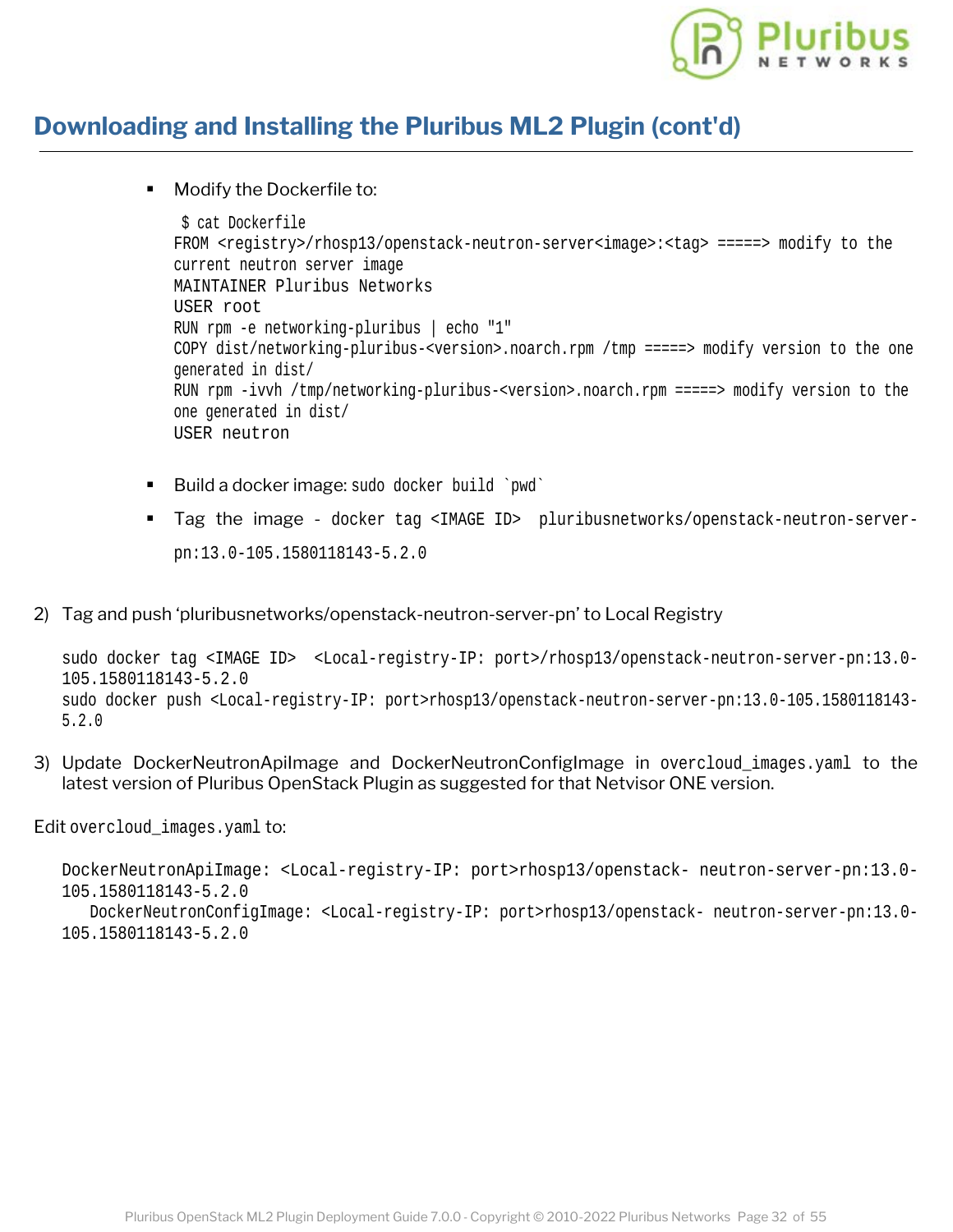

### **Downloading and Installing the Pluribus ML2 Plugin ([cont'd\)](https://www.pluribusnetworks.com)**

- 4) Deploy the overcloud from the director node.
- 5) After the stack changes the status to *UPDATE\_COMPLETE*, login to the overcloud and make changes suggested below:
	- 1) Edit entry\_points.txt file from the location: /var/lib/config-data/puppetgenerated/neutron/etc/neutron/plugins/ml2/ [neutron.ml2.mechanism drivers] pluribus = networking\_pluribus.mech\_driver.driver:PluribusMechanismDriver

For example: cd /usr/lib/python2.7/site-packages/neutron-12.0.5-py2.7.egg-info and Edit entry\_points.txt.

2) Edit the /var/lib/config-data/puppet-generated/neutron/etc/neutron/plugins/ml2/ml2 conf.ini, add "pluribus" to mechanism drivers, and add the PLURIBUS\_PLUGINS section: mechanism\_drivers=openvswitch,baremetal,**pluribus** [PLURIBUS\_PLUGINS] # Pluribus switch IP address # # pn\_switch = 10.20.20.20:80,10.20.20.21:80 # # Pluribus switch username and password for REST api access # # username = network-admin # # password = <br >>base 64 encoded password>

The Format of specifying the Pluribus switch is: pn\_switch, <primary\_ip:web\_port>,<secondary\_ip:web\_port>

**Note**: Because the Pluribus ML2 plugin uses RESTful APIs to configure the Unified Cloud Fabric, you must select two seed nodes in the fabric that can act as the primary node and the secondary node for the REST API to parse. Enter the management IP addresses of the selected seed nodes (primary and secondary) as the primary\_ip and the secondary\_ip respectively in the above configuration. Ensure to enter the IP addresses without giving space between primary IP address and secondary IP address as shown in the example above.

**Note**: You must enable web services on these selected (primary and secondary) nodes.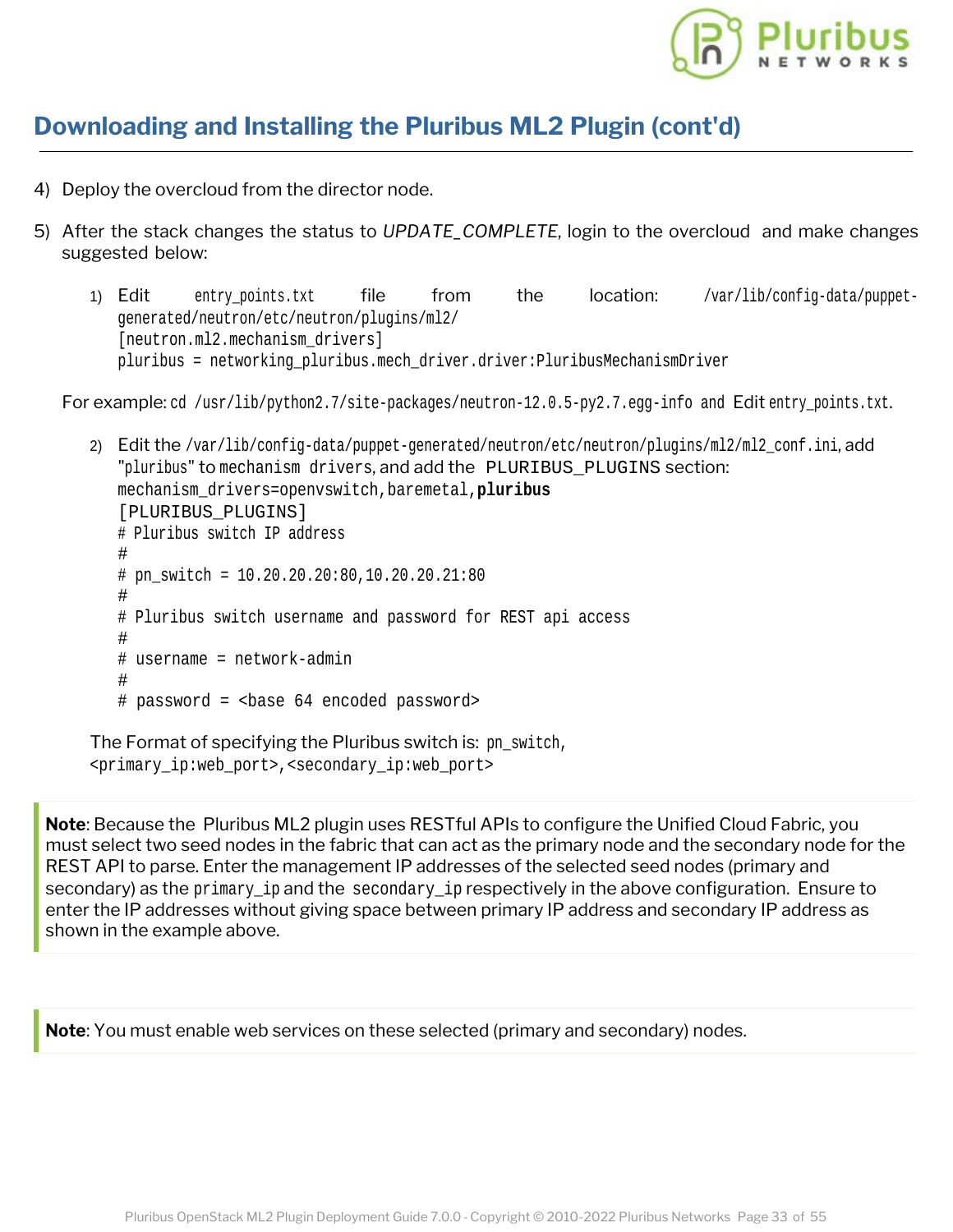

### **Downloading and Installing the Pluribus ML2 Plugin ([cont'd\)](https://www.pluribusnetworks.com)**

The web port for each switch can be obtained from the show output of the Netvisor ONE CLI command, admin-service-show on the Pluribus switch. The web port can be any configurable port on the switch.

Note: The ml2\_conf.ini and entry\_points.txt are available in the path: /var/lib/config-data/puppetgenerated/neutron/etc/neutron/plugins/ml2/ and are used by the neutron-server installed on the neutron\_api docker container.

1. Restart *neutron-server* by restarting the docker container *neutron\_api* using the command:

sudo docker restart neutron\_api

2. Check the status of the docker image using the command:

sudo docker ps -a | grep neutron\_api

#### For example,

[heat-admin@cloud-controller-0 neutron]\$ sudo docker ps | grep neutron\_api 7cda7ac43cee 192.168.24.1:8787/rhosp13/openstack-neutron-server-pn-ml2:rev10 "dumb-init --singl..." About an hour ago Up About an hour (healthy) neutron\_api [heat-admin@cloud-controller-0 neutron]\$ sudo docker stop neutron\_api neutron\_api [heat-admin@cloud-controller-0 neutron]\$ sudo docker start neutron\_api neutron\_api

For installation details on PackStack deployment, see the [Appendix A- ML2 Plugin Installation: PackStack](#page-50-0) [Deployment](#page-50-0) section.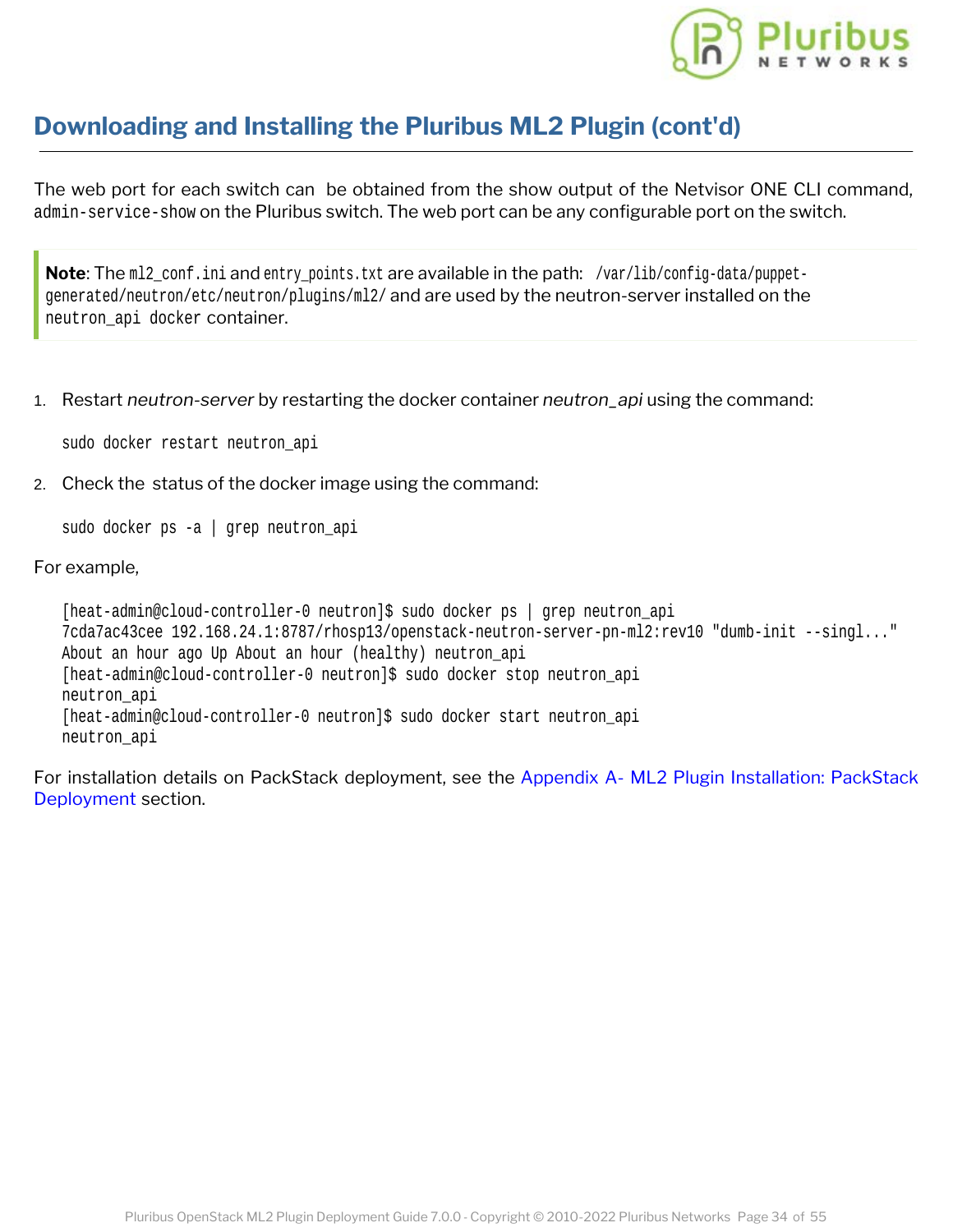

<span id="page-32-0"></span>**Note**: As a network administrator, you must first provision and configure the Pluribus switch fabric. Use OpenStack to configure the Pluribus switch ports so that the VMs in the compute node sends east-west traffic through the Pluribus switch fabric.

**Note**: For details on the OpenStack configuration commands, see the OpenStack documentation from the Red Hat website or other vendor specific websites.

You can access the ML2 plugin and configure a VLAN network by using two methods: (1) using the OpenStack CLI commands and/or (2) using the Horizon Dashboard.

To configure a network:

**Note**: Enable web server on the Pluribus switches (the two seed nodes: primary and secondary) specified in the m12 conf.ini file. Use the admin-service-show command on the Pluribus switch to verify if the web server is enabled or not.

1) Create the OpenStack network by using the OpenStack CLI command. For example, use the openstack network create <name> --provider-network-type vlan <segment id> command.

This command creates a VLAN network on the Pluribus switch and associates a VXLAN ID to the VLAN network. The VLAN ID is fetched from the OpenStack Neutron server and the corresponding VXLAN ID will be *<11million + VLAN ID>*. Then, the VXLAN network identifier (VNI) gets added to all the VXLAN Tunnel Endpoint (VTEPs), if configured on the switch fabric, or is added to all static tunnels. All the cluster ports also get added to the VLAN network.

2) Launch the VM instances by using the OpenStack CLI command, openstack server create. For example, openstack server create --image cirros --flavor m1.tiny --network test-network MyInstance.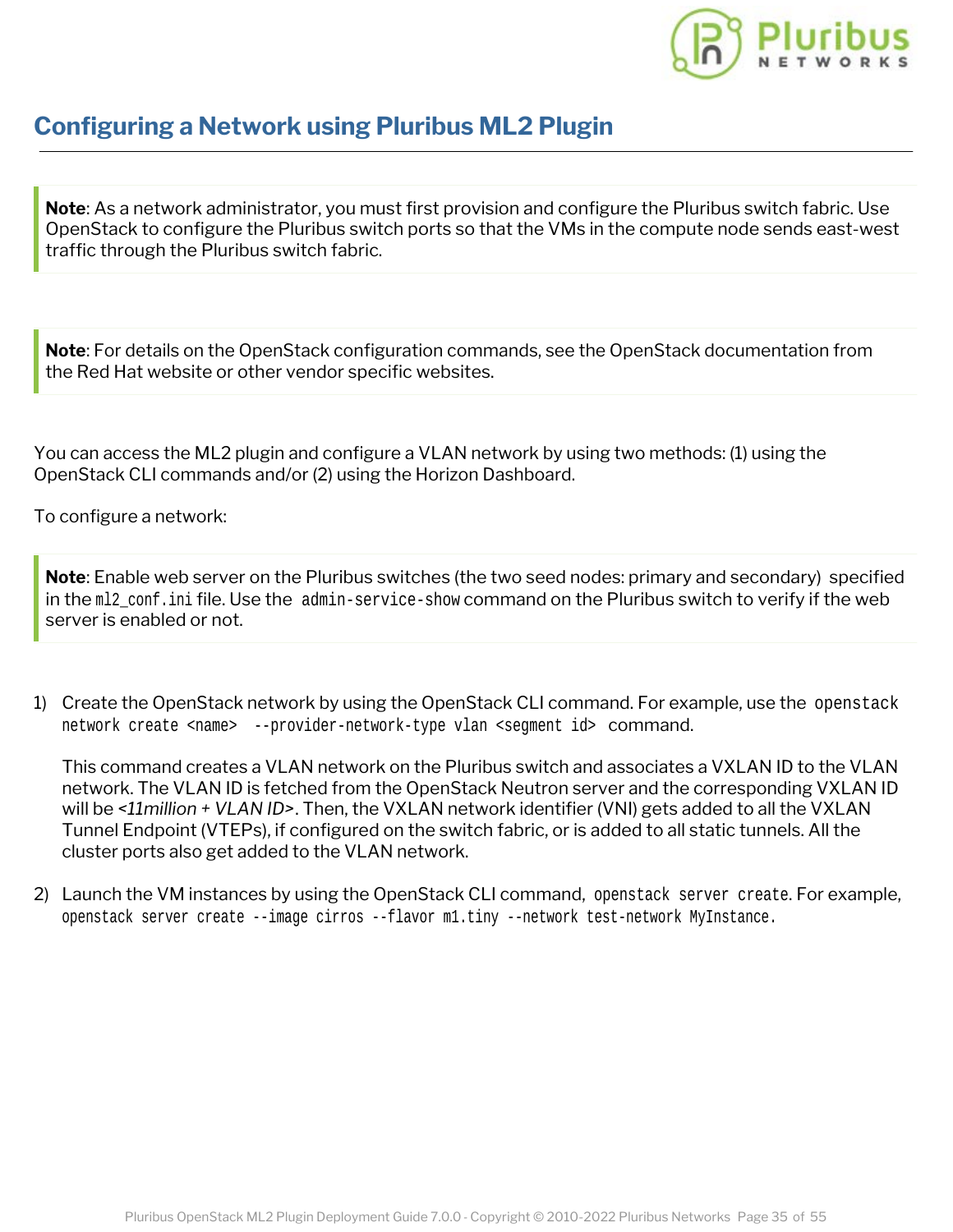

**Table - 1** Mapping actions of Pluribus ML2 plugin OpenStack commands on the Pluribus switch fabric:

| <b>OpenStack Commands/Actions</b> | <b>Mapping action on Pluribus switches</b>                                                                                                                                                                                                              |
|-----------------------------------|---------------------------------------------------------------------------------------------------------------------------------------------------------------------------------------------------------------------------------------------------------|
| openstack network create          | Creates a VLAN network with scope cluster on the<br>Pluribus switch fabric and associates the VXLAN<br>network ID (VNI) with the VLAN network, if<br>configured.                                                                                        |
| openstack network delete          | Deletes the previously configured VLAN network<br>from the switch fabric.                                                                                                                                                                               |
|                                   | The ML2 plugin receives a port create/update<br>request along with the hostname of the controller.<br>The plugin fetches all the controller facing ports on<br>the fabric and adds them to VLAN network.<br>For example, to create a subnet 24, use the |
| openstack subnet create           | command:<br>[root@server-os-4 ~(keystone_admin)]# openstack<br>subnet create --subnet-range 192.10.10.0/24 --<br>network scorpius subnet-1.                                                                                                             |
|                                   | Use the Netvisor ONE command, 11dp-show on the<br>switch to verify the created/updated port details<br>that got added to the VLAN network.                                                                                                              |
|                                   | See the Related Netvisor ONE CLI commands<br>section to view show output details.                                                                                                                                                                       |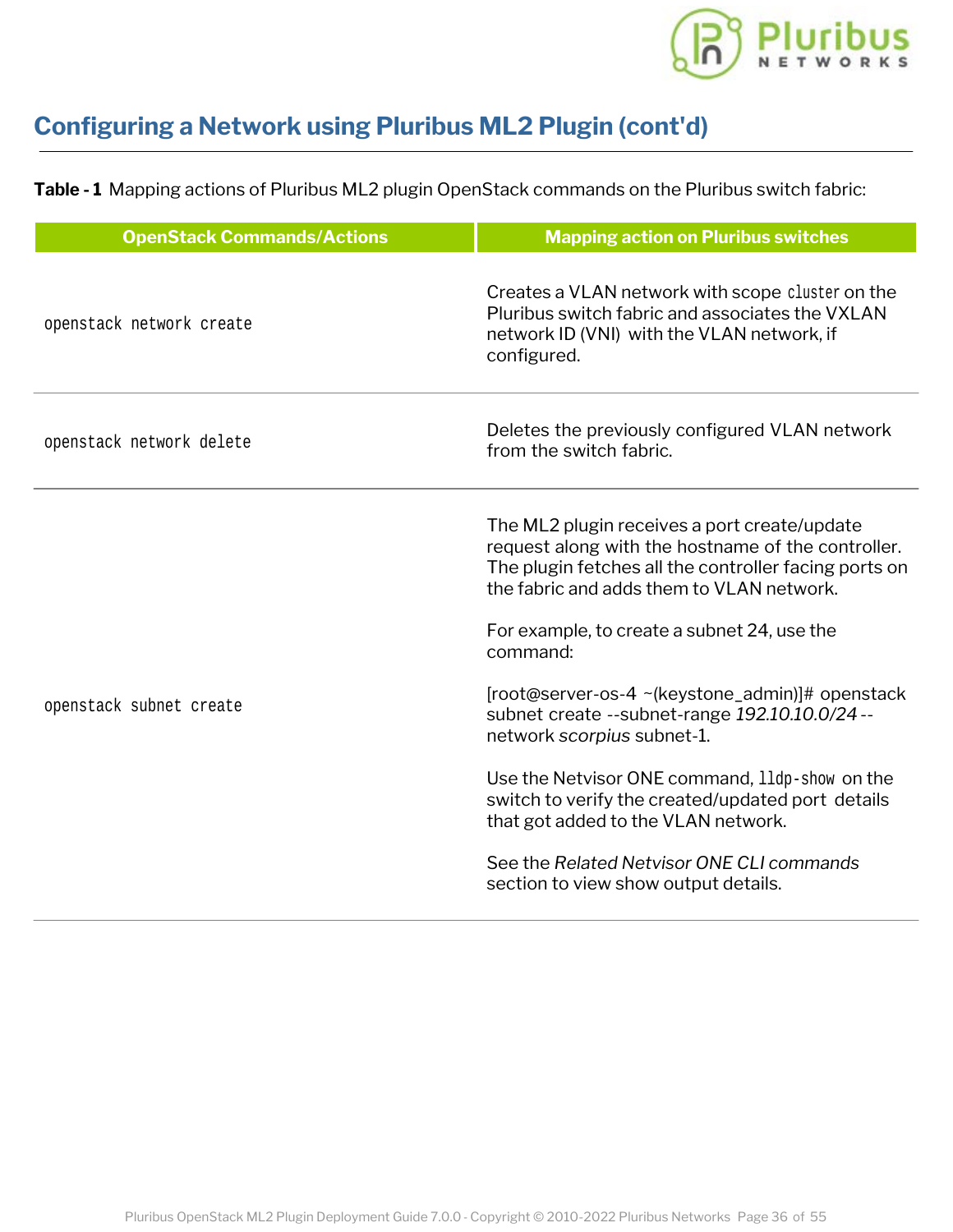

| <b>OpenStack Commands/Actions</b> | <b>Mapping action on Pluribus switches</b>                                                                                                                                                                                                                                                                                                                   |
|-----------------------------------|--------------------------------------------------------------------------------------------------------------------------------------------------------------------------------------------------------------------------------------------------------------------------------------------------------------------------------------------------------------|
| openstack server create           | Note: Ensure to create the subnets before you<br>execute the server create command.<br>When a VM instance is launched, the Pluribus ML2<br>plugin receives port update request along with the                                                                                                                                                                |
|                                   | binding host or the compute node details on which<br>the VM is being spun. The ML2 plugin automatically<br>detects all the host facing ports by using the LLDP<br>information on the switch fabric and adds them to<br>the VLAN network.                                                                                                                     |
| openstack server delete           | When a VM instance is deleted, the ML2 plugin<br>receives the port delete request and decides<br>whether to remove switch ports from VLAN or not<br>because multiple VM instances co-exist on the<br>same compute node and in the same network. The<br>host facing ports are removed from the VLAN only if<br>it is the last instance that is being deleted. |

**Table - 1** Mapping actions of Pluribus ML2 plugin OpenStack commands (cont'd)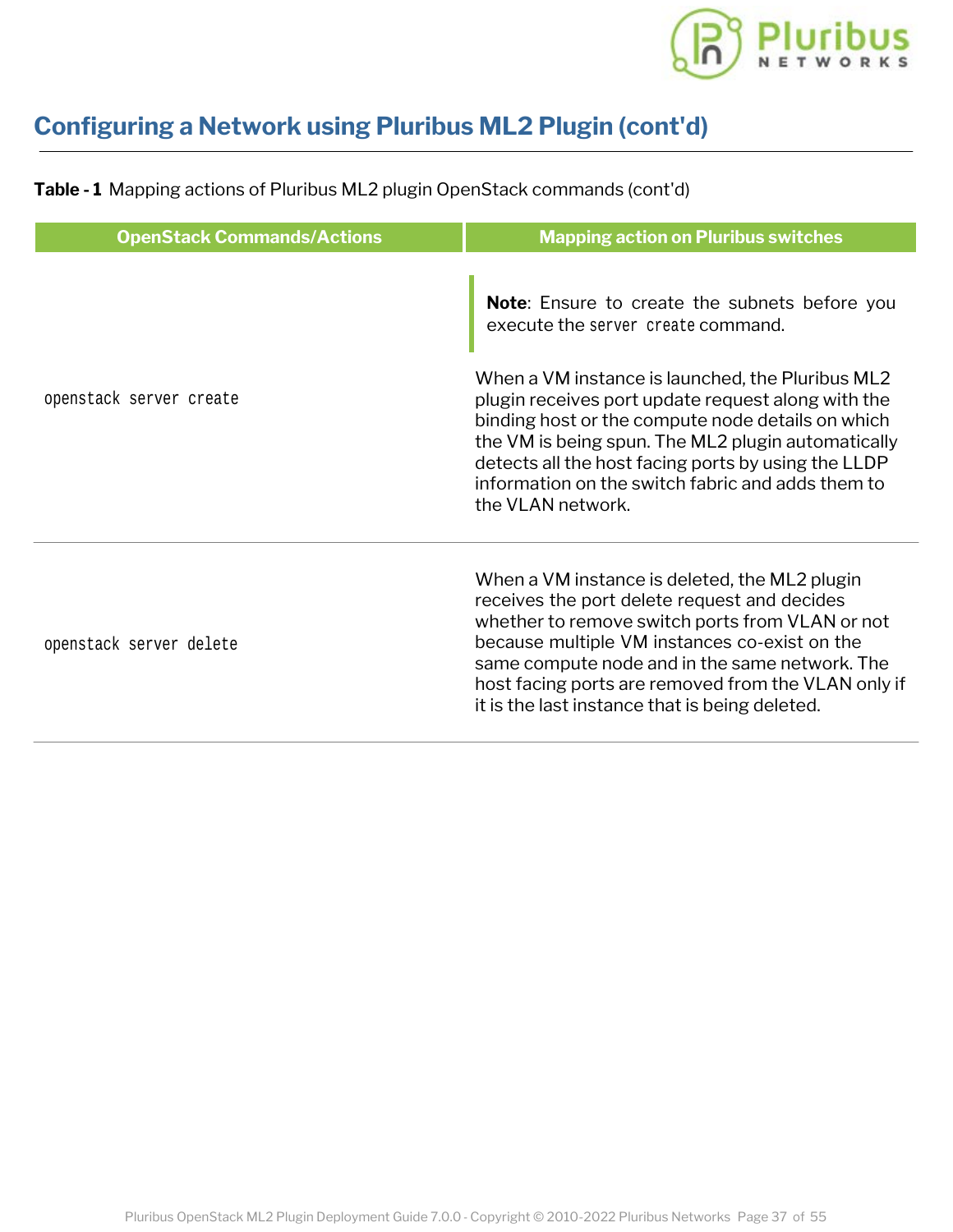

**Table - 1** Mapping actions of Pluribus ML2 plugin OpenStack commands (cont'd)

| <b>OpenStack Commands/Actions</b>                                                | <b>Mapping action on Pluribus switches</b>                                                                                                                                                                                                               |  |  |  |  |  |  |  |  |
|----------------------------------------------------------------------------------|----------------------------------------------------------------------------------------------------------------------------------------------------------------------------------------------------------------------------------------------------------|--|--|--|--|--|--|--|--|
| Alternatively, use the following commands to manually add or delete ports later. |                                                                                                                                                                                                                                                          |  |  |  |  |  |  |  |  |
|                                                                                  | Note: To add a host facing port to the VLAN<br>use either of the two commands:<br>network,<br>openstack server create Or openstack port create.                                                                                                          |  |  |  |  |  |  |  |  |
|                                                                                  | When a port create/update request is received<br>along with the binding host (compute node)<br>information, the Pluribus ML2 plugin automatically<br>detects all the host facing ports on the fabric and<br>adds them to the VLAN received.              |  |  |  |  |  |  |  |  |
| openstack port create                                                            | This is an optional command provided, if you want to<br>configure the VLAN network for a particular host.                                                                                                                                                |  |  |  |  |  |  |  |  |
|                                                                                  | For example, openstack port create test-port --host<br>linux-host1 --network test-network.                                                                                                                                                               |  |  |  |  |  |  |  |  |
|                                                                                  | This command adds the correct switch ports to<br>previously created VLAN for the compute node<br>linux-host1. The ML2 plugin queries all the ports<br>connected to the host linux-host 1 by using the LLDP<br>details and adds them to the VLAN network. |  |  |  |  |  |  |  |  |
| openstack port delete                                                            | Removes all the host facing ports from the VLAN if<br>that is the last port being deleted as explained in<br>openstack server delete command description.                                                                                                |  |  |  |  |  |  |  |  |
|                                                                                  | For example, the openstack port delete test-port<br>command removes the port from the VLAN with<br>which it was associated earlier.                                                                                                                      |  |  |  |  |  |  |  |  |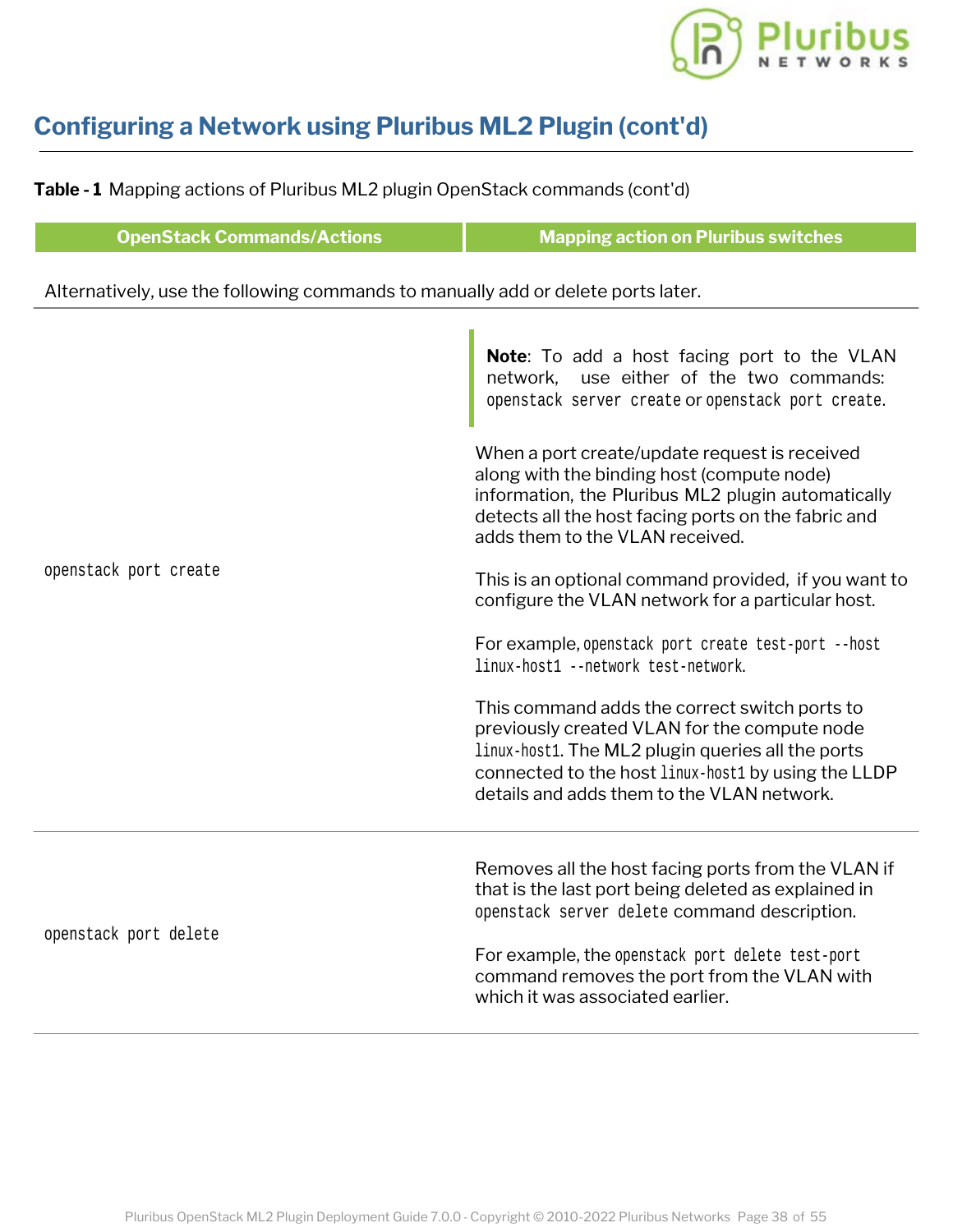

Further to the OpenStack commands described in the table; below is an example of a sample configuration for creating a VLAN network on the OpenStack controller by using the ML2 plugin:

· Create an OpenStack network, scorpius with type, vlan and ID, 259 on the controller by using the OpenStack commands. The plugin programs VLAN 259 (example here) on all the cluster pair switches in the fabric.

[root@server-os-4 ~(keystone\_admin)]# openstack network create scorpius --provider-network-type vlan - provider-physical-network physnet1 --provider-segment 259

| Field                                                           | Value                                 |                                      |
|-----------------------------------------------------------------|---------------------------------------|--------------------------------------|
| admin_state_up<br>availability_zone_hints<br>availability_zones | UP                                    |                                      |
| created at                                                      | 2020-03-02T06:12:34Z                  |                                      |
| description                                                     |                                       |                                      |
| dns_domain                                                      | None                                  |                                      |
| id                                                              |                                       | cd2ee636-50ce-4800-8e46-8f1d9625b54c |
| ipv4_address_scope                                              | None                                  |                                      |
| ipv6_address_scope                                              | None                                  |                                      |
| is default                                                      | False                                 |                                      |
| is_vlan_transparent                                             | None                                  |                                      |
| mtu                                                             | 1500                                  |                                      |
| name                                                            | scorpius                              |                                      |
| port_security_enabled                                           | True                                  |                                      |
| project_id                                                      |                                       | df11960a3ec14733849e4b8dd83cf484     |
| provider: network_type                                          | ∣ vlan                                |                                      |
|                                                                 | provider: physical_network   physnet1 |                                      |
| provider: segmentation_id                                       | 259                                   |                                      |
| qos_policy_id                                                   | None                                  |                                      |
| revision number                                                 |                                       |                                      |
| router: external                                                | Internal                              |                                      |
| seqments                                                        | None                                  |                                      |
| shared                                                          | False                                 |                                      |
| status                                                          | ACTIVE                                |                                      |
| subnets                                                         |                                       |                                      |
| tags                                                            |                                       |                                      |
| updated_at                                                      | 2020-03-02T06:12:34Z                  |                                      |
|                                                                 |                                       | .                                    |

[root@server-os-4 ~(keystone\_admin)]#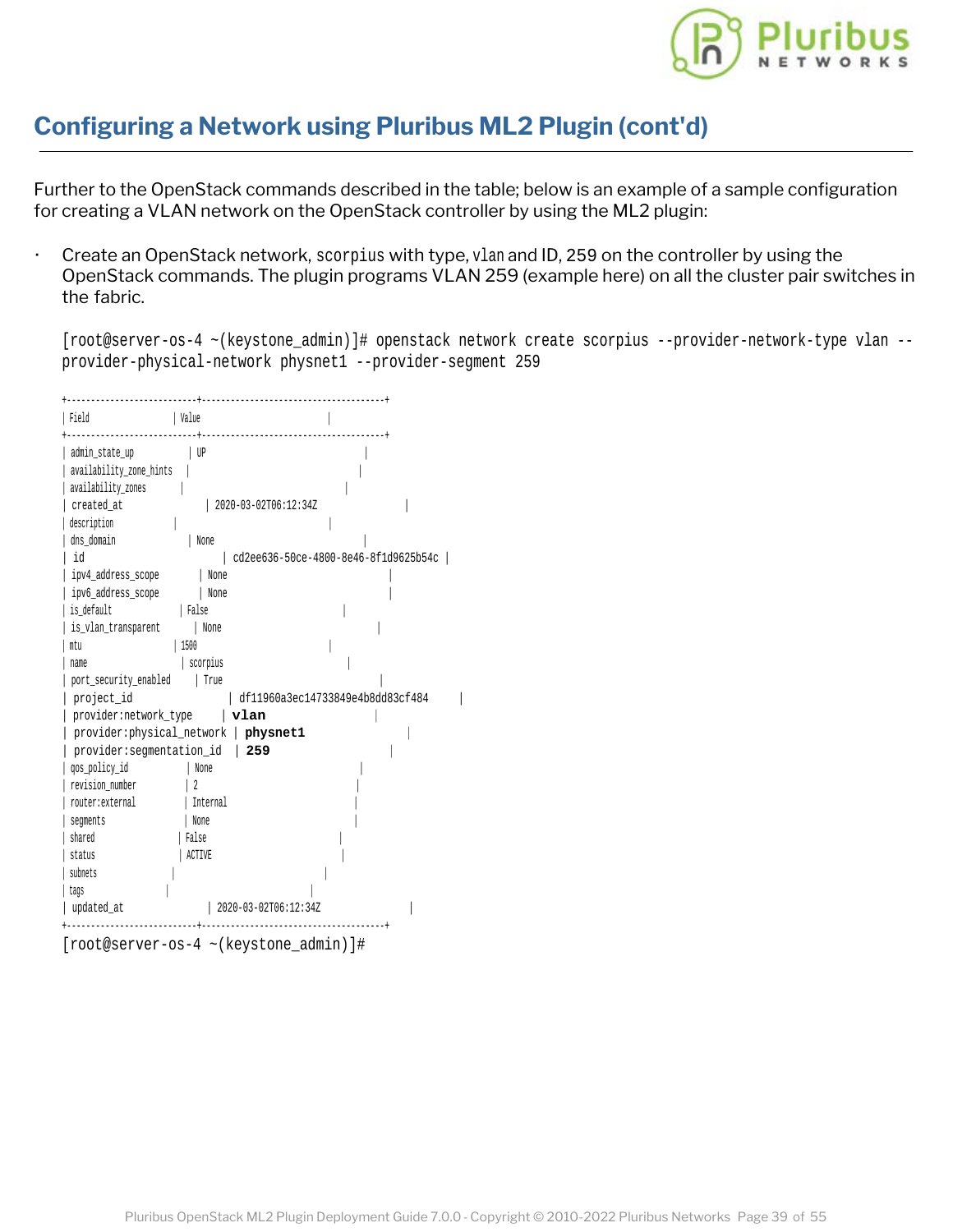

· On the Pluribus switch, verify if a cluster scoped VLAN network is created and if the network has all the cluster scope ports within the VLAN by using the Netvisor ONE CLI command:

CLI (network-admin@sw-1) > vlan-show id 259

|  |                              |    |                                              |  |      | switch id type vxlan auto-vxlan scope description active ports untagged-ports active-edge-ports |
|--|------------------------------|----|----------------------------------------------|--|------|-------------------------------------------------------------------------------------------------|
|  |                              |    |                                              |  |      |                                                                                                 |
|  | sw-1 259 public 11000259 no  |    | cluster ostack-vlan-259 yes 0,27-30,272 none |  |      | none                                                                                            |
|  | sw1-1 259 public 11000259 no |    | cluster ostack-vlan-259 yes 23-26,272        |  | none | none                                                                                            |
|  | sw1-2 259 public 11000259    | no | cluster ostack-vlan-259 yes 23-26,272        |  | none | none                                                                                            |
|  | sw-2 259 public 11000259 no  |    | cluster ostack-vlan-259 yes 0,27-30,272 none |  |      | none                                                                                            |

**Note**: The VXLAN in the show output is of the range <11 million+VLAN ID>.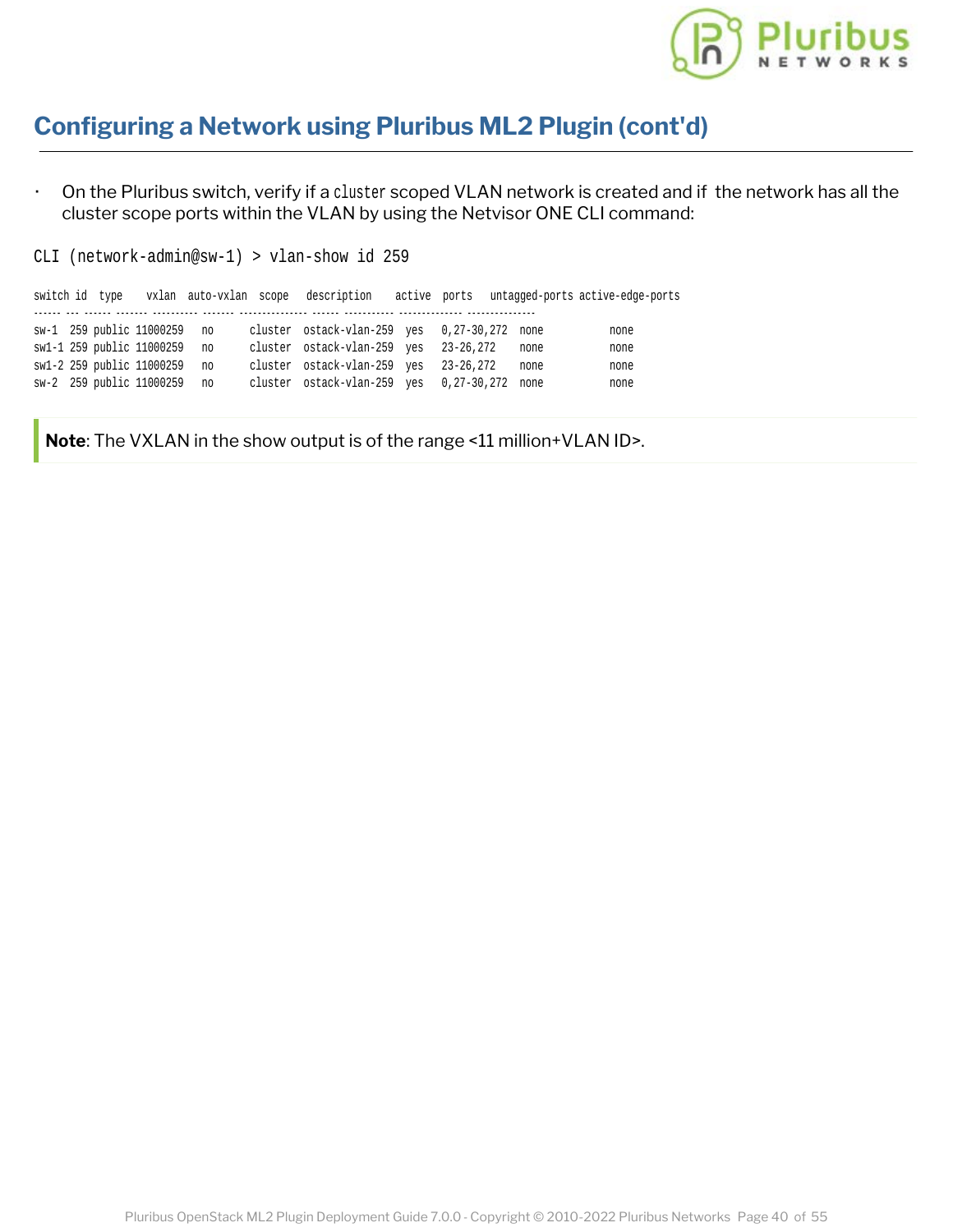

Assign a Subnet, 192.10.10.0/24 to the previously created network, Scorpius on the controller:

[root@server-os-4 ~(keystone\_admin)]# openstack subnet create --subnet-range 192.10.10.0/24 --network scorpius subnet-1

| Field                                                                                                                                                                                                                                                                   | Value                                                                                                                                                                                                                                                                     |  |
|-------------------------------------------------------------------------------------------------------------------------------------------------------------------------------------------------------------------------------------------------------------------------|---------------------------------------------------------------------------------------------------------------------------------------------------------------------------------------------------------------------------------------------------------------------------|--|
| cidr<br>created at<br>description<br>dns nameservers<br>enable_dhcp<br>qateway ip<br>host routes<br>id<br>ip version<br>ipv6 address mode   None<br>ipv6 ra mode<br>name<br>network id<br>prefix length<br>project id<br>revision number<br>segment_id<br>service types | allocation_pools   192.168.76.2-192.168.76.254<br>192.168.76.0/24<br>2020-03-02T06:16:04Z<br>True<br>192.168.76.1<br>eb932f42-4184-4411-99f5-16c3f33cfbf0<br>None<br>subnet-1<br>cd2ee636-50ce-4800-8e46-8f1d9625b54c<br>None<br>df11960a3ec14733849e4b8dd83cf484<br>None |  |
| subnetpool id<br>tags                                                                                                                                                                                                                                                   | None                                                                                                                                                                                                                                                                      |  |
| updated at                                                                                                                                                                                                                                                              | 2020-03-02T06:16:04Z                                                                                                                                                                                                                                                      |  |

[root@server-os-4 ~(keystone\_admin)]

#### Verify the subnet list by using the command:

[root@server-os-4 ~(keystone\_admin)]# openstack subnet list

| eb932f42-4184-4411-99f5-16c3f33cfbf0   subnet-1   cd2ee636-50ce-4800-8e46-8f1d9625b54c   192.168.76.0/24 | ID | Name | Network | Subnet. |  |
|----------------------------------------------------------------------------------------------------------|----|------|---------|---------|--|
|                                                                                                          |    |      |         |         |  |

[root@server-os-4 ~(keystone\_admin)]#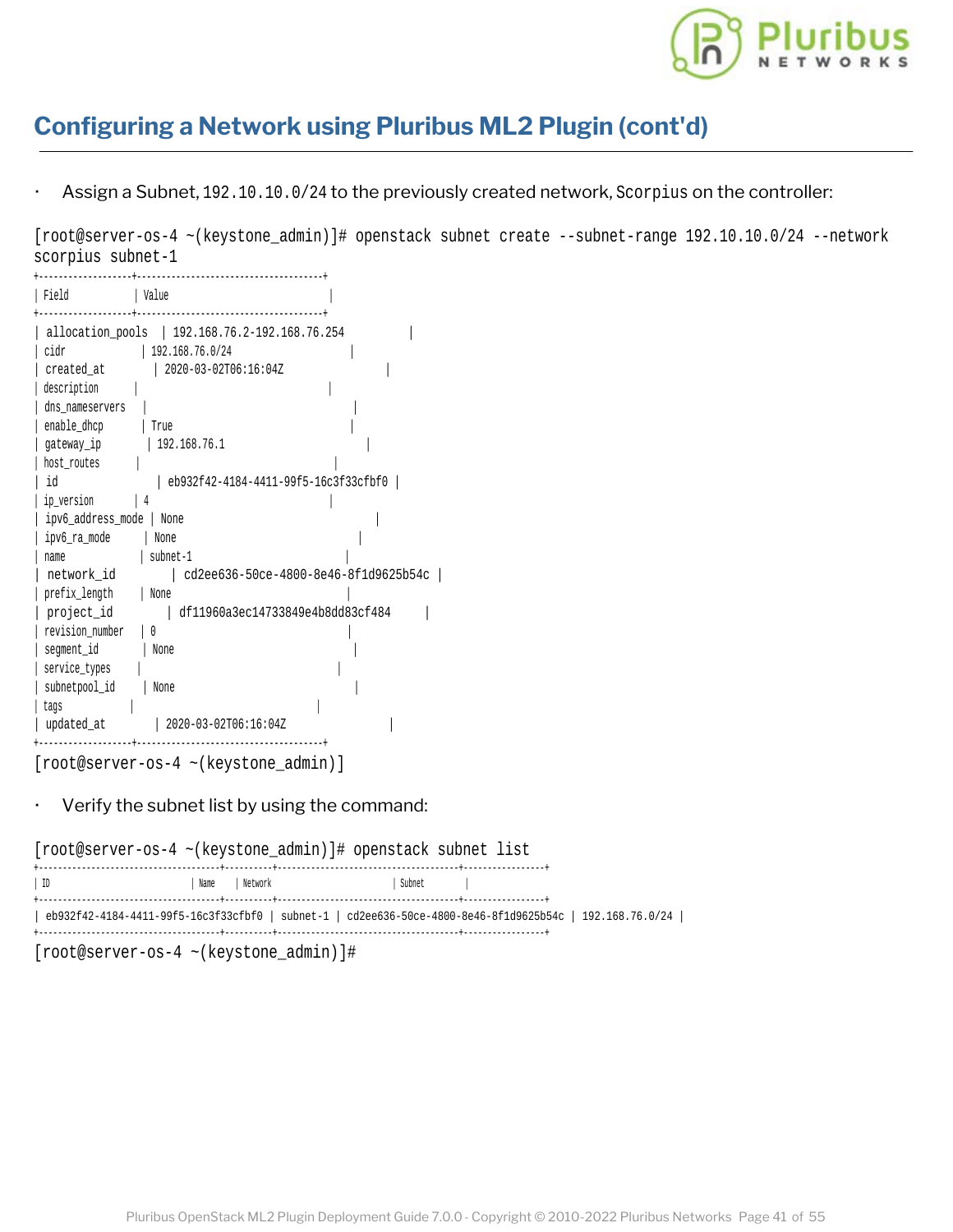

#### Create a VM instance on server-os-9 compute node:

[root@server-os-4 ~(keystone\_admin)]# openstack server create --image cirros --flavor m1.tiny --availabilityzone nova:server-os-9.pluribusnetworks.com --nic net-id=cd2ee636-50ce-4800-8e46-8f1d9625b54c vm-1

| Field                               | Value                                              |  |
|-------------------------------------|----------------------------------------------------|--|
| 0S-DCF:diskConfiq                   | MANUAL                                             |  |
| OS-EXT-AZ:availability_zone         | nova                                               |  |
| OS-EXT-SRV-ATTR:host                | None                                               |  |
| OS-EXT-SRV-ATTR:hypervisor_hostname | None                                               |  |
| OS-EXT-SRV-ATTR: instance name      |                                                    |  |
| OS-EXT-STS:power_state              | <b>NOSTATE</b>                                     |  |
| OS-EXT-STS:task_state               | scheduling                                         |  |
| OS-EXT-STS: vm_state                | building                                           |  |
| OS-SRV-USG: launched at             | None                                               |  |
| OS-SRV-USG:terminated at            | None                                               |  |
| accessIPv4                          |                                                    |  |
| accessIPv6                          |                                                    |  |
| addresses                           |                                                    |  |
| adminPass                           | yR7hki8eH9Di                                       |  |
| config_drive                        |                                                    |  |
| created                             | 2020-03-10T22:44:11Z                               |  |
| flavor                              | $ml.$ tiny $(1)$                                   |  |
| hostId                              |                                                    |  |
| id                                  | 32b54fc5-b6bb-4778-8e19-48ed28e1e4a6               |  |
| image                               | $  cirros (ddac232d-8cc2-45f2-91b8-2628f5c17697) $ |  |
| key name                            | None                                               |  |
| name                                | vm-1                                               |  |
| progress                            |                                                    |  |
| project_id                          | df11960a3ec14733849e4b8dd83cf484                   |  |
| properties                          |                                                    |  |
| security_groups                     | name='default'                                     |  |
| status                              | BUILD                                              |  |
| updated                             | 2020-03-10T22:44:11Z                               |  |
| user id                             | 93b2ce819c0347a9aa6ecf7ab5c4ba28                   |  |
| volumes_attached                    |                                                    |  |
|                                     |                                                    |  |

<sup>[</sup>root@server-os-4 ~(keystone\_admin)]#

· You can use the openstack network delete command to delete the previously created network or openstack port delete command to delete the ports.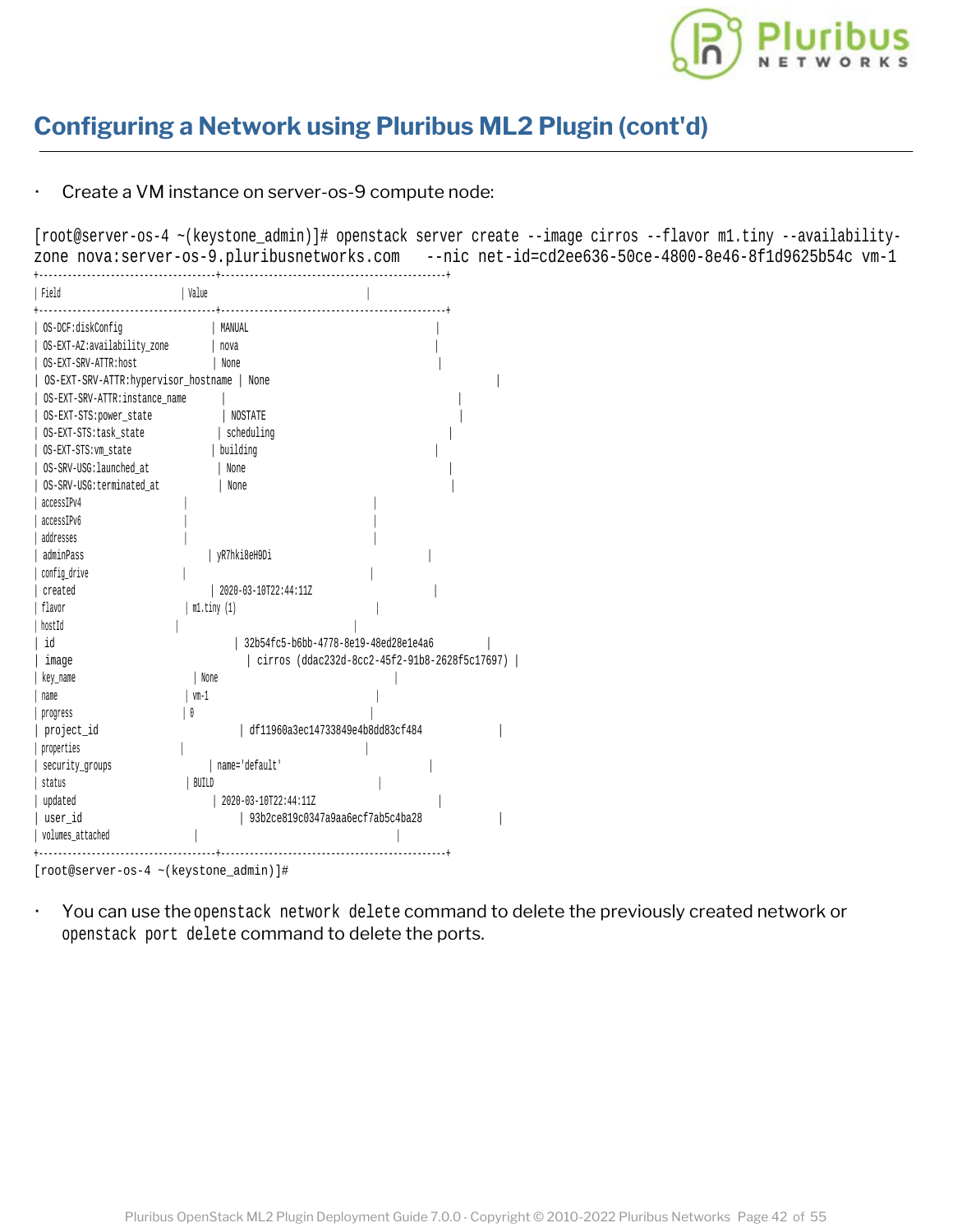

After the above configurations are done, verify the details by using the Netvisor ONE command, vlan-show id *259*:

CLI (network-admin@aq-os-2) > vlan-show id 259

| switch |  |                                   |                                  | id type vxlan replicators scope description          | active stats ports |       |           |                              |      | untagged-ports active-edge-ports |
|--------|--|-----------------------------------|----------------------------------|------------------------------------------------------|--------------------|-------|-----------|------------------------------|------|----------------------------------|
|        |  |                                   |                                  |                                                      |                    |       |           |                              |      |                                  |
|        |  |                                   | aq-os-2 259 public 11000259 none | cluster ostack-vlan-259 yes no $0-2, 27-30, 272-273$ |                    |       |           |                              | none | 273                              |
|        |  | leo-os-1 259 public 11000259 none |                                  | cluster ostack-vlan-259 yes no                       |                    |       | 23-26,272 | none                         |      | none                             |
|        |  | leo-os-2 259 public 11000259 none |                                  | cluster ostack-vlan-259 yes                          |                    | no no | 23-26.272 | none                         |      | none                             |
|        |  | aq-os-1 259 public 11000259 none  |                                  | cluster ostack-vlan-259 yes                          |                    |       |           | no 0-2,11,27-30,272-273 none |      | 273                              |

Note that in the above output, the VXLAN IDs corresponds to <11 million+VLAN ID> and also the ports are added to the VLAN 259.

For more details on verifying the configurations using the corresponding Netvisor ONE CLI commands, see the [Related Netvisor ONE CLI commands](#page-47-0) section.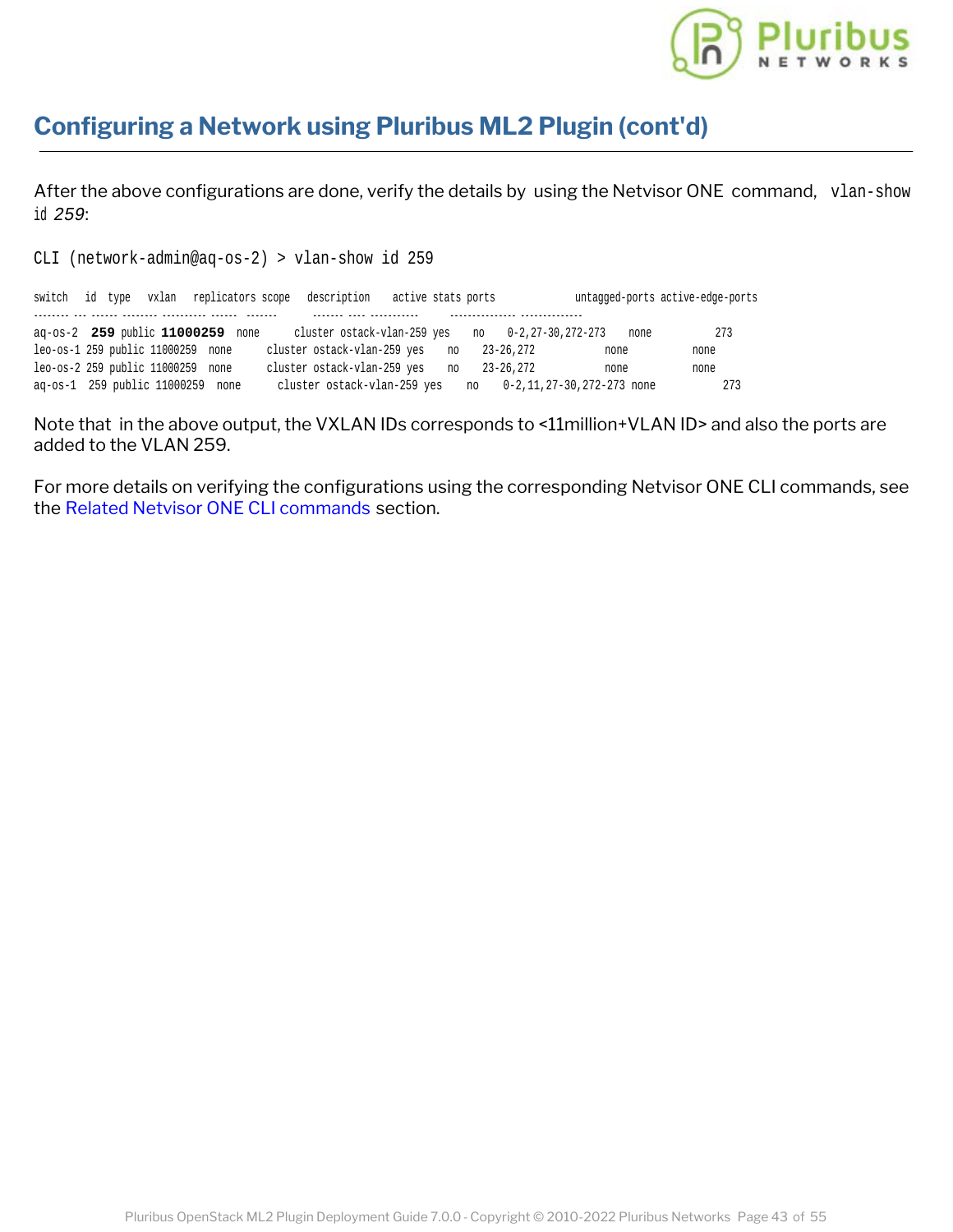

### <span id="page-41-0"></span>**Using the Horizon Dashboard to Configure a Network**

In addition to using the OpenStack CLI commands, you can also use the Horizon dashboard to configure a VLAN network. Follow the steps below to create a network:

Refer to Red Hat OpenStack Horizon Dashboard for the latest and most updated user interface. The below screenshots are only for representative purposes.

1. On the Horizon dashboard, see below screen-shot to access the user interface:

| RED HAT OPENSTACK PLATFORM   | Project<br><b>Admin</b>   | <b>Identity</b>             |                        |                     |                  |                           | Project v | $1$ admin $\sim$<br>Help |
|------------------------------|---------------------------|-----------------------------|------------------------|---------------------|------------------|---------------------------|-----------|--------------------------|
| Project v                    | Compute v<br>Volumes ~    | Notwork:<br>Cibject Store ~ |                        |                     |                  |                           |           |                          |
| Network Topology             | Routers<br>Notworks       | Security Groups             | Floating IPs<br>Trunks |                     |                  |                           |           |                          |
| Project / Network / Networks |                           |                             |                        |                     |                  |                           |           |                          |
| <b>Networks</b>              |                           |                             |                        |                     |                  |                           |           |                          |
|                              |                           |                             |                        |                     | Name $=$ $\star$ |                           | Fiter     | + Create Network         |
| Name                         | <b>Subnets Associated</b> | Shared                      | External               | <b>Status</b>       | Admin State      | <b>Availability Zones</b> |           | Actions                  |
|                              |                           |                             |                        | No hems to display. |                  |                           |           |                          |
|                              |                           |                             |                        |                     |                  |                           |           |                          |
|                              |                           |                             |                        |                     |                  |                           |           |                          |
|                              |                           |                             |                        |                     |                  |                           |           |                          |
|                              |                           |                             |                        |                     |                  |                           |           |                          |
|                              |                           |                             |                        |                     |                  |                           |           |                          |
| $\lambda$                    |                           |                             |                        |                     |                  |                           |           |                          |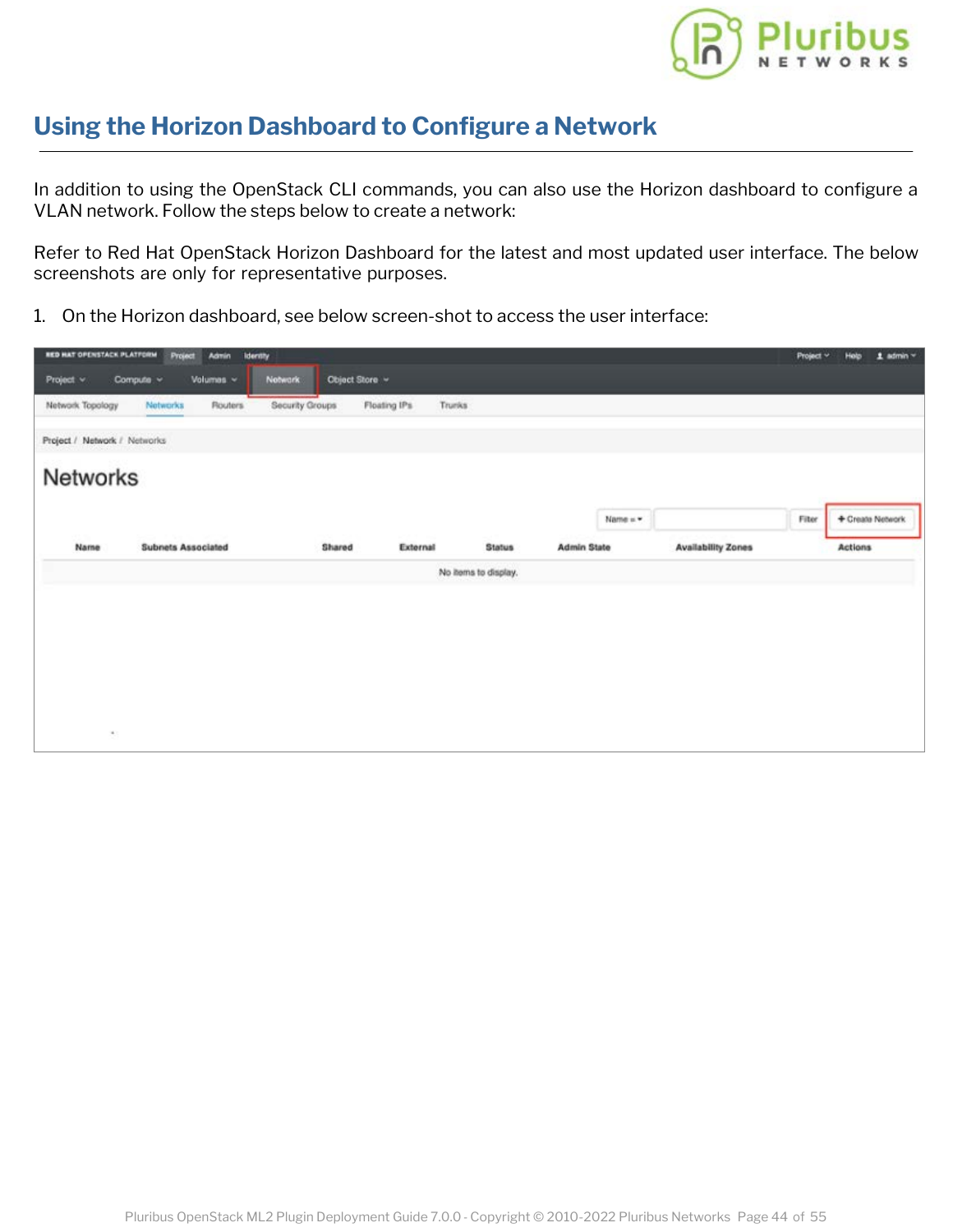

# **Using the Horizon Dashboard to Configure a Network [\(cont'd\)](https://www.pluribusnetworks.com)**

2. To create a network using the dashboard:

| <b>Create Network</b>                                                                                                 | ×                                                                                                                   |
|-----------------------------------------------------------------------------------------------------------------------|---------------------------------------------------------------------------------------------------------------------|
| Network<br>Subnet<br><b>Subnet Details</b><br><b>Network Name</b><br>$\circledcirc$                                   | Create a new network. In addition, a subnet associated<br>with the network can be created in the following steps of |
| Enable Admin State <sup>©</sup><br>☞<br>Shared<br>Ω<br><b>Create Subnet</b><br>⊗<br>Availability Zone Hints @<br>nova | this wizard.                                                                                                        |
| ٠,                                                                                                                    | Next »<br>Cancel<br>« Back                                                                                          |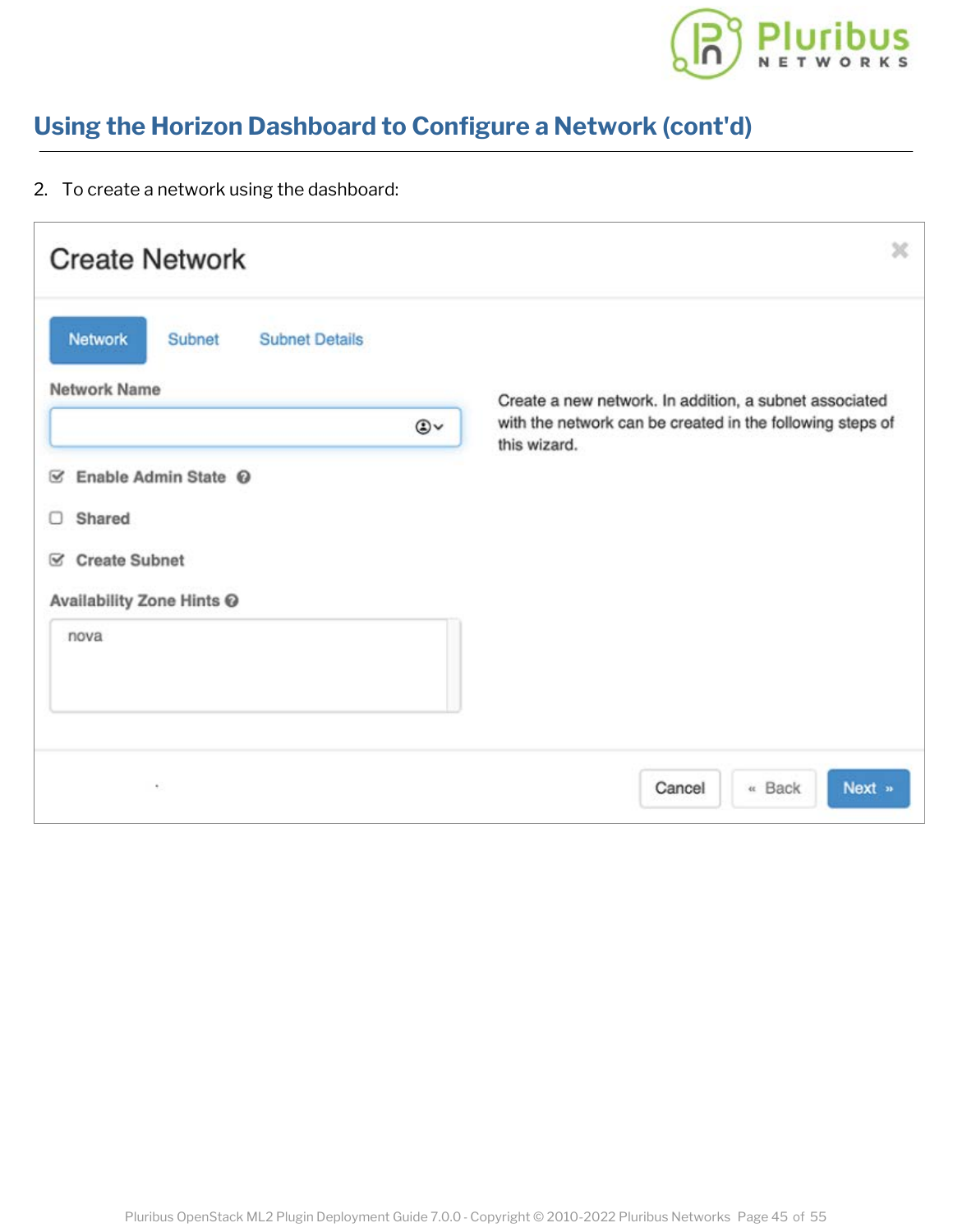

# **Using the Horizon Dashboard to Configure a Network [\(cont'd\)](https://www.pluribusnetworks.com)**

3. To create a subnet using the dashboard:

| <b>Create Network</b>                                                                                                                                                                                                     | ×                                                                                                                                                                                                                                                                                                                                                                                   |
|---------------------------------------------------------------------------------------------------------------------------------------------------------------------------------------------------------------------------|-------------------------------------------------------------------------------------------------------------------------------------------------------------------------------------------------------------------------------------------------------------------------------------------------------------------------------------------------------------------------------------|
| <b>Network</b><br><b>Subnet</b><br><b>Subnet Details</b><br><b>Subnet Name</b><br>subnet-1<br>Network Address @<br>192.168.24.0/24<br><b>IP Version</b><br>IPv4<br>Gateway IP @<br>192.168.24.1<br><b>Disable Gateway</b> | Creates a subnet associated with the network. You need<br>to enter a valid "Network Address" and "Gateway IP". If<br>you did not enter the "Gateway IP", the first value of a<br>network will be assigned by default. If you do not want<br>gateway please check the "Disable Gateway" checkbox.<br>Advanced configuration is available by clicking on the<br>"Subnet Details" tab. |
|                                                                                                                                                                                                                           | Next »<br>« Back<br>Cancel                                                                                                                                                                                                                                                                                                                                                          |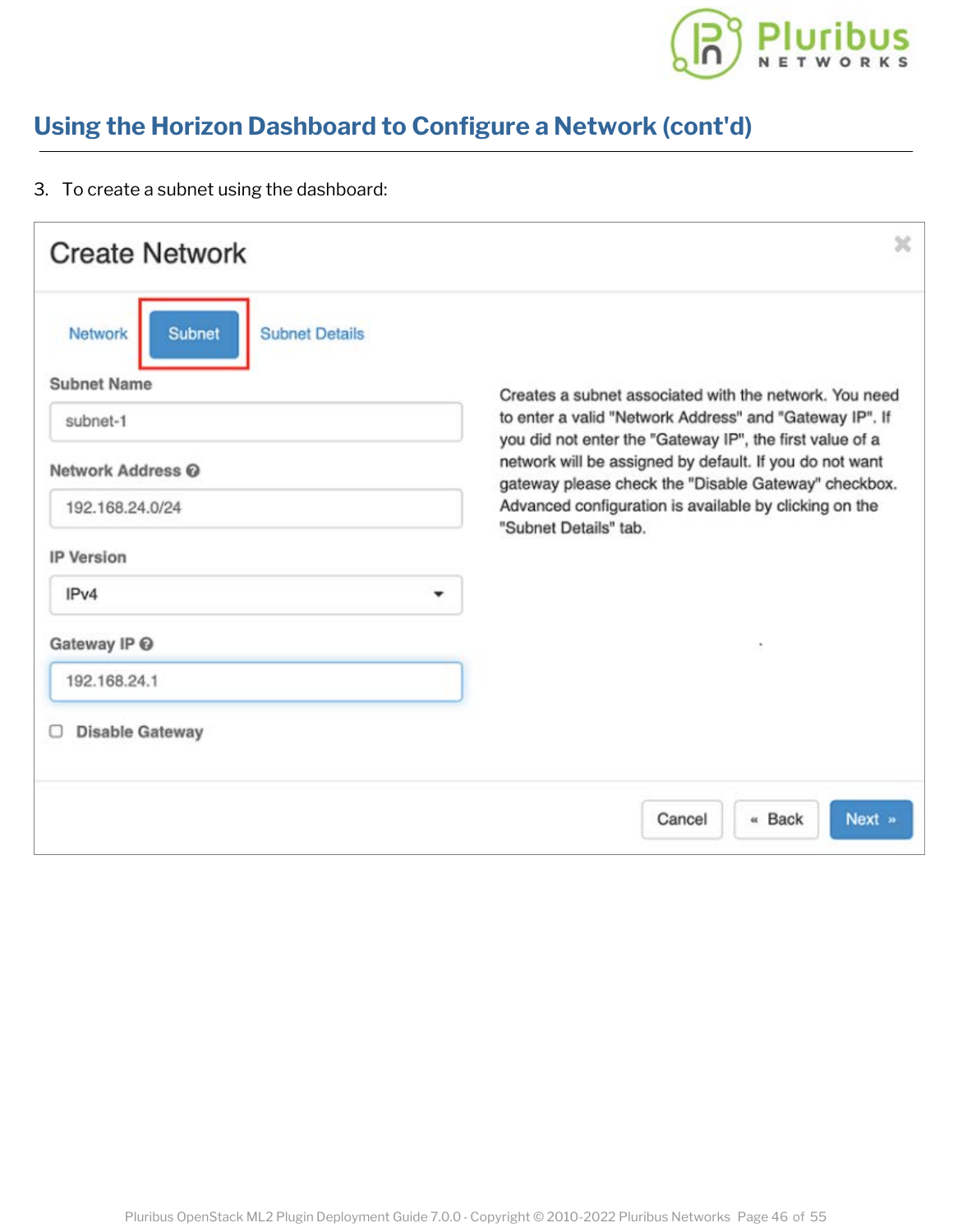

# **Using the Horizon Dashboard to Configure a Network [\(cont'd\)](https://www.pluribusnetworks.com)**

4. To create a VM instance using the dashboard:

|           | <b>RED HAT OPENSTACK PLATFORM</b> | Project Admin | <b>Identity</b> |                |          |                      |                          |                 |             | Project v          | Help | $1$ admin $-$     |
|-----------|-----------------------------------|---------------|-----------------|----------------|----------|----------------------|--------------------------|-----------------|-------------|--------------------|------|-------------------|
| Project v | Compute                           | Volumes ~     | Notwork v       | Object Store ~ |          |                      |                          |                 |             |                    |      |                   |
| Overview  | Instances                         | Images        | Key Pairs       |                |          |                      |                          |                 |             |                    |      |                   |
|           | Project / Compute / Instances     |               |                 |                |          |                      |                          |                 |             |                    |      |                   |
|           | Instances                         |               |                 |                |          |                      |                          |                 |             |                    |      |                   |
|           |                                   |               |                 |                |          |                      |                          | Instance ID = + |             | Fitter             |      | A Launch Instance |
|           |                                   |               |                 |                |          |                      |                          |                 |             |                    |      |                   |
|           | Instance Name                     | Image Name    | IP Address      | Flavor         | Key Pair | <b>Status</b>        | <b>Availability Zone</b> | Task            | Power State | Time since created |      | Actions           |
|           |                                   |               |                 |                |          | No items to display. |                          |                 |             |                    |      |                   |
|           |                                   |               |                 |                |          |                      |                          |                 |             |                    |      |                   |
|           |                                   |               |                 |                |          |                      |                          |                 |             |                    |      |                   |
|           | 36                                |               |                 |                |          |                      |                          |                 |             |                    |      |                   |
|           |                                   |               |                 |                |          |                      |                          |                 |             |                    |      |                   |
|           |                                   |               |                 |                |          |                      |                          |                 |             |                    |      |                   |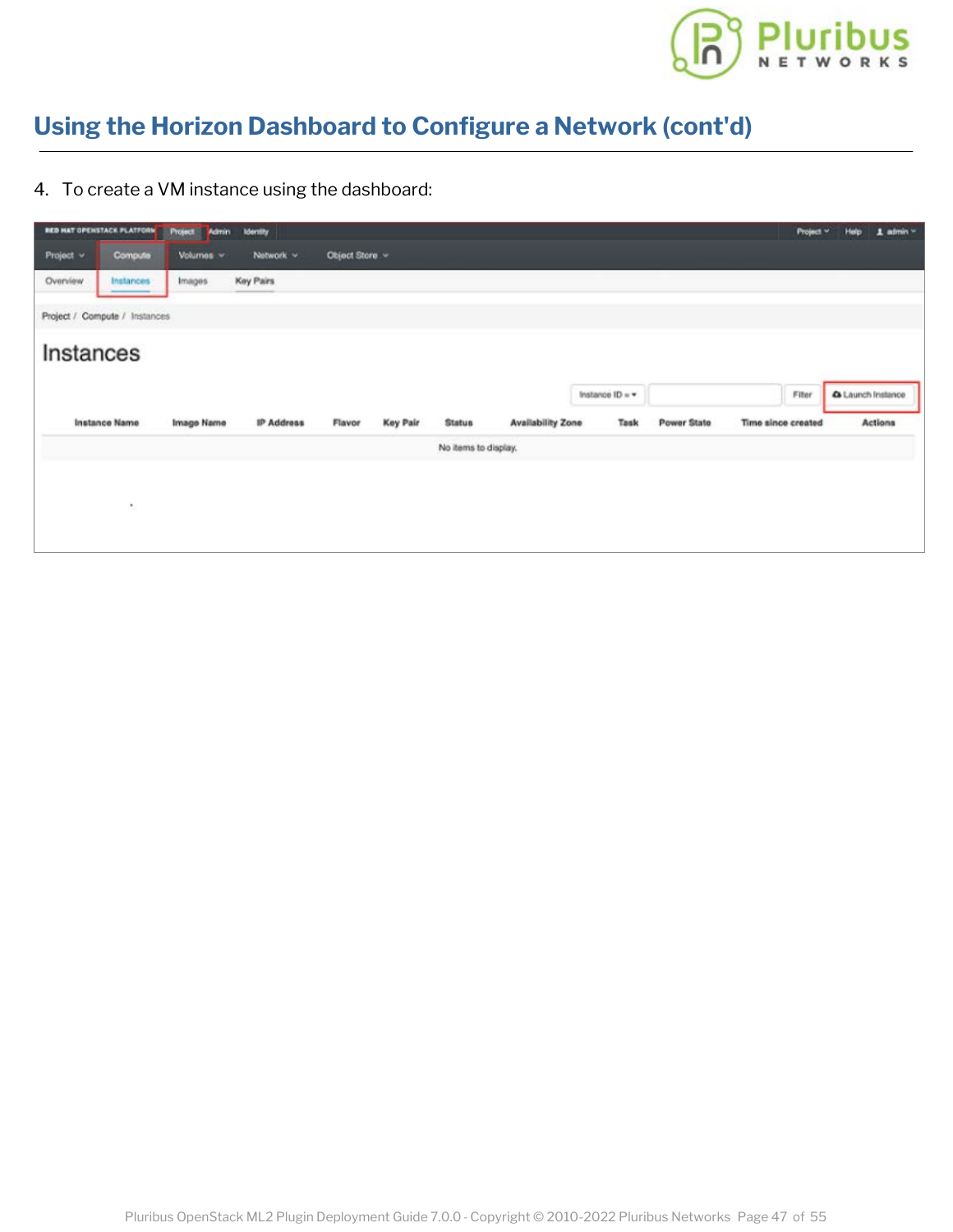

### <span id="page-45-0"></span>**Guidelines, Errors, and Exceptions**

The following a list of guidelines, limitations and exceptions to keep in mind while using the Pluribus ML2 plugin with the OpenStack deployment:

- **Vendor/versions of supported OpenStack**: The Pluribus ML2 plugin is supported on OpenStack Queens release and with RedHat OpenStack 13.0 distro. However, the ML2 plugin is generic and may be compatible with later releases also.
- **Supported deployment models of OpenStack**: The ML2 plugin package is available from GitHub based on the OpenStack controller implementation. For Red Hat OpenStack controller, the ML2 plugin is packaged as a *Docker* image. For other controllers, the plugin can be downloaded from Git Hub.
- **Pre-requisites** on Pluribus switches before creating on OpenStack node:
	- o Configure all the host (compute/controller) facing ports as edge ports
	- o Configure leaf clusters
	- o Create VTEP and ensure auto-tunnels are created or create static tunnels.
- · **Configurations required on Pluribus switch before using OpenStack**: You must first create the VTEPs (which in turn creates the auto-tunnels) or static tunnels on the Pluribus switch fabric.
- · **VLAN vs VXLAN provisioning**: When you configure a VLAN network using the openstack network create command, the ML2 plugin creates the VLAN and assigns a VNI from a predefined offset (11million). The VNI is added to all the VTEPs or static tunnels. The VLANs used by the VMs running on the compute nodes are configured on the Pluribus fabric by the ML2 plugin. The ML2 plugin adds or removes the VNI to the tunnel.

**Note**: Pluribus ML2 plugin supports only VLAN-type network. Requests for other network types such VXLAN, Flat, and GRE will fail to create.

**Supported OpenStack controllers:** The ML2 plugin for Netvisor version 5.2.0 supports Red Hat OpenStack controller. However, the ML2 plugin is generic and should work with Ubuntu OpenStack controllers also.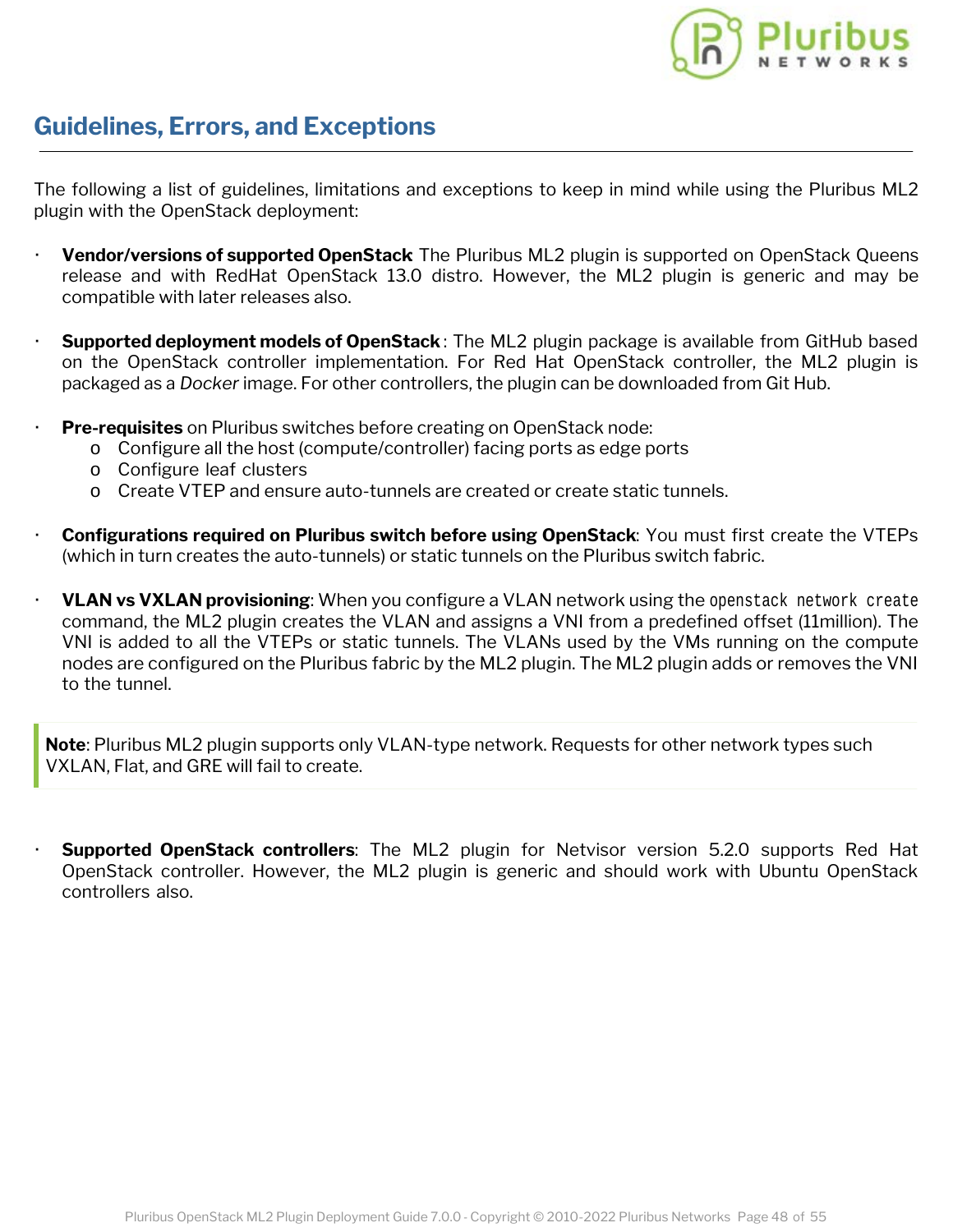

### **Guidelines, Errors, and Exceptions (cont'd)**

Below is a list of error messages and exceptions to check for while configuring a VLAN network:

- All the errors are logged in /var/log/container/neutron/server.log for Red Hat OpenStack controller (overcloud) and in /var/log/neutron/server.log for other OpenStack deployments.
- Errors that you may encounter while creating an OpenStack network by using the openstack network create command:
	- o If a VLAN already exists on the fabric, the ML2 plugin displays an error message: *Vlan <vlan-id> already exists on fabric*.
	- o If a VXLAN is already in use, that is, if the VNI selected for a VLAN is already used by another VLAN in the fabric, an error message: *vxlan <vni> already in use* is displayed.
	- o If there are no VTEPs or static tunnels configured on the switch fabric, an error message: *Vlan create failed: vtep and tunnels not present on the switch fabric* is displayed.
- · Error messages you may encounter while deleting an OpenStack network by using the openstack network delete command.
	- o If the VLAN does not exist on the cluster switch, an error message: *VLAN <vlan-id> does not exist in switch <switch name>* is logged in *server.log* file. However, the ML2 plugin deletes the VLAN on other clusters and does not display any failure messages.
- · Errors displayed while creating an openstack port create and launching an instance:
	- o *No switch port found for host <hostname>*: When a port create/update request is received by the plugin along with the binding host details, the plugin finds the host facing ports by using the lldpshow command on Pluribus switch. If no host facing ports are found, an error message: *No switch port found for host <hostname>* is displayed. The openstack port create command is executed only if the ML2 plugin can find at least one switch port for the host.
	- o When some host facing ports are down, those ports are not displayed in the lldp-show command output and are not added to the VLAN. The ML2 plugin runs a daemon thread to periodically monitor ports table and checks for missing ports that were not added to the VLAN by comparing the lldp-show command output. When the port is back up and appears in the lldp-show command output, then the daemon thread adds the ports to the VLAN.
	- Other errors:
		- o If the switch fails to configure the fabric for any reason and returns an error, then the plugin raises an exception with a failure message in the REST API response.
		- o If both the primary and secondary IP addresses specified in *ml2\_conf.ini* file are unreachable during the configuration, the plugin displays an error message: *The switches <switch name> are offline*.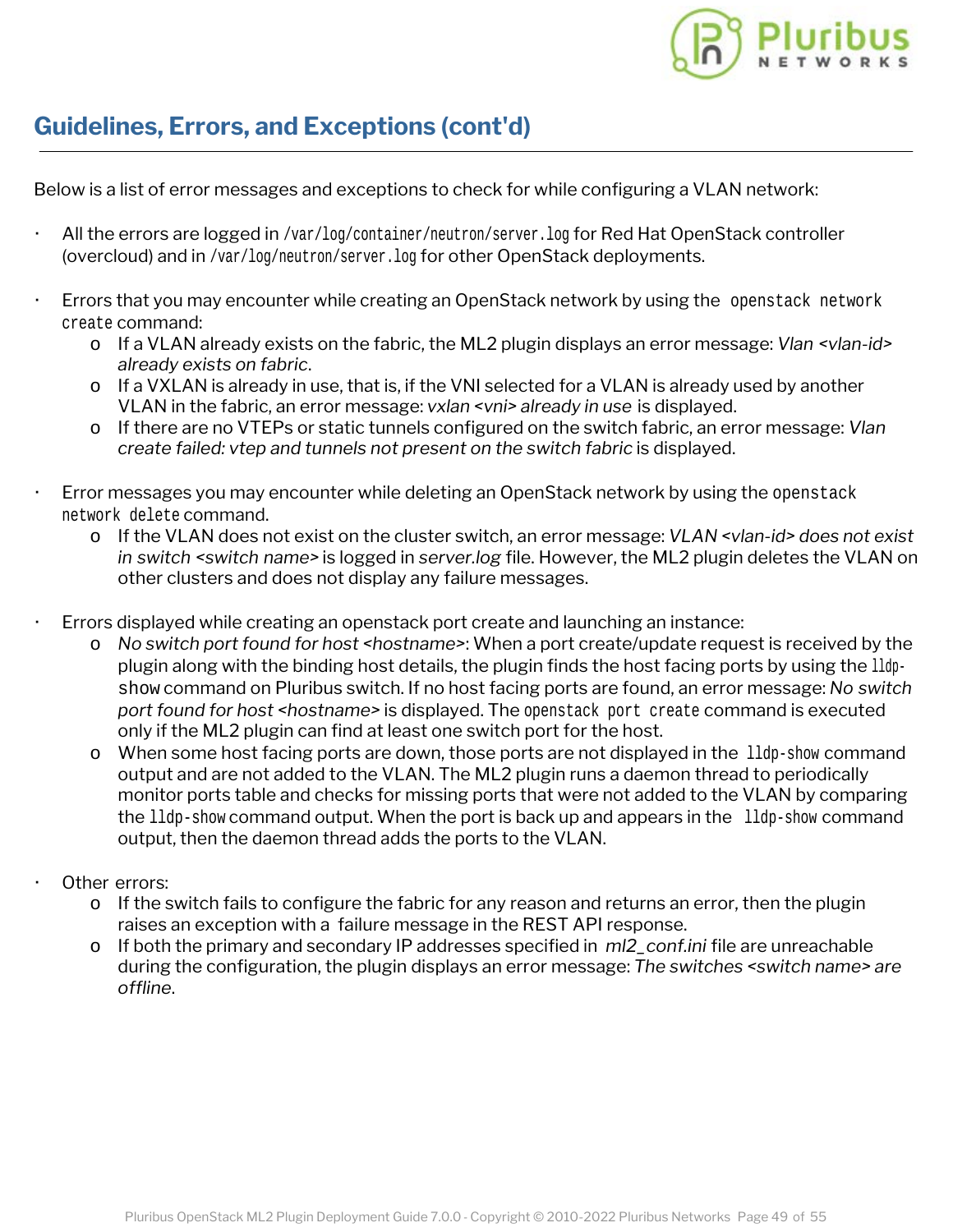

### <span id="page-47-0"></span>**Related Netvisor ONE CLI commands**

You can verify the mappings of OpenStack configurations to the Pluribus switch fabric by using the following Netvisor ONE CLI commands:

- admin-service-show
- · cluster-show
- · lldp-show
- · vlan-show

For example, below is a sample output for the admin-service-show command to check the web ports:

CLI (network-admin@switch-2) > admin-service-show

switch-1 data on off on off 443 80 off off on

switch if ssh nfs web web-ssl web-ssl-port web-port snmp net-api icmp -------- ---- --- --- --- ------- ------------ -------- ---- ------- --- switch-2 mgmt on off on off 443 80 off off on switch-2 data on off on off 443 80 off off on switch-2 data on off on off 443 80 off off on switch-1 mgmt on off on off 443 80 off off on

To change the web port details, use the admin-service-modify if mgmt web command:

CLI (network-admin@switch-2) > admin-service-modify if mgmt web

After you run the openstack network create command, verify the configuration on the Pluribus switch by using the cluster-show command. The cluster ports are added to the VLAN network. :

| $CLI$ (network-admin@aq-os-2) > cluster-show |                                         |                                              |               |                                   |       |  |                            |               |             |
|----------------------------------------------|-----------------------------------------|----------------------------------------------|---------------|-----------------------------------|-------|--|----------------------------|---------------|-------------|
| switch                                       | name                                    | state cluster-node-1 cluster-node-2 tid mode |               |                                   | ports |  | remote-ports cluster-sync- | cluster-sync- | timeout(ms) |
|                                              | offline-count                           |                                              |               |                                   |       |  |                            |               |             |
|                                              | leo-os-1 Cluster-leo-os online leo-os-1 |                                              | leo-os-2      | 8075 slave 23-26.272 23-26.272    |       |  | 2000                       |               |             |
|                                              |                                         | leo-os-2 Cluster-leo-os online leo-os-1      | leo-os-2      | 8075 master 23-26, 272 23-26, 272 |       |  | 2000                       |               |             |
|                                              | ag-os-2 Cluster-ag-os online ag-os-2    |                                              | ag-os-1       | 7968 slave 27-30.272 27-30.272    |       |  | 2000                       |               |             |
|                                              | ag-os-1 Cluster-ag-os online ag-os-2    |                                              | $aq$ -os- $1$ | 7968 master 27-30.272 27-30.272   |       |  | 2000                       |               |             |

Pluribus OpenStack ML2 Plugin Deployment Guide 7.0.0 - Copyright © 2010-2022 Pluribus Networks Page 50 of 55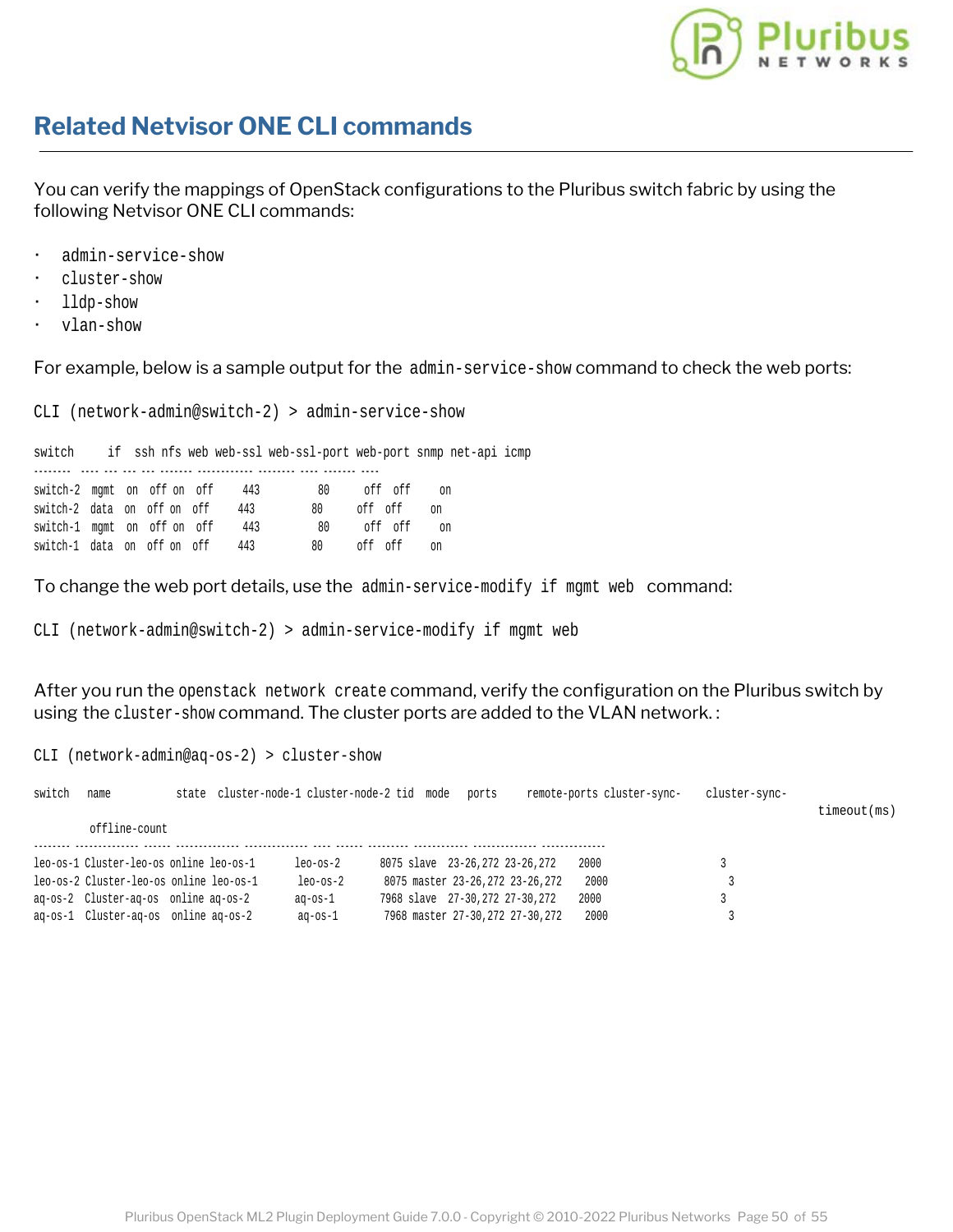

### **Related Netvisor ONE CLI commands (cont'd)**

After you run the openstack subnet create command, verify using the 11dp-show command along with the controller node details on the switch:

CLI (network-admin@aq-os-1) > lldp-show sys-name server-os-4.pluribusnetworks.com

|                    | switch local-port chassis-id | port-id                                            | port-desc sys-name |                                  |
|--------------------|------------------------------|----------------------------------------------------|--------------------|----------------------------------|
| aq-os-1 1          |                              | $0c: c4:7a:6c:5c:52$ $00:12: c0:88:0c:36$ enp4s0f0 |                    | server-os-4.pluribusnetworks.com |
| $aq$ -os-1 $2$     |                              | 0c:c4:7a:6c:5c:52 00:12:c0:88:0c:37 enp4s0f1       |                    | server-os-4.pluribusnetworks.com |
| $aq$ -os- $1$ $11$ |                              | $0c: c4:7a:6c:5c:52$ $0c: c4:7a:6c:5c:53$ eno2     |                    | server-os-4.pluribusnetworks.com |
| ag-os- $21$        |                              | 0c:c4:7a:6c:5c:52 00:12:c0:88:0c:38 ens73f0        |                    | server-os-4.pluribusnetworks.com |
| ag-os- $22$        |                              | 0c:c4:7a:6c:5c:52 00:12:c0:88:0c:39 ens73f1        |                    | server-os-4.pluribusnetworks.com |

In the above output, *server-os-4.pluribusnetworks.com* is the controller name and all the above ports are added to the VLAN network (VLAN 259 in this example). Verify using the vlan-show id *259* command:

CLI (network-admin@aq-os-2) > vlan-show id 259

|                                   |  |  | switch id type vxlan replicators scope description   | active stats ports |    |           |                              |      | untagged-ports active-edge-ports |
|-----------------------------------|--|--|------------------------------------------------------|--------------------|----|-----------|------------------------------|------|----------------------------------|
|                                   |  |  |                                                      |                    |    |           |                              |      |                                  |
| ag-os-2 259 public 11000259 none  |  |  | cluster ostack-vlan-259 yes no $0-2, 27-30, 272-273$ |                    |    |           |                              | none | 273                              |
| leo-os-1 259 public 11000259 none |  |  | cluster ostack-vlan-259 yes                          |                    | no | 23-26.272 |                              | none | none                             |
| leo-os-2 259 public 11000259 none |  |  | cluster ostack-vlan-259 yes                          |                    | no | 23-26,272 |                              | none | none                             |
| aq-os-1 259 public 11000259 none  |  |  | cluster ostack-vlan-259 yes                          |                    |    |           | no 0-2.11.27-30.272-273 none |      | 273                              |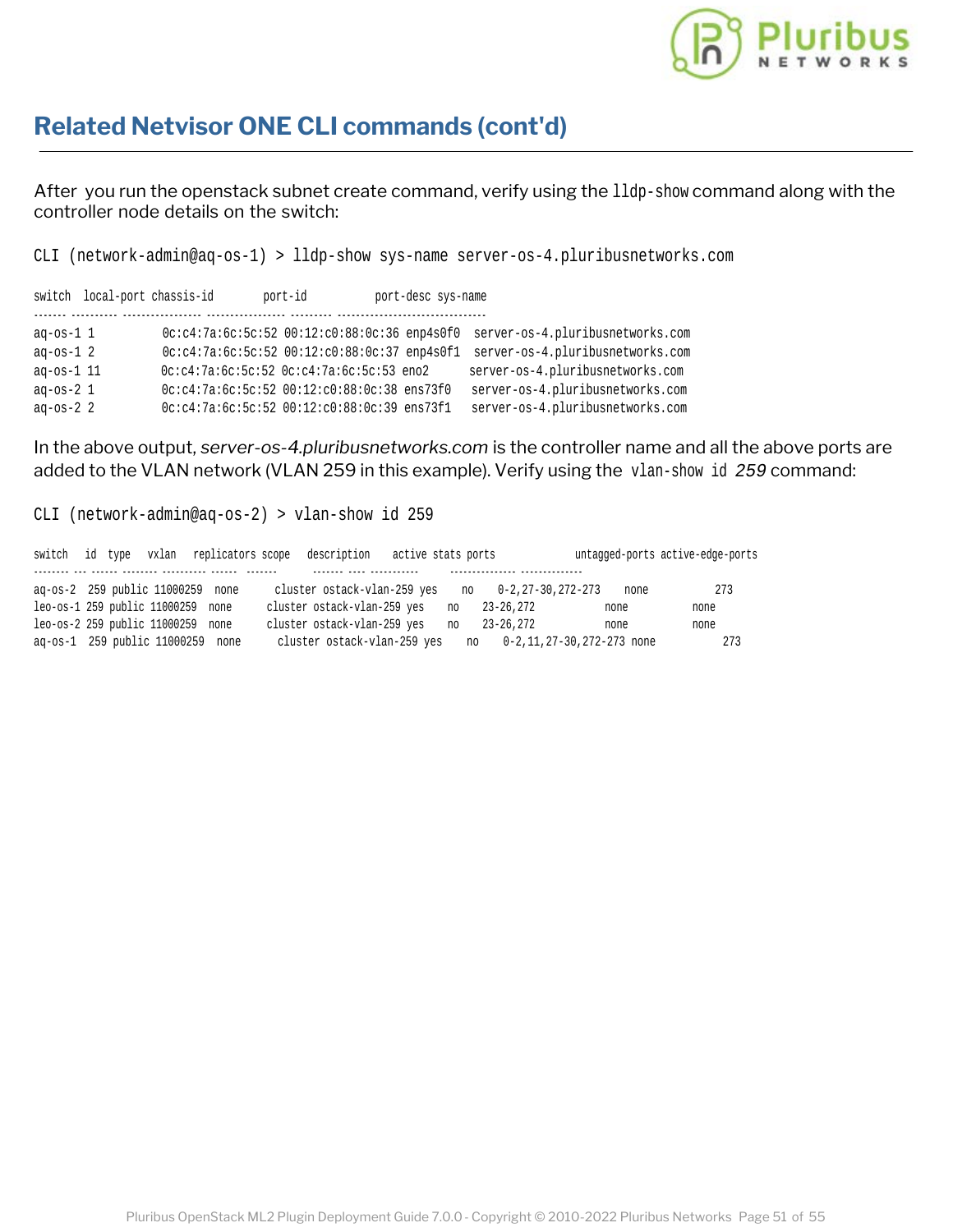

### **Related Netvisor ONE CLI commands (cont'd)**

After you run the OpenStack server/port create, verify using the lldp-show command along with the compute node details on the switch:

CLI (network-admin@aq-os-1) > lldp-show sys-name server-os-9.pluribusnetworks.com

switch local-port chassis-id port-id port-desc sys-name -------- ---------- ----------------- ----------------- --------- ------------------------------- leo-os-1 18 40:8d:5c:d6:20:e3 00:12:c0:80:30:23 enp1s0f1 server-os-9.pluribusnetworks.com leo-os-2 18 40:8d:5c:d6:20:e3 00:12:c0:80:30:22 enp1s0f0 server-os-9.pluribusnetworks.com

In the above output, server-os-9.pluribusnetworks.com is the compute node name and the above ports are added to the VLAN network (VLAN 259 in this example). Verify using the vlan-show id *259* command:

CLI (network-admin@aq-os-2) > vlan-show id 259

| switch id type                    |  | vxlan |  | replicators scope description | active stats ports |    |                                 |      | untagged-ports active-edge-ports |
|-----------------------------------|--|-------|--|-------------------------------|--------------------|----|---------------------------------|------|----------------------------------|
| ag-os-2 259 public 11000259 none  |  |       |  | cluster ostack-vlan-259 yes   |                    | no | 0-2,27-30,272-273               | none | 273                              |
| leo-os-1 259 public 11000259 none |  |       |  | cluster ostack-vlan-259 yes   |                    | no | 18, 23 – 26, 272                | none | 18                               |
| leo-os-2 259 public 11000259 none |  |       |  | cluster ostack-vlan-259 yes   |                    | no | 18, 23 - 26, 272                | none | 18                               |
| ag-os-1 259 public 11000259 none  |  |       |  | cluster ostack-vlan-259 yes   |                    |    | no 0-2, 11, 27-30, 272-273 none |      | 273                              |

For details on the above Netvisor ONE commands, see the *Configuration Guide for Netvisor ONE* and *Command Reference Guides for Netvisor ONE* from the [Pluribus Networks](https://www.pluribusnetworks.com/support/technical-documentation/) website.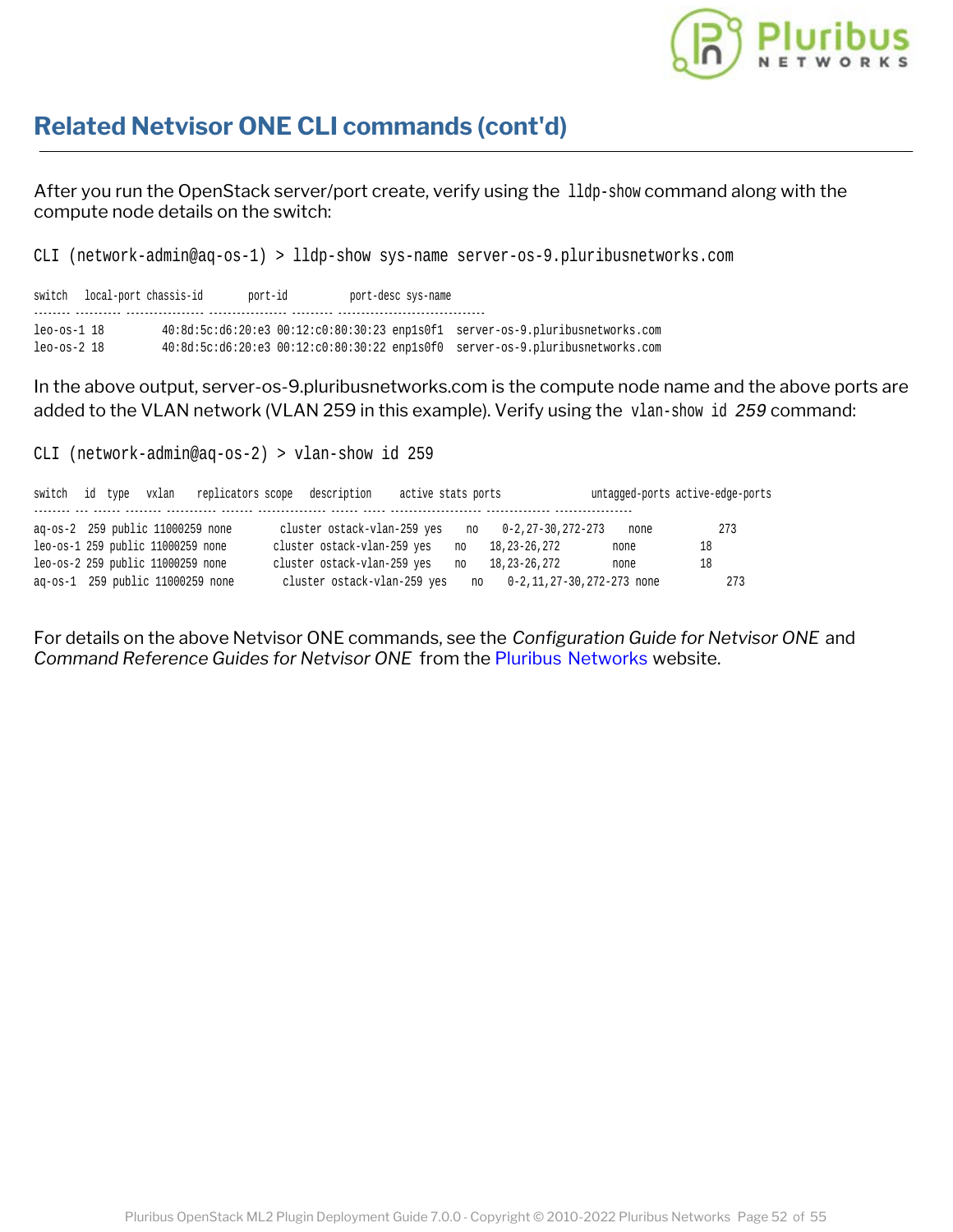

### <span id="page-50-0"></span>**Appendix A- ML2 Plugin Installation: PackStack Depl[oyment](https://www.pluribusnetworks.com)**

For details on installing PackStack deployment, refer to PackStack page: <https://www.rdoproject.org/install/packstack/>

To download, install, and configure the Pluribus OpenStack ML2 plugin:

- 1. Install the Pluribus ML2 Plugin package on to a RedHat Openstack Controller:
	- a) Obtain Pluribus ML2 plug in from Pluribus TAC
	- b) Extract the tarbal of Pluribus ML2 plugin and cd to the directory that is extracted out of the tarbal and then do: cd networking-pluribus
	- c) sudo python setup.py install
- 2. Edit entry\_points.txt file in neutron.egg-info [neutron.ml2.mechanism\_drivers] pluribus = networking\_pluribus.mech\_driver.driver:PluribusMechanismDriver

#### For example:

```
pip show neutron
cd /usr/lib/python2.7/site-packages/neutron-12.0.5-py2.7.egg-info
Edit entry_points.txt
```
3. Edit the /etc/neutron/plugins/ml2/ml2\_conf.ini, add "pluribus" to mechanism drivers, and add the PLURIBUS\_PLUGINS section: mechanism\_drivers=openvswitch,baremetal,**pluribus**

```
[PLURIBUS_PLUGINS]
# Pluribus switch IP address
#
# pn_switch = 10.20.20.20:80,10.20.20.21:80#
# Pluribus switch username and password for REST api access
#
# username = network-admin
#
# password = <br >>base 64 encoded password>
```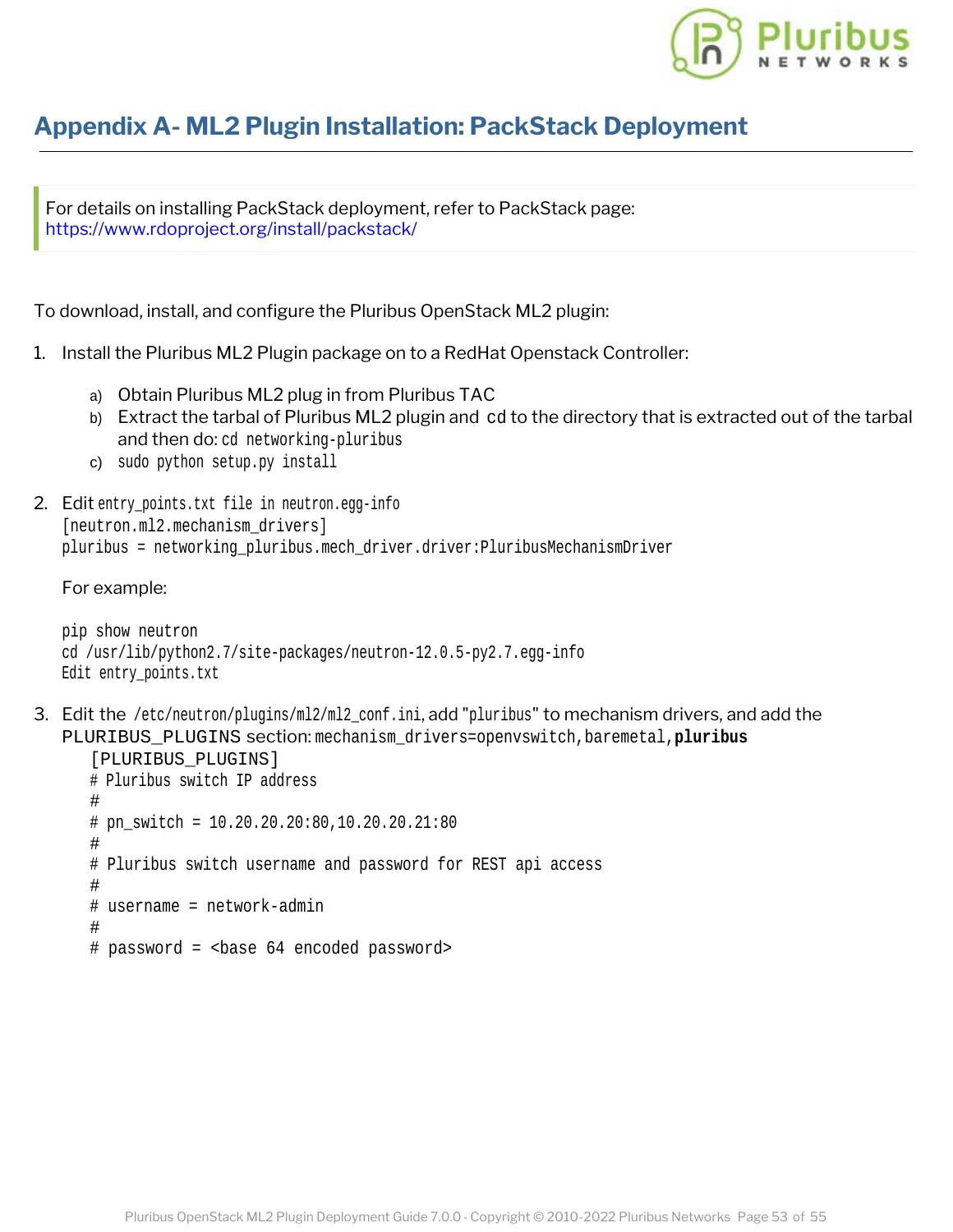

### **Appendix A- ML2 Plugin Installation: PackStack Dep[loyment \(cont'd\)](https://www.pluribusnetworks.com)**

The Format of specifying the Pluribus switch is: pn\_switch,<primary\_ip:web\_port>,<secondary\_ip:web\_port>

**Note**: Because the Pluribus ML2 plugin uses RESTful APIs to configure the Unified Cloud Fabric, you must select two seed nodes in the fabric that can act as the primary node and the secondary node for the REST API to parse. Enter the management IP addresses of the selected seed nodes (primary and secondary) as the primary ip and the secondary ip respectively in the above configuration. Ensure to enter the IP addresses without giving space between primary IP address and secondary IP address as shown in the example above.

**Note**: You must enable web services on these selected (primary and secondary) nodes.

The web port for each switch can be obtained from the show output of the Netvisor ONE CLI command, admin-service-show on the Pluribus switch. The web port can be any configurable port on the switch.

**Note**: The m12\_conf.ini and entry\_points.txt are available in the path: /var/lib/config-data/puppetgenerated/neutron/etc/neutron/plugins/ml2/ and are used by the neutron-server installed on the neutron\_api docker container.

#### 1. Restart neutron-server service:

sudo systemctl restart neutron-server

2. Check the Neutron logs and verify the status of neutron-server service from: /var/log/neutron/server.log

sudo systemctl status neutron-server

**Note**: Adding the pluribus keyword to the m12 conf. ini file ensures the Neutron server to fetch Pluribus ML2 driver while configuring the network.